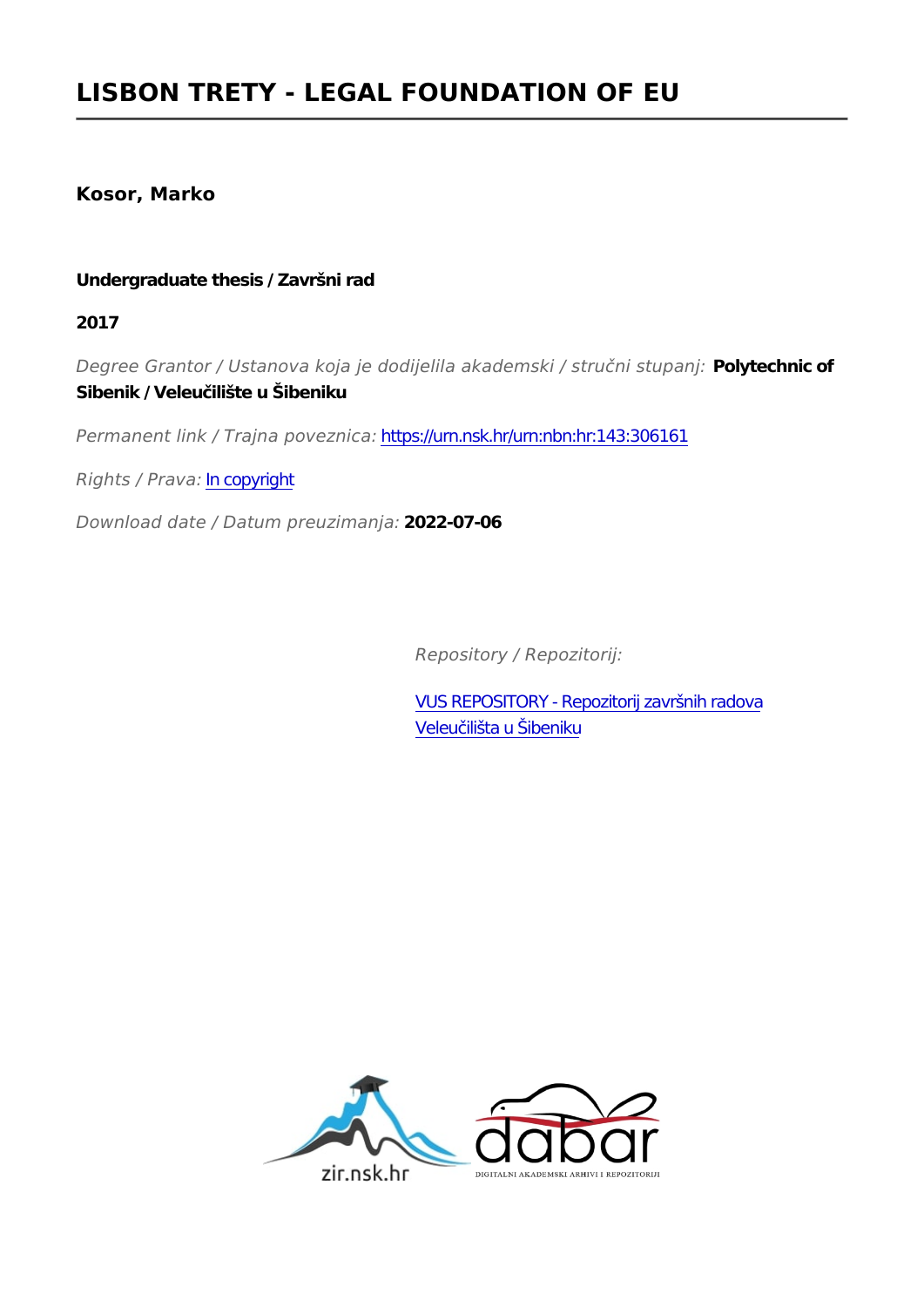# **VELEUČILIŠTE U ŠIBENIKU**

# **UPRAVNI ODJEL**

# **STRUČNI STUDIJ UPRAVNI STUDIJ**

**Marko Kosor**

# **LISBON TREATY – LEGAL FOUNDATION OF EU**

**Završni rad**

**Šibenik, 2017.**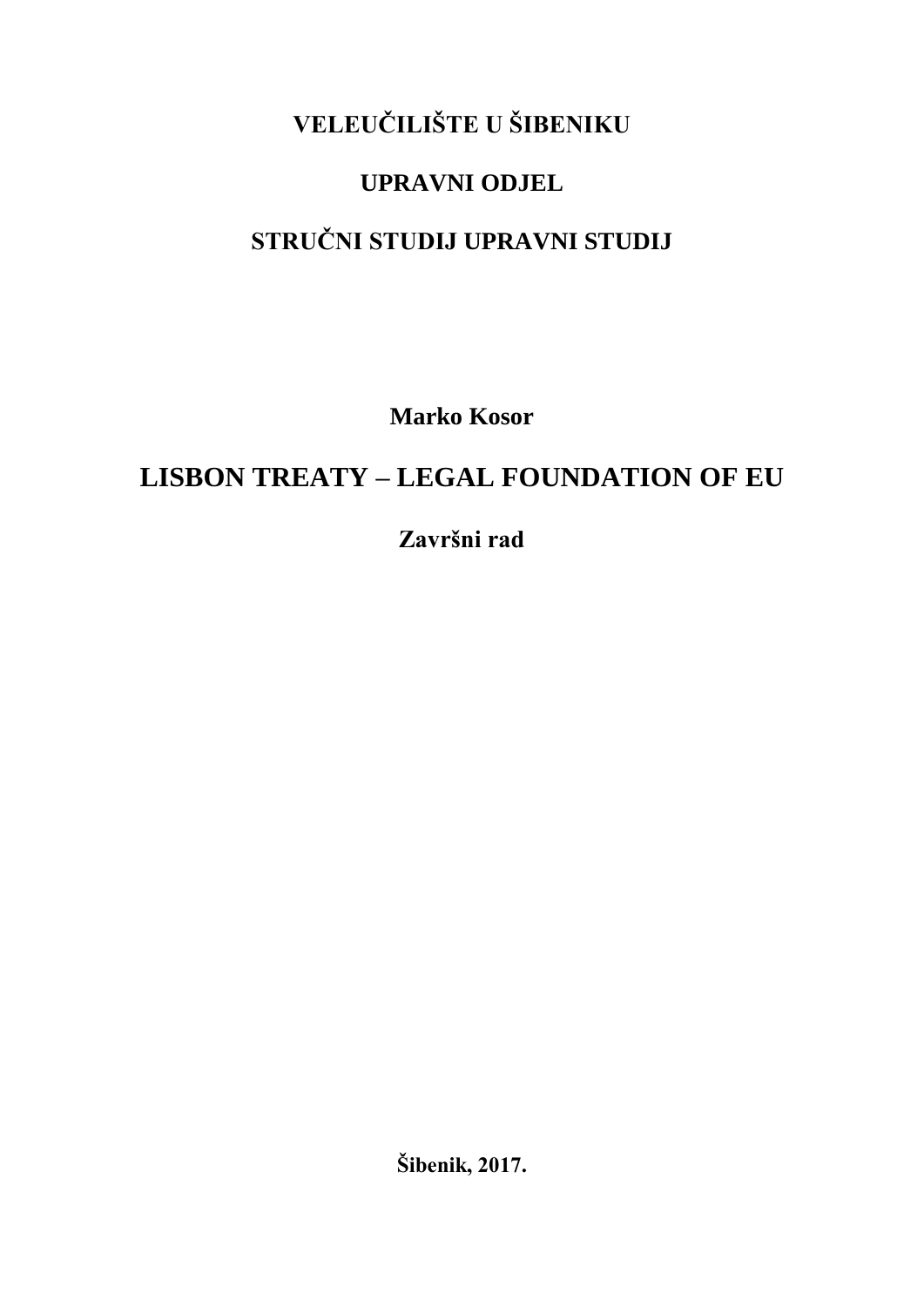Zahvala:

Veliko hvala mojoj mentorici prof. Bratić na pomoći pri pisanju ovog rada.

Posebno hvala mojim sestrama, Branki i Josipi, bez kojih ovo ništa ne bi bilo moguće, a koje su mi bile podrška u svakom dijelu i segmentu mog života. Bez vaše podrške sve bi bilo uzaludno.

Mojoj ženi Katici i sinu Josipu puno hvala što su uvijek uz mene, Vaša podrška mi život znači.

Mojim roditeljima, majci Velki i pokojnom ocu Josici, dugujem život i sve proizašlo iz njega, a i sve što će proizaći. Bili ste mi sve dok sam svoje životne pute po ovoj stazi išao, još neka ih bude pa da pametno ovaj život završi. Hvala Vam na svemu!

> *Oče mili, dragi ćaća, kroz život sve se vraća, svaka tuga i svaka bol, na kraju bude blagoslov.*

*Onaj dan od kad te nema, svaku noć si moja tema, bio si mi čvrsta ruka, u životu punom muka.*

*Vjera naša, čvrsta i jedra, zove nas i traži kroz srce jedno; znamo i vjerujemo, OPET ĆEMO BITI ZAJEDNO!*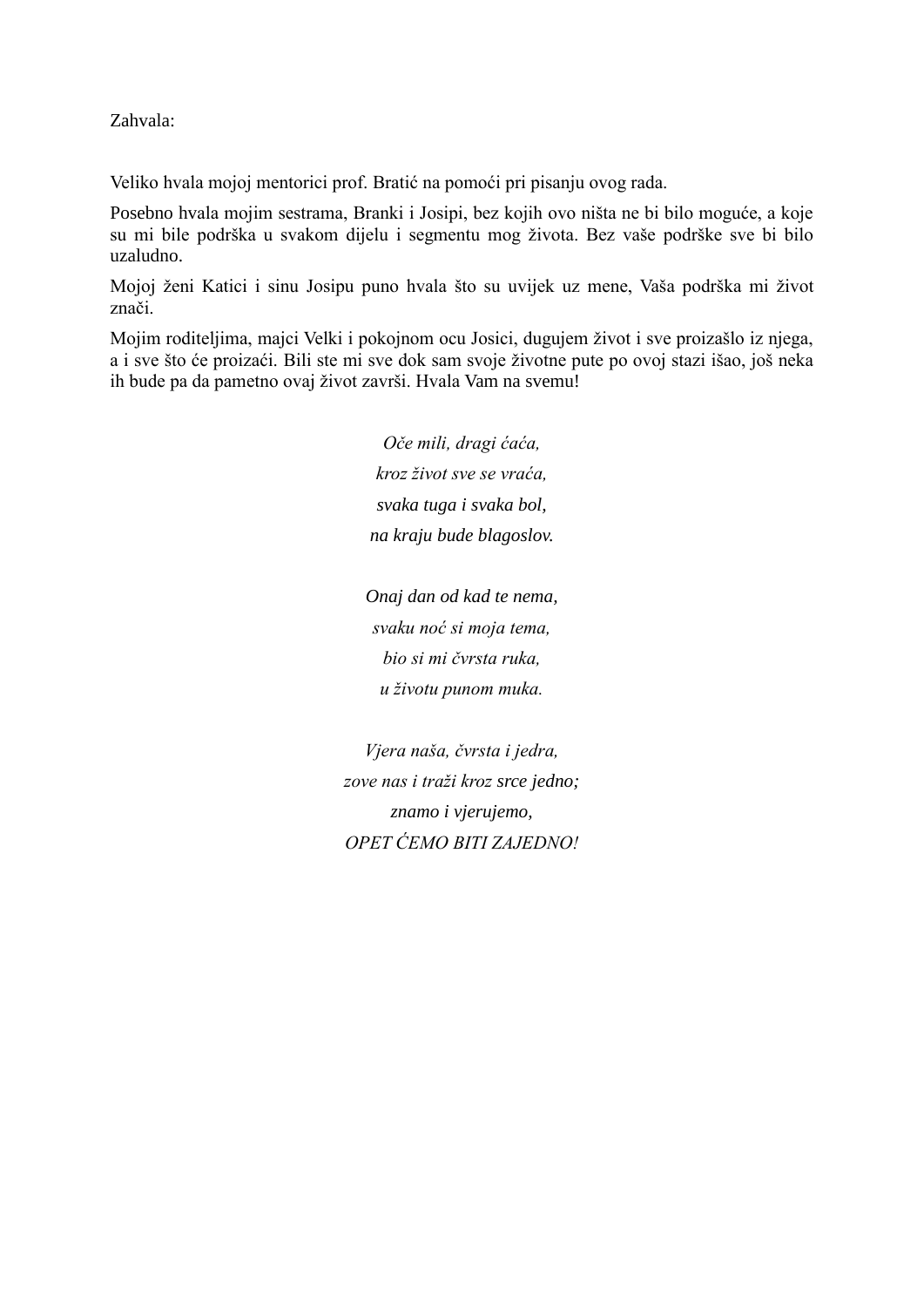# **VELEUČILIŠTE U ŠIBENIKU**

# **UPRAVNI ODJEL**

# **STRUČNI STUDIJ UPRAVNI STUDIJ**

# **LISBON TREATY – LEGAL FOUNDATION OF EU**

**Završni rad**

**Kolegij:** Engleski jezik **Mentor:** Ivana Bratić, prof., pred. **Student:** Marko Kosor **Matični broj studenta:** 144891353

**Šibenik, rujan 2017.**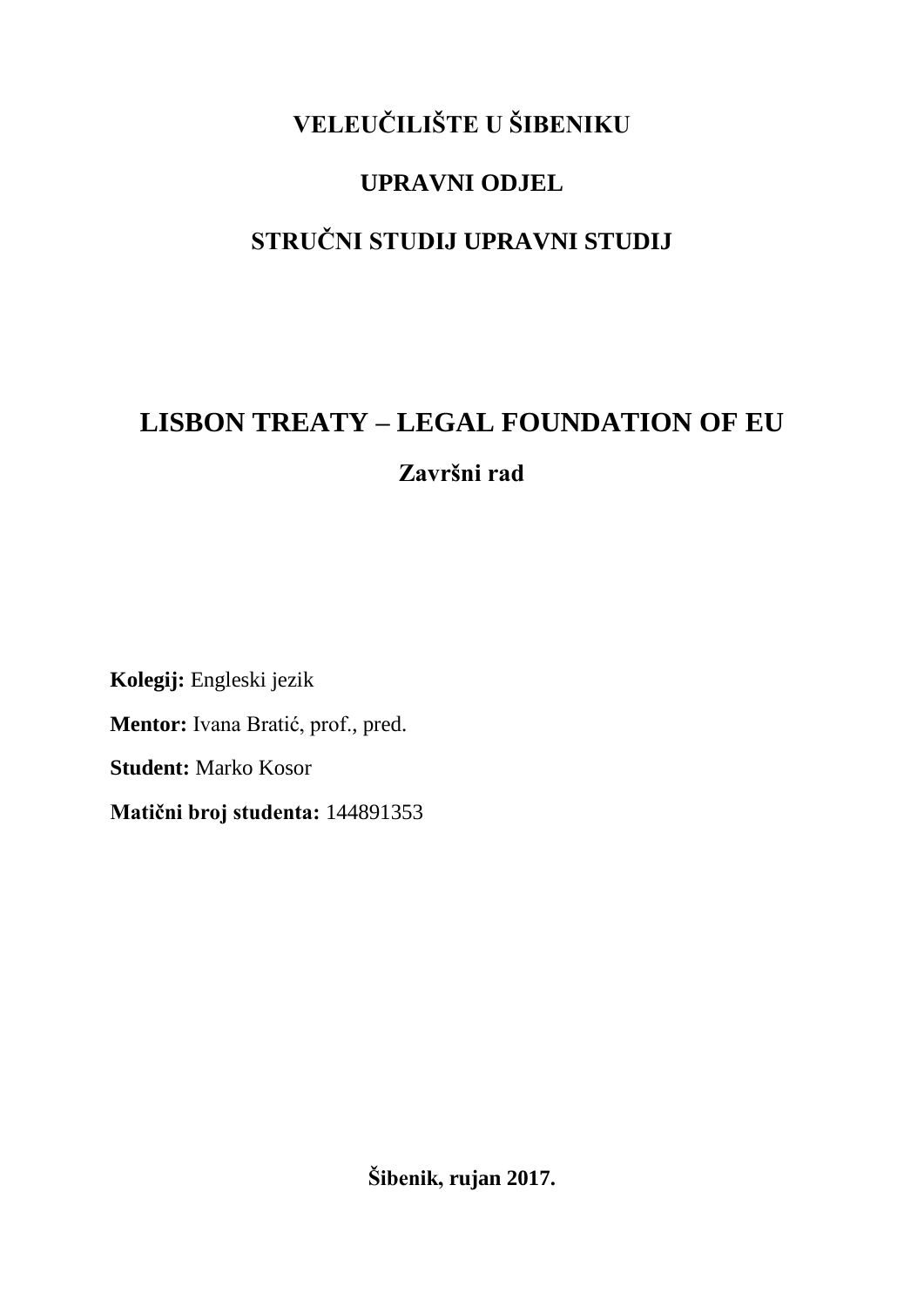# **Contents**

| 2. THE CIRCUMSTANCES OF THE EUROPEAN UNION IN THE<br>TEMPORARY PERSPECTIVE OF POSITION BY ECONOMIC AND |  |
|--------------------------------------------------------------------------------------------------------|--|
|                                                                                                        |  |
|                                                                                                        |  |
|                                                                                                        |  |
| 3. COMPARATIVE REVIEW OF EU INSTITUTIONAL MECHANISMS                                                   |  |
|                                                                                                        |  |
|                                                                                                        |  |
|                                                                                                        |  |
|                                                                                                        |  |
|                                                                                                        |  |
|                                                                                                        |  |
|                                                                                                        |  |
|                                                                                                        |  |
|                                                                                                        |  |
|                                                                                                        |  |
|                                                                                                        |  |
|                                                                                                        |  |
|                                                                                                        |  |
|                                                                                                        |  |
| 4. THE BALANCE OF POWERS IN THE EU IN THE LIGHT OF THE                                                 |  |
|                                                                                                        |  |
|                                                                                                        |  |
| 4.2. Interpretation and criticism on strengthening the control on subsidiarity 25                      |  |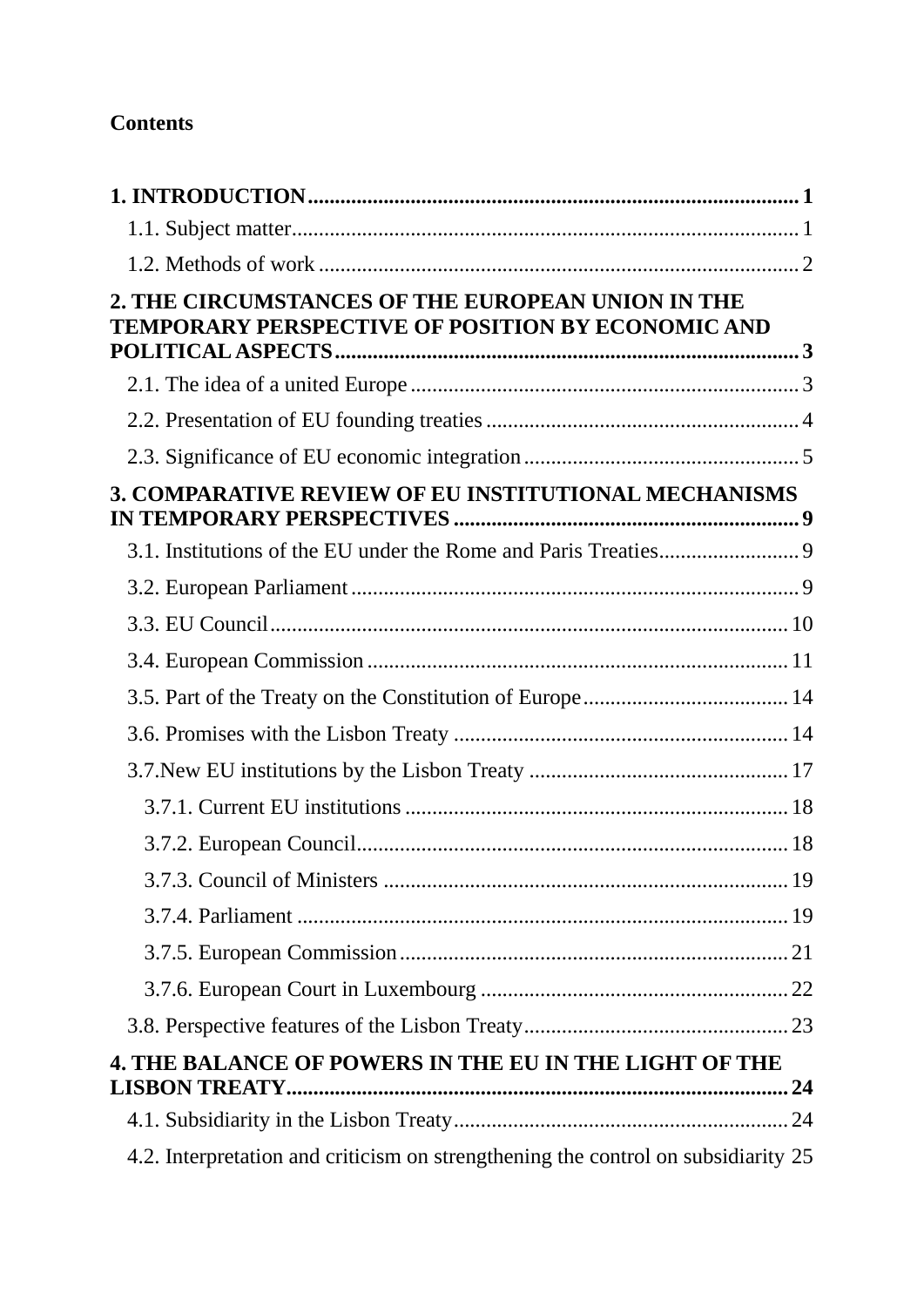| 5. REVIEW OF SOCIALLY AND POLITICALLY ACTUALIZED |  |
|--------------------------------------------------|--|
|                                                  |  |
|                                                  |  |
|                                                  |  |
|                                                  |  |
|                                                  |  |
|                                                  |  |
|                                                  |  |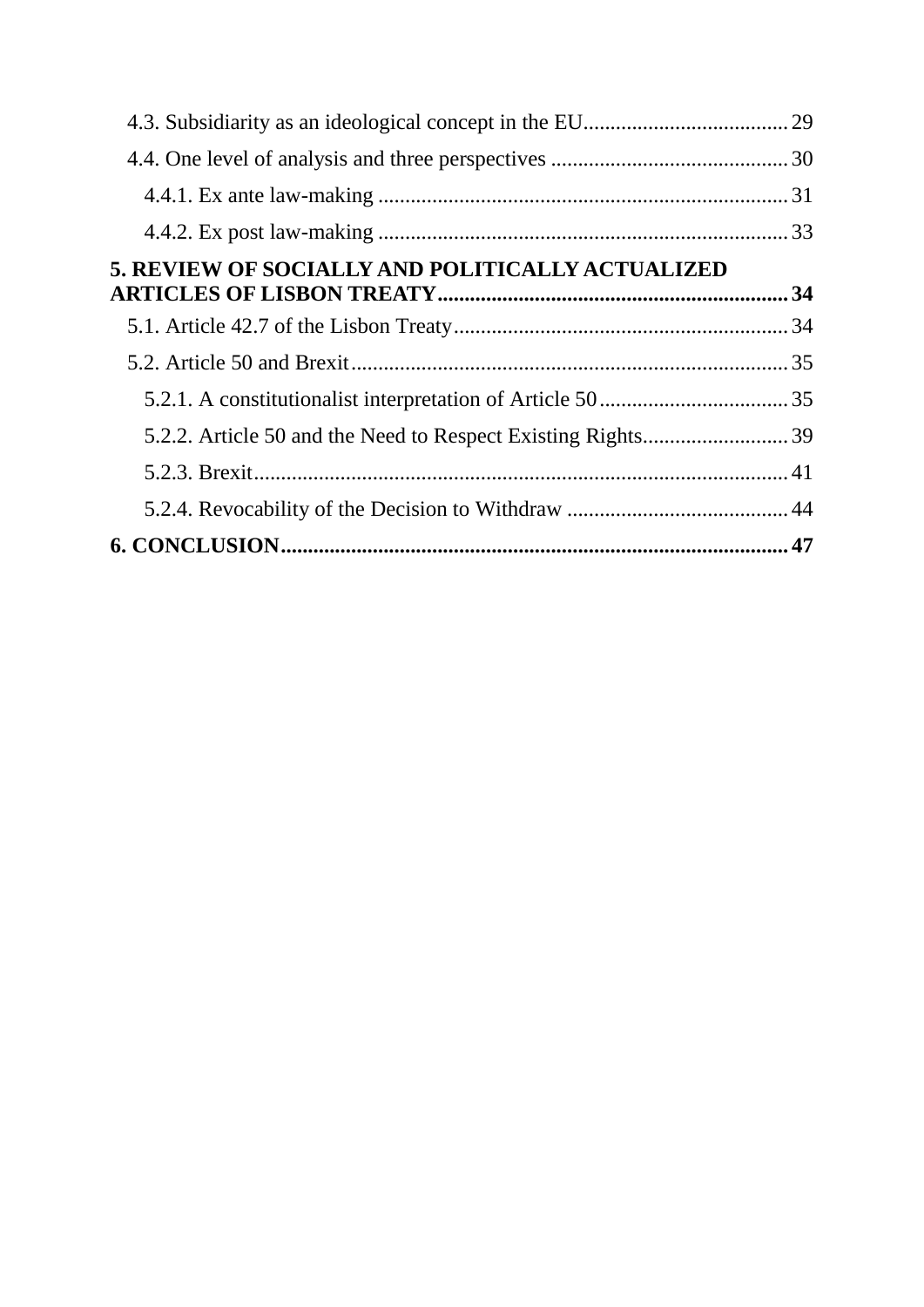### TEMELJNA DOKUMENTACIJSKA KARTICA

Veleučilište u Šibeniku Završni rad Upravni odjel Preddiplomski stručni studij javne uprave

# **LISBON TREATY – LEGAL FOUNDATION OF EU** MARKO KOSOR

Kosori 16, Trbounje, [mkosor@gmail.com](mailto:mkosor@gmail.com)

#### Sažetak rada

Svrha ovog završnog rada je shvatiti povijest i institucionalni okvir Europske unije kroz prizmu osnivačkih ali i daljnjih ugovora na kojima se Unija temelji. Lisabonski ugovor kao kamen temeljac i ugovor koji objedinjuje sve dotadašnje ugovore stavljene je u središte pažnje ovoga rada. Promijene koje je donio Lisabonski ugovor u funkcioniranje Europske unije su definitivno nemjerljive ako ih uspoređujemo sa promjenama dotadašnjih ugovora. Nadalje, rad je okrenut prošlosti, sadašnjosti, ali i budućnosti Europske unije, Hrvatske kao kandidata pa napokon i članice Europske unije, te nadalje, posljedicama politike Europske unije prema zemljama članicama. Brexit (Britain's exit) je jedna od posljedica polagane transformacije, ali i degradacije Europske unije, koji je obrađen u ovom završnom radu.

(51 stranica / 2 slike / 0 tablica / 46 literaturnih navoda / jezik izvornika: engleski)

Rad je pohranjen u: Knjižnici Veleučilišta u Šibeniku

Ključne riječi: Europska unija, Lisabonski ugovor, ekonomska integracija, Brexit

Mentor: Ivana Bratić, prof., pred.

Rad je prihvaćen za obranu: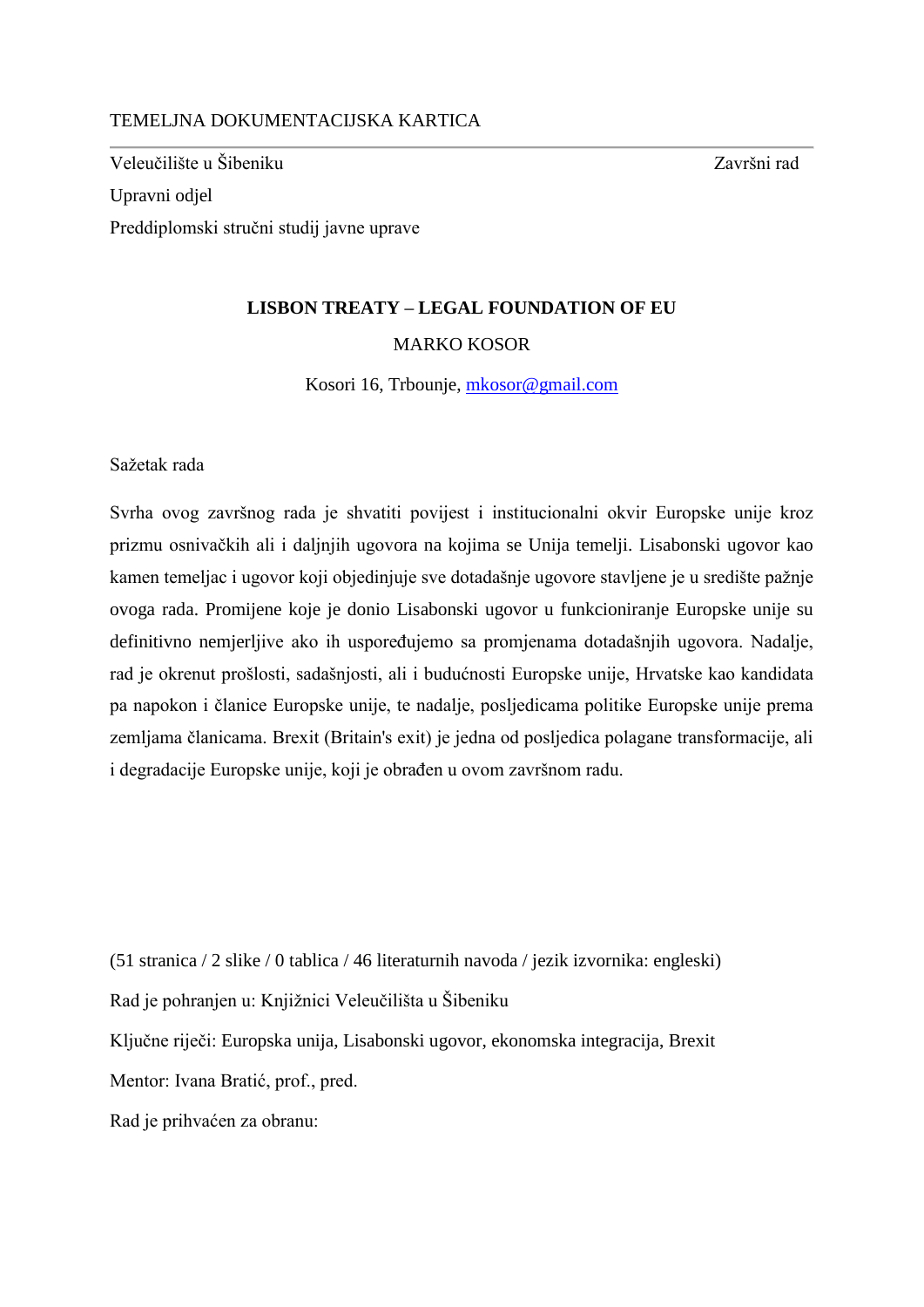# BASIC DOCUMENTATION CARD

<span id="page-7-1"></span><span id="page-7-0"></span>Polytechnic of Šibenik Final paper Department of Public Administration Professional Undergraduate Administration Studies

# **LISBON TREATY – LEGAL FOUNDATION OF EU** MARKO KOSOR Kosori 16, Trbounje, [mkosor@gmail.com](mailto:mkosor@gmail.com)

### Abstract

The purpose of this final paper is to understand the history and institutional framework of the European Union through the founding treaties, but also on the other treaties on which the Union is based. The Treaty of Lisbon as the cornerstone of all the other treaties, and the treaty that brings together all the existing treaties has been placed at the spotlight of this paper. The changes brought by the Lisbon Treaty to the functioning of the European Union are definitely immeasurable if we compare them with the changes in the previous treaties. Furthermore, the paper is turned to the past, the present and the future of the European Union, Croatia as a candidate and ultimately member of the European Union, and further consequences of EU policy towards member states. Britain's exit is one of the consequences of slow transformation, but also the degradation of the European Union, which has been dealt with in this final paper.

(51 pages / 2 figures / 0 tables / 46 references / original in English language) Paper deposited in: Library of Polytechnic in Šibenik Keywords: European union, Lisbon treaty, economic integration, Brexit Supervisor: Ivana Bratić, prof., pred. Paper accepted: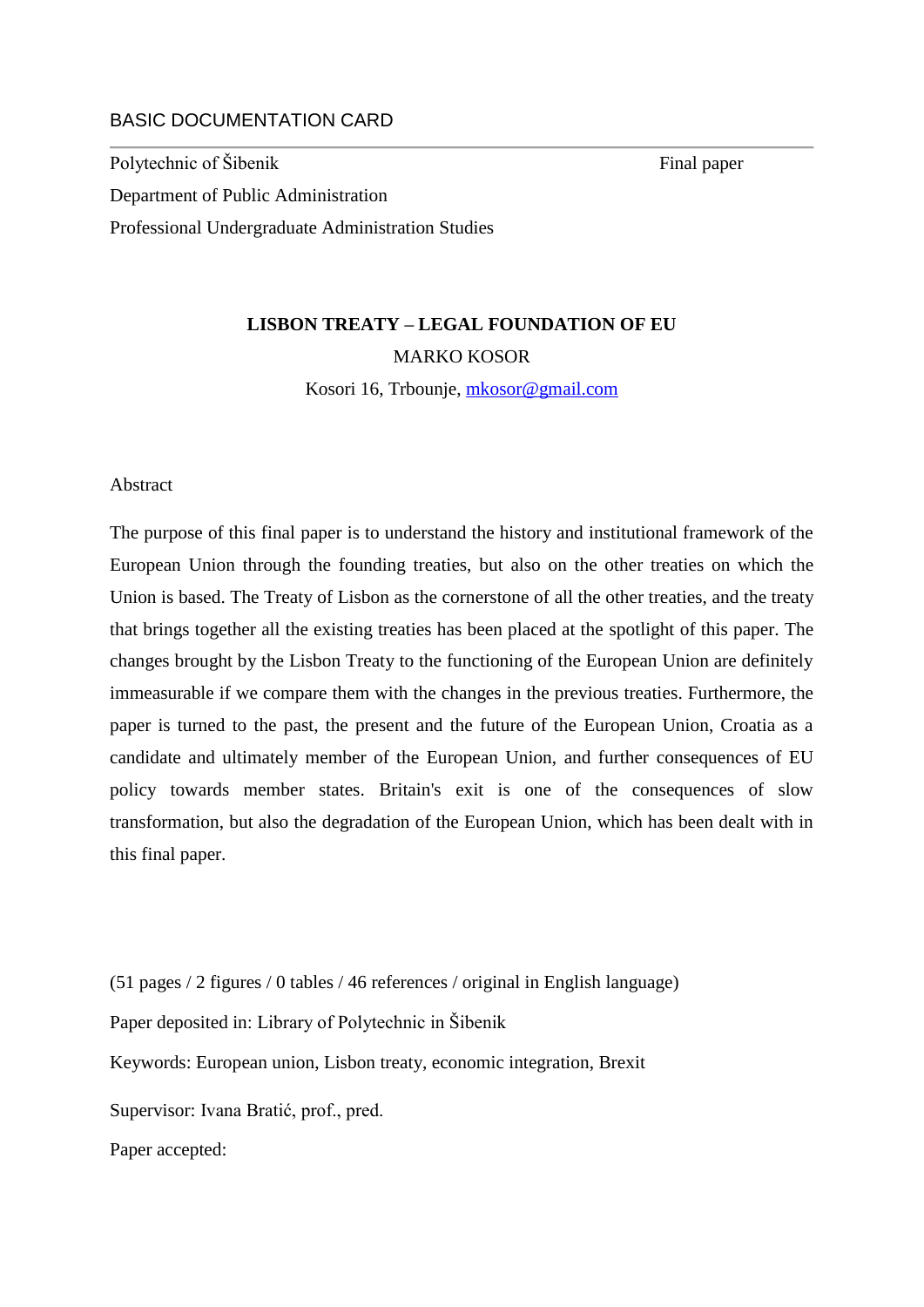# **1. INTRODUCTION**

# **1.1. Subject matter**

More than a political project, Europe is a dependent product of its institutions. The European Union is an area of institutional coercion and games whose rules have changed and adapted in time. The problem of research is the following: Looking at the European Union in the time perspective of its existence, different interests and multifaceted aspects are detectible which, as an international organization at a supranational level, protect and promote, or perform its institutional function, but also affect the national goals of member states.

Within the aforementioned, the different forms of action that they accomplish their goals as well as the risks they face as an organization, differ. Bearing in mind the EU institutional status as well as the variability of the role and importance of the institutions in the time perspective of the organization, the paper will explain thechange of the institutions in the formal and contentious context as well as the political conditionality of their introduction due to the changes given by Lisbon threaty.

After a long period of suspense and many difficulties, the Treaty of Lisbon came into force on 1 December 2009. It has changed legal and institutional framework of the European Union to some degree. Thus, the Treaty is of constitutional importance for the Union. It has changed the previous Treaties on which the Union was based. The last pre-Lisbon version was the Treaty of Nice (2002).

<span id="page-8-0"></span>Process dynamics and implementation results of the Lisbon Treaty (effective 1 December 2009), show that the traditional European compromise leads to outcomes that none of the actors really wanted, and that no one is satisfied with. The European Union is an arena of institutional coercions and games, the rules of which are occasionally readjusted. This occasional readjustment accounts for the survival of the system, which is a priori unstable, for each unsatisfied partner thinks and hopes that redefinition might provide him with an opportunity to gain a better position. The process is especially visible in negotiations regarding the Lisbon Treaty, above all in the institutional innovation which is the function of then the new president (of the European Council). The conclusive interpretation of the Lisbon Treaty depended on the outcome of the bureaucratic struggle right until 2011, and prior to a new definition of the rules in 2014. The new EU system testifies primarily to the fundamental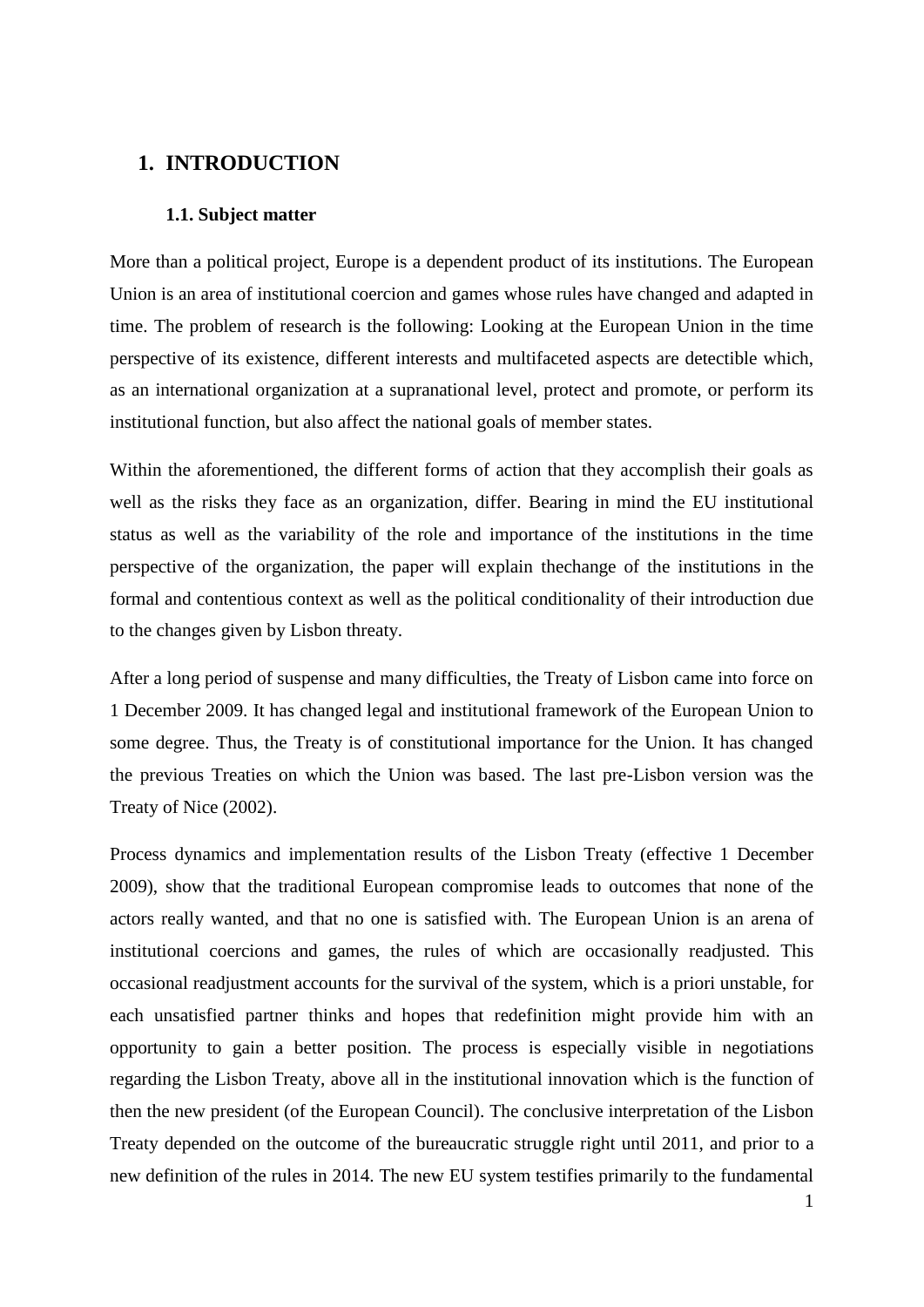<span id="page-9-1"></span><span id="page-9-0"></span>trait of European integration, which strongly favoured from the outset a repeated rethinking of its form (its institutions) in the light of considerations regarding its goals (its policies).The Treaty of Lisbon vested the national parliaments of EU Member States with the possibility of direct participation in the European legislative process, thus attempting to overcome the Union"s democratic deficit. Earlier national parliaments only disposed with the possibility of indirect involvement in the EU affairs, through the scrutiny of governmental actions in the EU institutions. An option of both direct and indirect participation faces national parliaments with the choice of prioritized mode of involvement into the EU decision-making process. Croatian Parliament is the national parliament of a country that had become an EU Member State after entry into force of the Lisbon Treaty, which makes it an appropriate case for analysis of the effects of the Lisbon Treaty on national EU affairs management system. An analysis of formal rules concerning European affairs shows that a mandating system of parliamentary scrutiny is in place, indicating that indirect involvement is the priority of the Croatian Parliament. According to Briski this shows that, at least in the Croatian case, the Lisbon Treaty does not represent a sufficient enticement for direct participation of national parliaments in the European legislative process (2014 ).The new Treaty reflects the efforts of the Union to adapt to its new circumstances that occurred primarily due to a huge enlargement from 15 members in 1995 to 27 in 2007.

The aim of this paper is to give a brief outline of the most important changes the Treaty of Lisbon brings to the united Europe.

### **1.2. Methods of work**

In the elaboration of this graduate thesis, comprehensive research on the problem and subject of research was used. Numerous studies have been studied in the area of European public law, the institutional basis of the European Union in the time perspective, as well as current political events in the Republic of Croatia. Collected findings are presented with this work and conclusions are finally drawn. As a source of data, domestic and foreign literature in the area of law, economics, professional and scientific journals, electronic databases, data of the Croatian Chamber of Economy and statistical data of the Central Bureau of Statistics were used.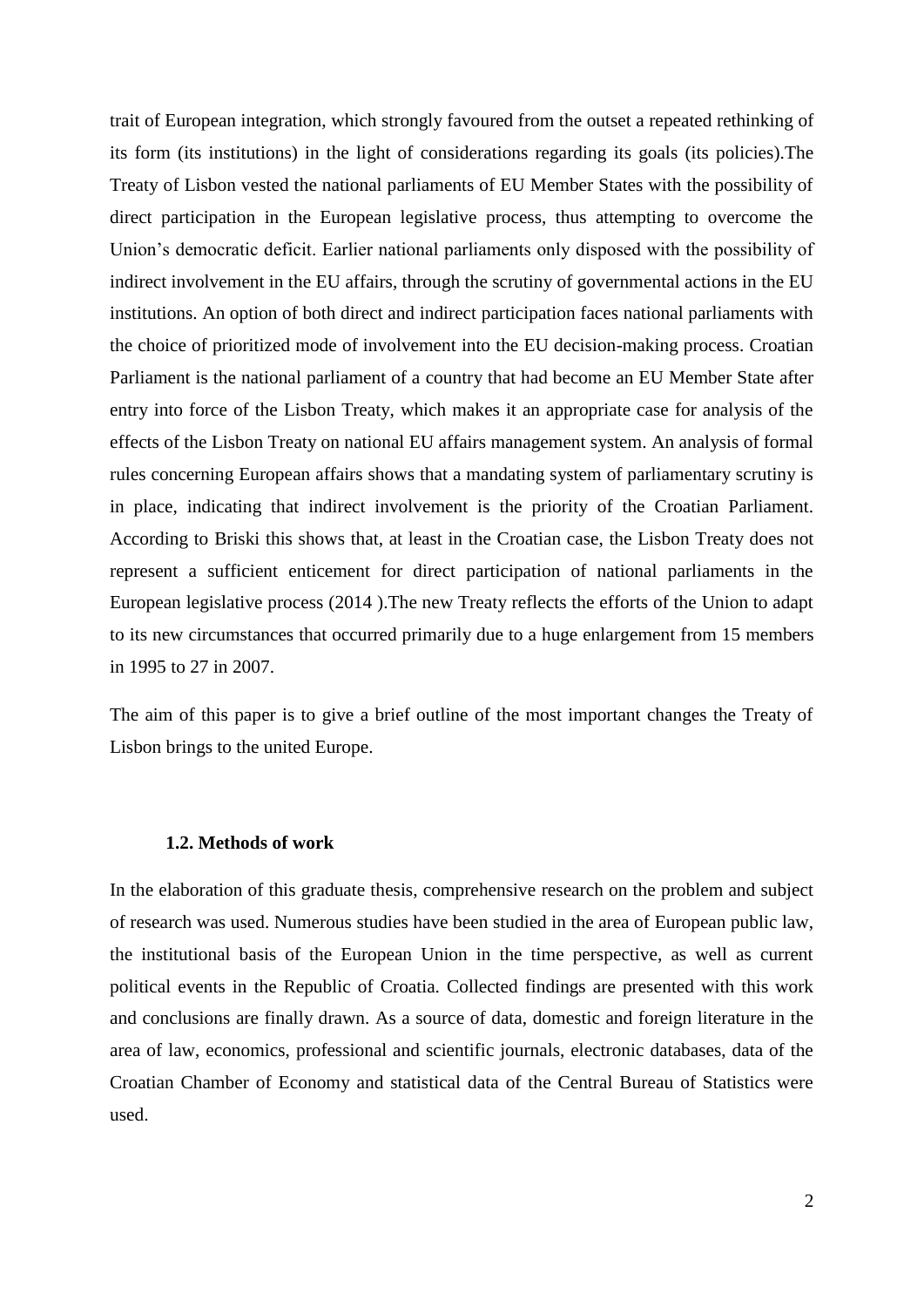# **2. THE CIRCUMSTANCES OF THE EUROPEAN UNION IN THE TEMPORARY PERSPECTIVE OF POSITION BY ECONOMIC AND POLITICAL ASPECTS**

#### **2.1. The idea of a united Europe**

The idea of a united Europe began to be realized after the Second World War, the founding of the European Coal and Steel Community. The initial idea was to unite the French and German capacities to produce these raw materials, crucial for the management of wars (thus preventing any future armed conflict between these countries). The 1992 European Union Treaty, signed in Maastricht, was named the European Union for this a good part of the supranational international organization.

<span id="page-10-0"></span>For centuries, the idea of a united Europe was occupied by philosophers and visionaries. Among them were Pierre Dubois, Pierre Joseph Prudhon, Claude Henri de Saint-Simon, Jean Jacques Rousseau, Giuseppe Mazzini, Victor Hugo and Immanuel Kant. However, only after the end of the Second World War, conditions for this dream were created. Robert Schumann, the French Foreign Minister, proposed on May 9, 1950, the founding of the European Coal and Steel Community (ECSC). The proposal was accepted and achieved by the Paris Treaty on 18 April 1951. The purpose was to create a common (single) coal and steel market so that by controlling the production and placement of these important raw materials (without which war can not be guided), the outbreak of the Fourth Franco - German armed conflict (after the wars of 1870-1871, 1914-1918 and 1939-1945.).

The community encompassed six countries - Belgium, the Federal Republic of Germany, France, Italy, Luxembourg and the Netherlands, and the winners and defeated in the Second World War in this organization. The war materials have been transformed into a means of reconciliation of Western European countries and the preservation of peace.

Established by the successful co-operation of the 1951 Treaty of 1951, the Treaty of Rome established 1957 Treaty of Rome (the European Economic Community, EEC) and the European Atomic Energy Community (the European Atomic Energy Community). It was impressive. The United States has joined the new Member States: Denmark, Ireland and the United Kingdom (1973), Greece (1981), Spain and Portugal (1986), European neutralists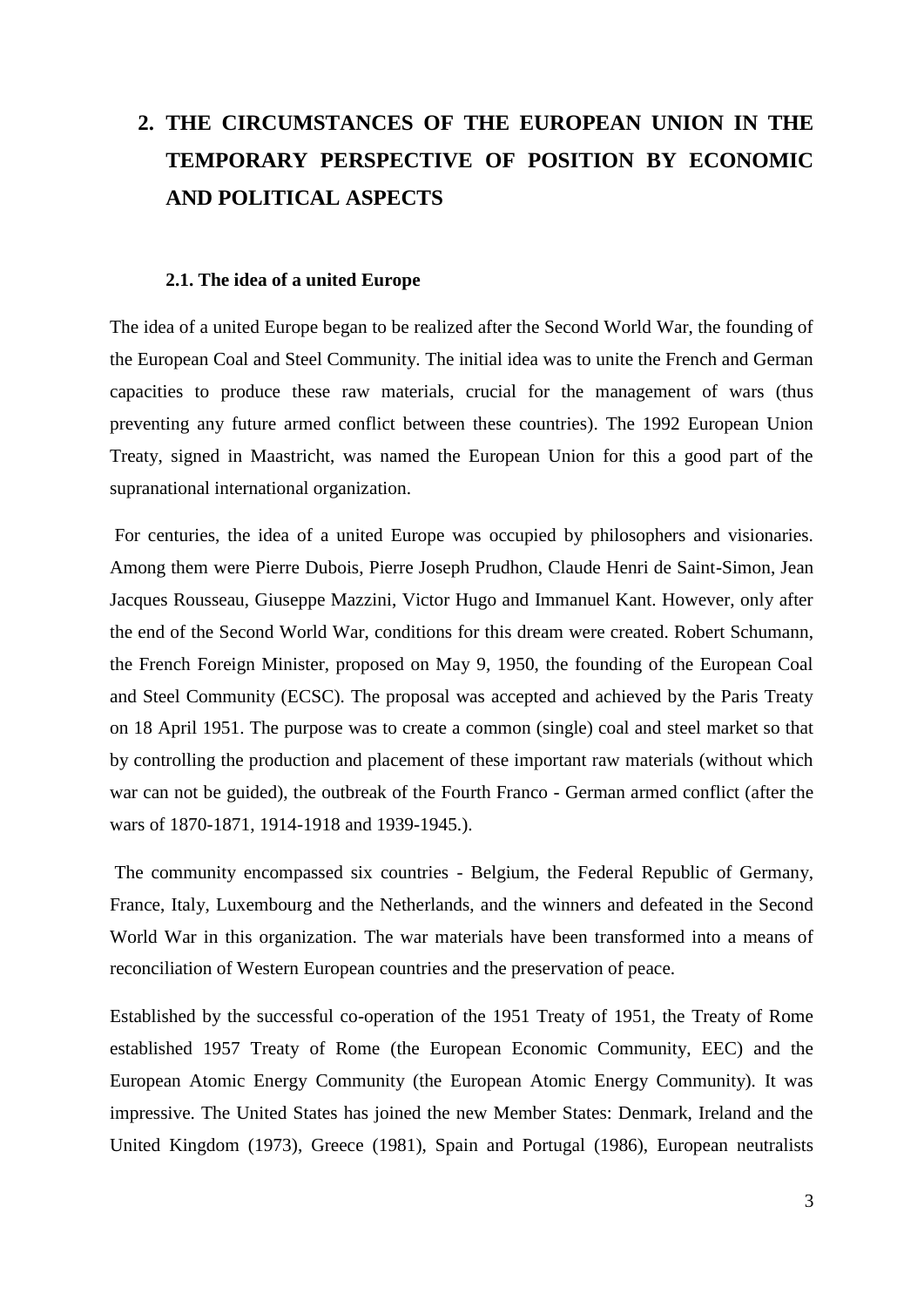<span id="page-11-0"></span>Austria, Finland and Sweden (1995), Czech Republic, Hungary, Poland, Slovakia, Estonia, Latvia, Lithuania, Slovenia, Cyprus and Malta (2004) .

The Treaty on European Union (Maastricht, 7 February 1992) has given this strong international organization a new title: the European Union. This agreement came into force on 1 November 1993. The European Union, by comparison with other regional organizations in Europe, has so far been the biggest trans-national move. In fundamental political functions, integration has not gone as far as in the economy. Nevertheless, the EU proves that economic integration can ultimately lead to political. The success of the European Union model is more and more an example for other, similar projects and experiments in the international community.

#### **2.2. Presentation of EU founding treaties**

Speaking of the founding treaties of the EU, it is important to mention the following:

- 1. 1951 = European Coal and Steel Community (expired in 2002)
- 2. 1957 = European Economic Community
- = European Atomic Energy Community (EUROATOM)
- 3.1992. Year = European Union (Maastricht Treaty)

As far as inventory contracts are concerned, the following are key:

- 1986 = Single European Act effective since 1987
- 1992 = Maastricht Treaty effective since 1993
- 1997 = Treaty in Amsterdam effective since 1999
- 2000 = Treaty of Nice effective since 2003
- 2007 = Lisbon Treaty effective since 2009. Year.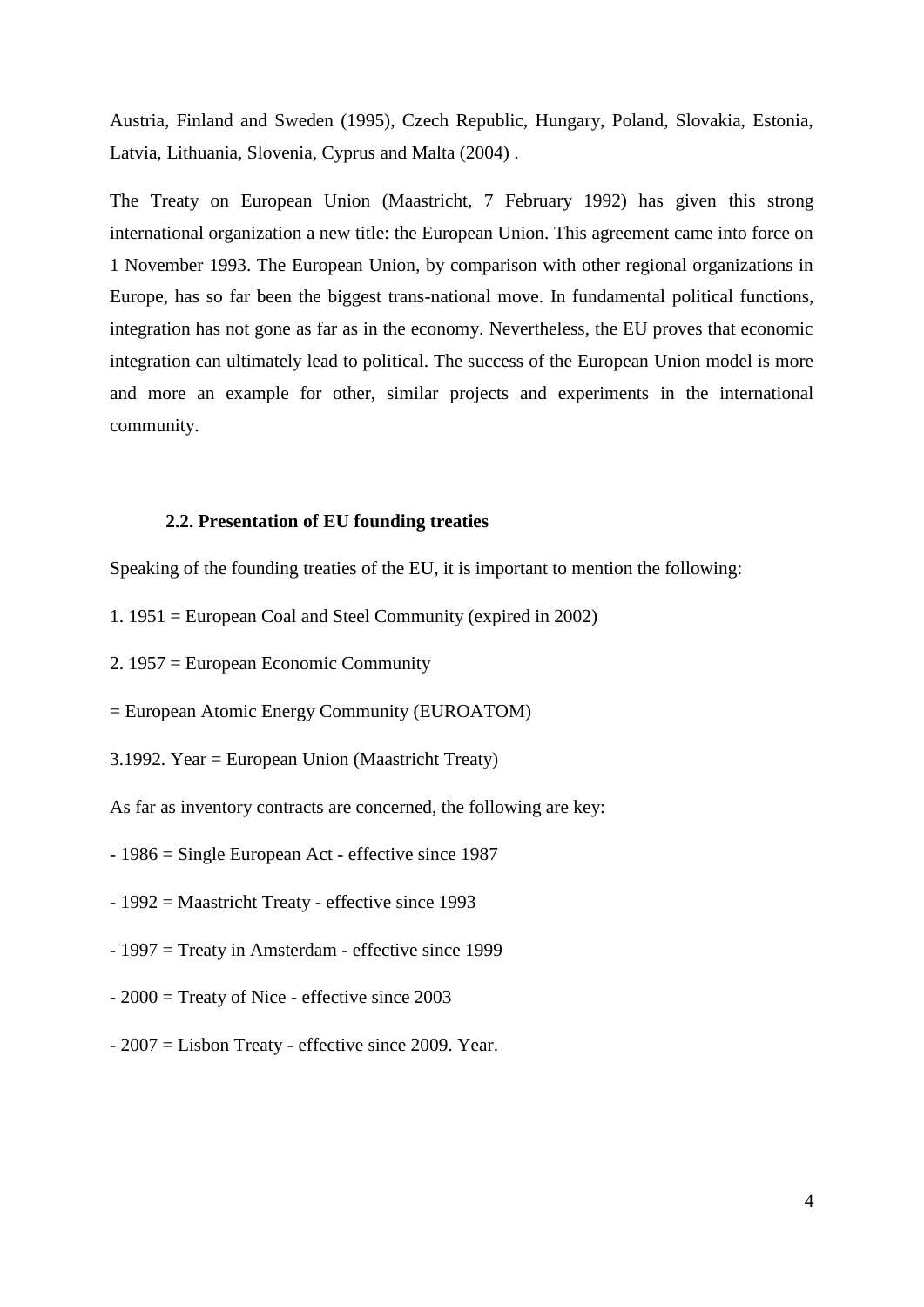#### **2.3. Significance of EU economic integration**

The term "economic integration" refers to a number of different terms. It may refer to the takeover of the company by a larger group. It may have a spatial aspect, for example, if it involves the integration of regional economies into national. In our case, "economic integration" refers to international economic relations and indicates the inclusion of economies of several sovereign states into one entity. When used in a static sense, "economic integration" is a situation in which national parts of a larger economy are no longer separated by economic boundaries but act together as a whole. When used in a dynamic sense, it signifies the gradual abolition of economic boundaries between Member States (ie, the abolition of national discrimination), whereby previously separated national economies gradually merge into a larger entity.

Economic integration is not a goal for itself, but serves for higher goals. The immediate economic goal is to increase the prosperity of the cooperating units, and the more far-reaching goal is the policy of peacemaking.

The goals of economic integration are: 1) free movement of goods and services 2) free movement of production factors 3) approaching politics.

Economic integration is basically the integration of the market. However, the integration plans tend to follow political rather than the economic logic. The political reasons for starting the integration of the goods market are:

1. Permanent alliances between the sectors seeking protection and the consumer sector seeking less expensive imported goods are difficult to achieve.

2. Alternative instruments (such as industrial policy, non-tariff barriers and administrative procedures) can be used to intervene in the economic process.

3. Vital political interests such as policy development and redistribution of revenues remain in national competence. With regard to modern mixed economies, Tinbergen distinguishes between negative integration (barriers to abolition) and positive integration (creating equal conditions for the functioning of integrated parts of the economy). Integration of policies is information, consultation, coordination and unification.

1) Informing: The partners agree to inform each other about the goals and policy instruments they intend to implement.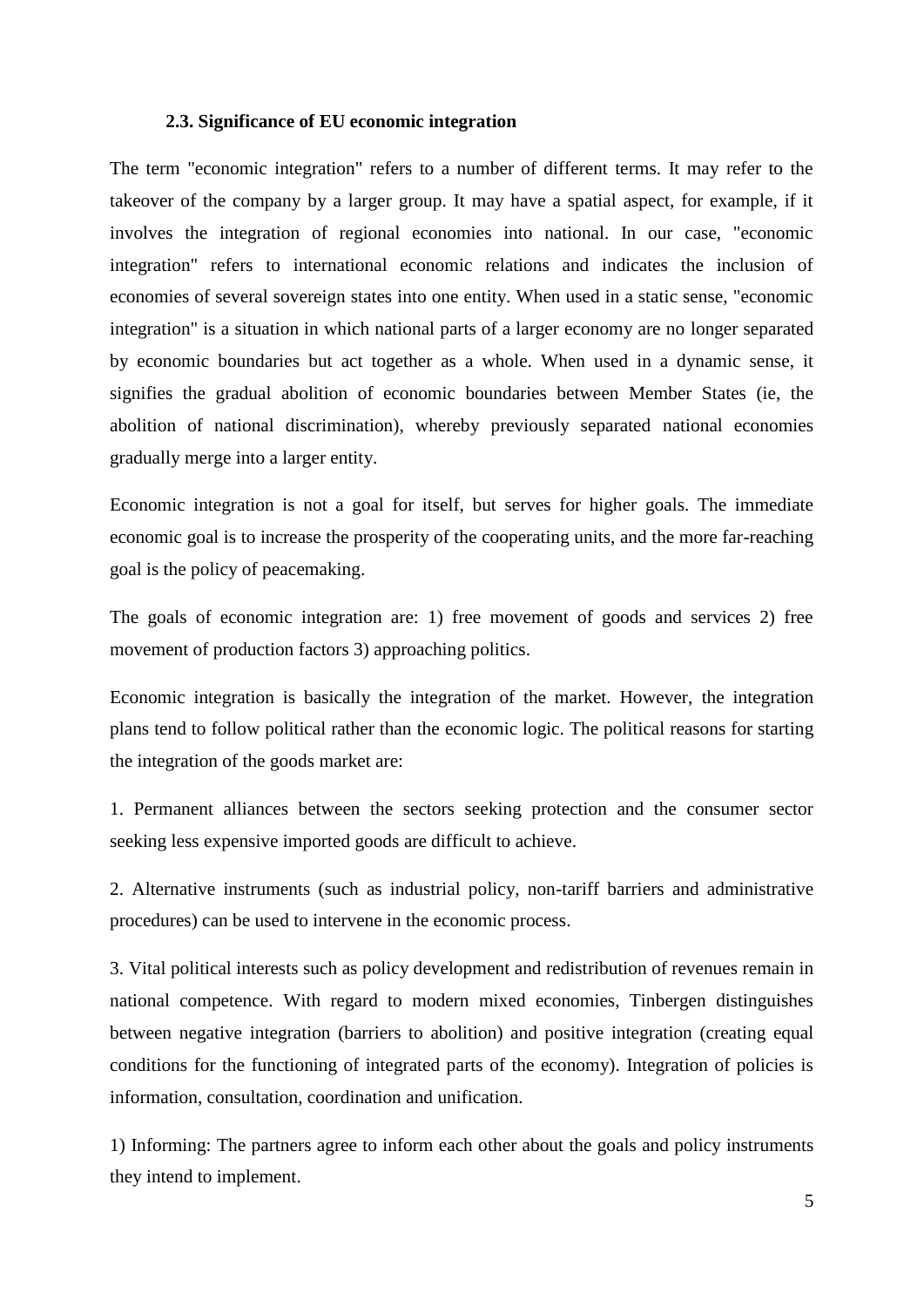2) Consultations: The partners agree to be obliged not only to exchange information but also to seek advice and advice from others on the policies they intend to implement.

3) Coordination: The partners undertake to reach an agreement on a greater number of activities needed to achieve a coherent policy for the whole group (often implying acceptance of regulations to ensure international consistency and may include harmonization and may lead to convergence of policy target variables).

4) Unifying: Abandoning national instruments and replacing them with the instruments of the alliance for the whole area or accepting identical instruments for all partners (here the national competence for the choice of regulatory instruments is abolished). Fully integrated goods markets imply free trade between Member States. People are pushing for free trade because they expect economic benefits like:

• greater production and greater prosperity through better allocation of production factors where each country specializes in products that have a comparative advantage

• more efficient production thanks to a quantum economy and a better market game

• better "trade conditions" (price level of imported goods in relation to export goods) for the whole group compared to the rest of the world

The obstacles to free trade are the following:

• Customs duties or import duties are the amounts that are charged on the import of goods, which makes it more expensive on the domestic market. Such fees may be based on values or quantities. They can be indicated in percentages or vary in relation to the price level on the domestic market.

• Fees of similar effect are import charges disguised as administrative costs, storage costs or testing costs incurred in the customs clearance.

• Quantitative restrictions (QR) are limitations on the amount of import of a particular good that is allowed in a particular country over a certain period of time (quota), which is sometimes expressed as a monetary value. It is a special so-called kin. The customs quota, which is the maximum quantity allowed for importation at a given tariff, while all quantities exceeding this customs limit at a higher customs rate.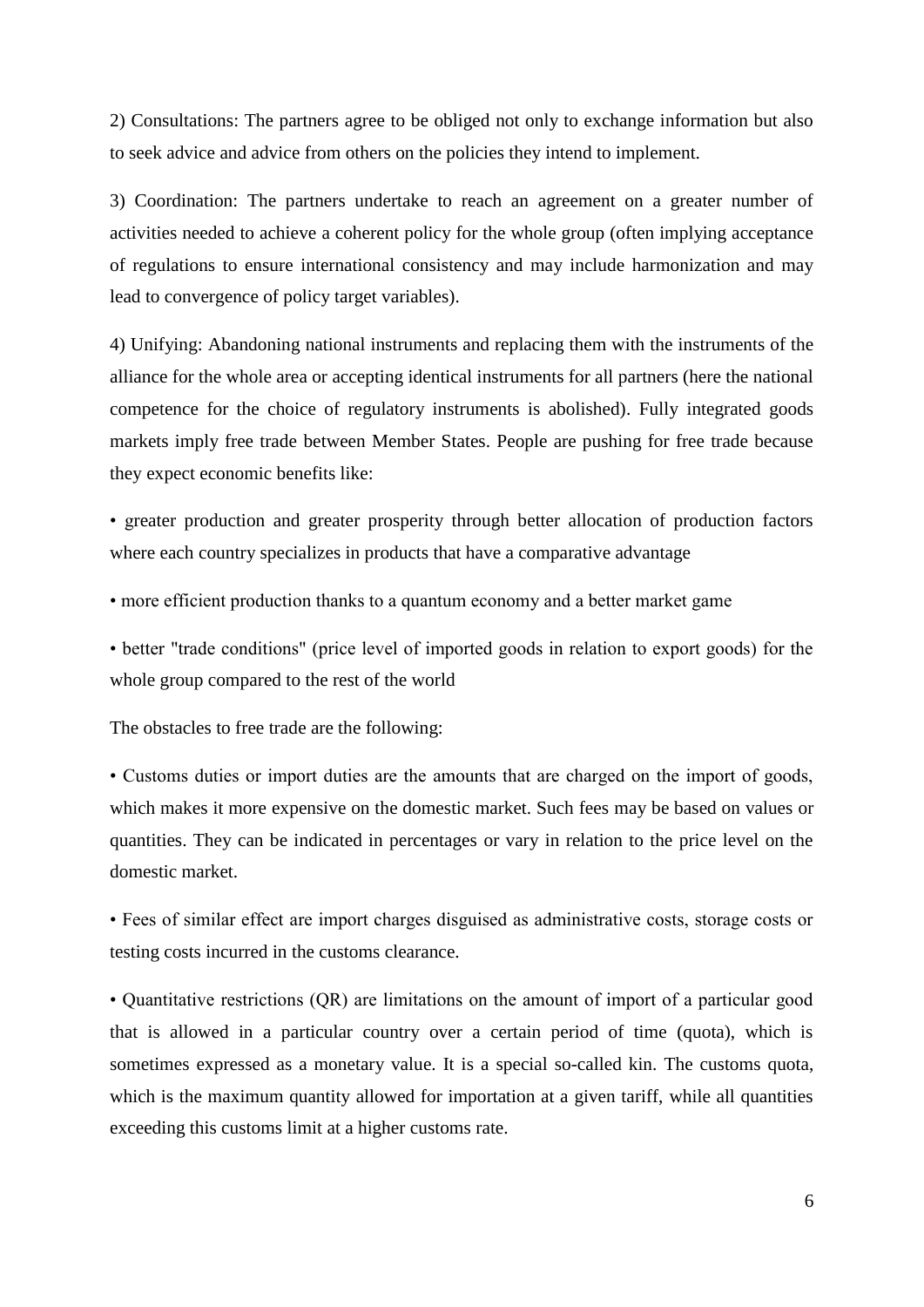• Valuation constraints mean that importers can not use foreign currency to pay for goods purchased abroad.

The other non-tariff limitations are all such measures or situations (such as fiscal treatment, legal regulations, safety standards, state monopolies, public tenders, etc.) which provide preferential treatment to domestic products of a country on the domestic market in relation to foreign products. The obstacles to free trade are most likely to protect national trade and industry from competition, and therefore represent protectionism. Protectiveism can be combined with free trade. For example, the Union customs prevent the freedom of trade with third countries on the basis of a common customs tariff and or other protectionist measures while at the same time permitting the freedom of intra-trade. Some of the reasons for the obstacles to free trade are: independence from other states, developing industries, protection against dumping, increasing employment, diversification of the economic structure, solving the problem of balance of payments.

Exports restrictions can also be heard. They rely on different ideas. The most common arguments are:

• Good things are strategically important and can not fall into the hands of other states, not only for military equipment (weapons), but also for incorporated knowledge (computers).

• Raw material exports mean consolidation of the colonial situation, export duties are going to increase the desire of the population to only process raw materials. If that fails, then exportduty revenues will be used to start another type of production.

• If an excessive quantity of a product is exported, the importing country may take protective measures against a number of other products, in order to avoid this, the State may accept "voluntary" restrictions on exports of a particular product.

The stages of economic integration are the following:

- 1. Free Trade Zone
- 2. Customs Union
- 3. Common market
- 4. Economic Union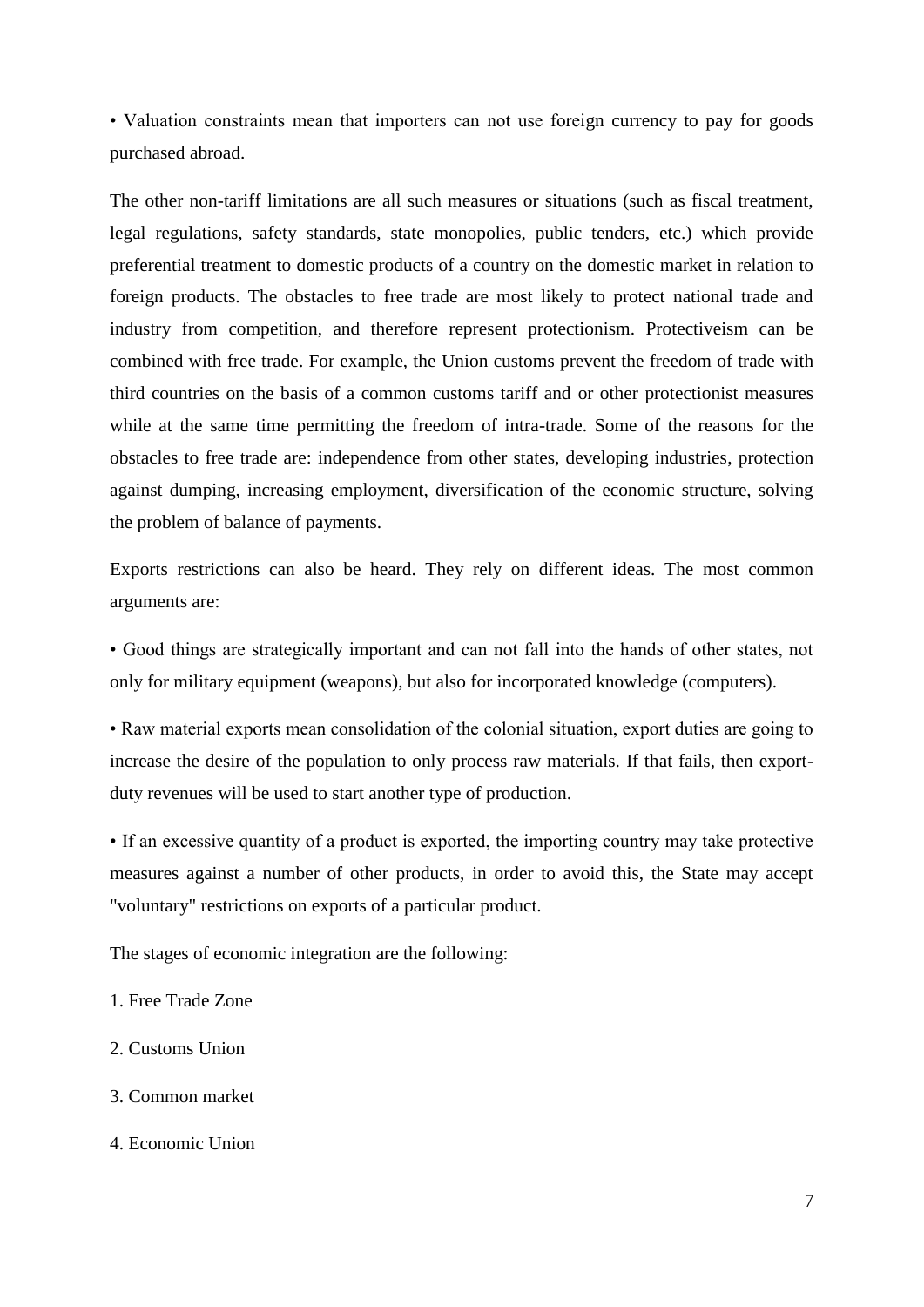# <span id="page-15-0"></span>5. Monetary Union

- 6. Economic and Monetary Union
- 7. Complete economic union

<span id="page-15-2"></span><span id="page-15-1"></span>Economic integration is a key factor for the EU, and institutional action is multilaterally focused on protecting its legitimacy, and also, as the next chapter shows, the dynamics of the development of EU institutions has been directed towards the function of economic integration.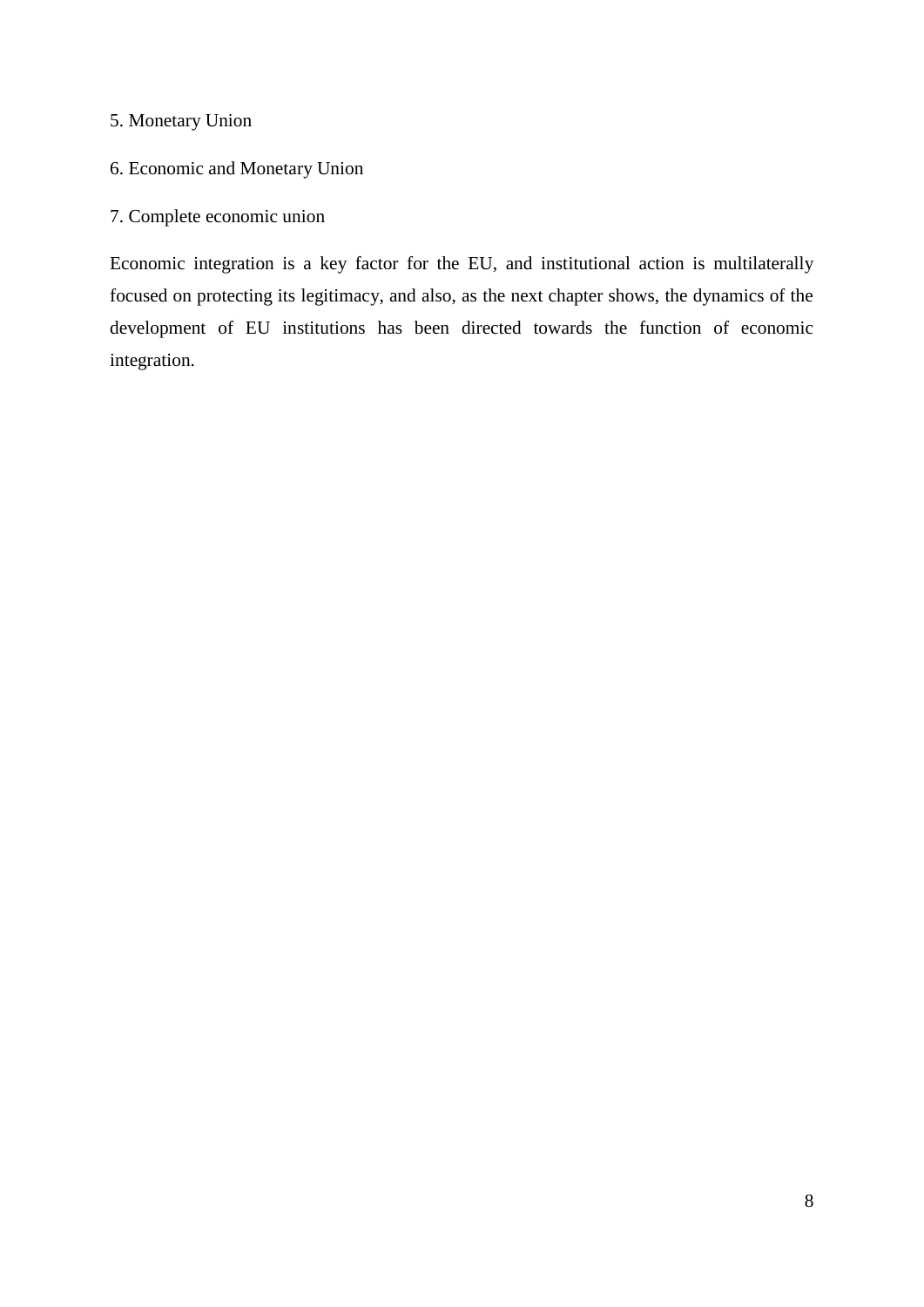# **3. COMPARATIVE REVIEW OF EU INSTITUTIONAL MECHANISMS IN TEMPORARY PERSPECTIVES**

#### **3.1.Institutions of the EU under the Rome and Paris Treaties**

In accordance with the Rome and Paris Treaties, the member states of the European Union have transferred part of their national sovereignty to the Union and its institutions, primarily:

1. The European Parliament (representing the citizens);

2. The Council of the European Union, represented by the Member States;

3. The European Commission, which is a politically independent body and represents common European interests (Rudolf; Vrdoljak;  $2005$ .)<sup>1</sup>.

<span id="page-16-0"></span>In addition to these three EU institutions, the Court of Justice of the European Union, which provides for the establishment of a legal system, a Court of Auditor (Court of Auditors) overseeing the use of funds from the EU-calculated European Central Bank ), which is the most important task of maintaining price stability.

#### **3.2.European Parliament**

1

The European Parliament is the body representing the citizens of the European Union member states (455 million) and expresses their democratic will. Parliamentarians elect citizens with immediate, universal voting rights every five years. Plenary sessions are usually held in Strasbourg, and additional in Brussels and Luxembourg. Seventeen committees carry out preparatory work for plenary sessions, and within Parliament there are also many political groups most commonly met in Brussels. The General Secretariat is in Luxembourg. Parliament and the Council of the European Union share the legislative power that consists of the following:

1. Cooperation procedure - Parliament gives its opinion on draft directives and regulations proposed by the EU Commission;

<sup>&</sup>lt;sup>1</sup> Rudolf D., Vrdoljak I., Europska unija i republika Hrvatska, Adrias No. 12, travanj 2005.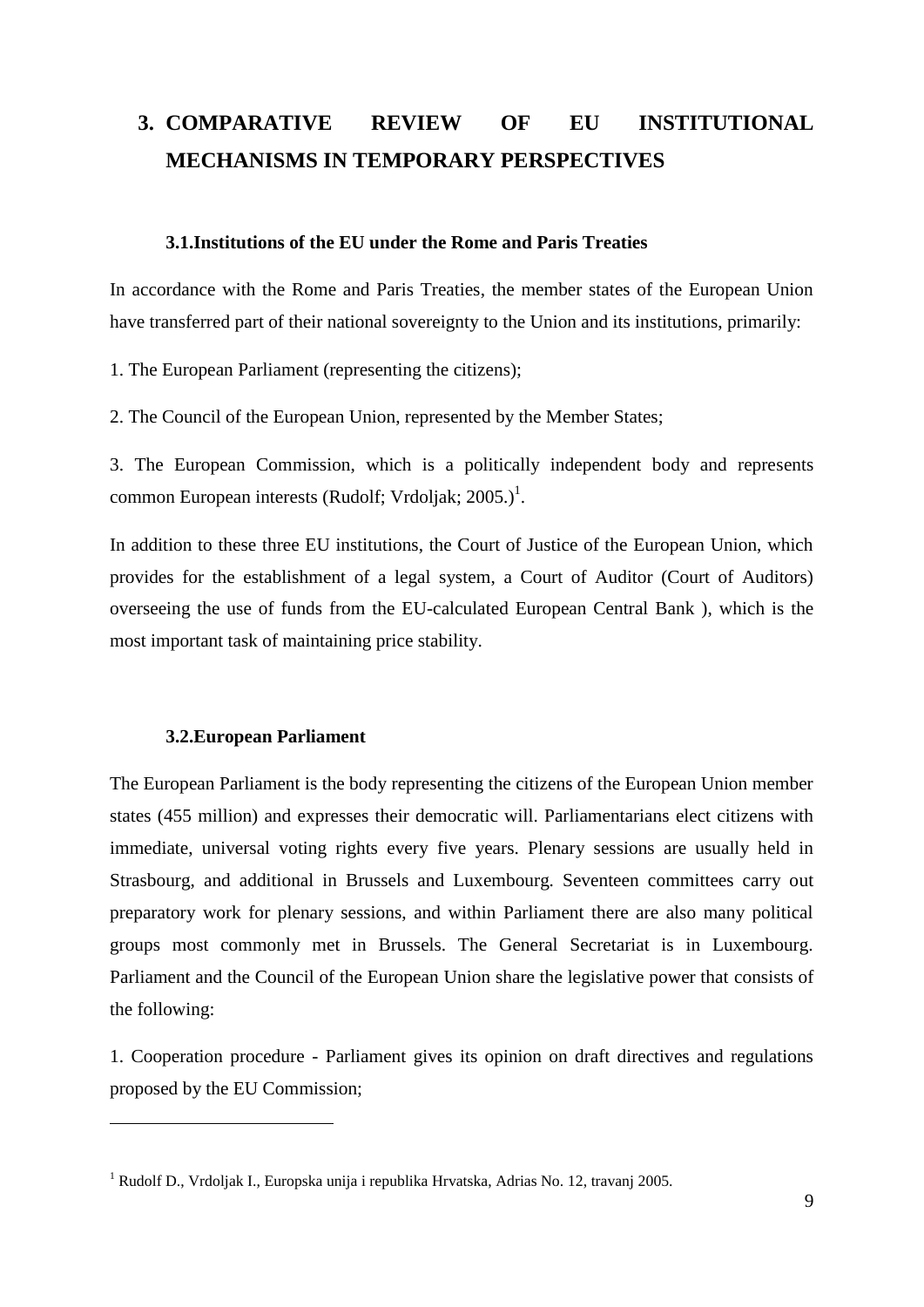2. Approval procedure - Parliament approves international agreements on which EU Commission negotiates, enlargement of EU, the change of electoral rules and others.

3. Appeals - Parliament and the Council shall jointly make decisions on important issues (free movement of workers, internal market, education, research, protection and preservation of the environment, health, culture, etc.).

The Parliament and the EU Council are jointly considering the Union budget (adopted at the end of Parliament's proceedings). The draft is proposed by the EU Commission. If Parliament rejects the budget, the procedure is repeated (in practice, such cases occurred several times).

The Parliament is the highest place for debates in the EU. Parliament conducts democratic oversight over the Union's activities. It can, for example, dispose of the EU Commission by declaring distrust (the decision is taken by a two-thirds majority of votes (Bušić; 2004, p.  $342)^2$ .

#### **3.3. EU Council**

<u>.</u>

The Council of the European Union is the main body of the Union for the Making of Decisions (formerly known as the Council of Ministers). Each Member State shall be chaired by the Council for a period of six months, and each meeting of the Council shall be attended by one Minister from each Member State, depending on the subject on a daily basis. Preparations for Council meetings are made by the Coreper Standing Committee, made up of ambassadors from EU member states, and by officials from national ministries. The Council's administrative work is carried out by the General Secretariat, headquartered in Brussels.

<span id="page-17-0"></span>The EU Council, together with the European Parliament, shares legislative power, budget together with the Parliament, concludes the international agreements with non-EU countries, international organizations negotiated by the EU Commission (officially signs contracts), improves EU's common foreign and security policy, harmonizes economic policies of the countries Member States and other Decisions are adopted unanimously (in sensitive areas

<sup>&</sup>lt;sup>2</sup> Zdravka Bušić, Vijeće Europe i Konvencija o ljudskim pravima, u: Uvod u europsku uniju, Mate, Zagreb, 2004., p. 335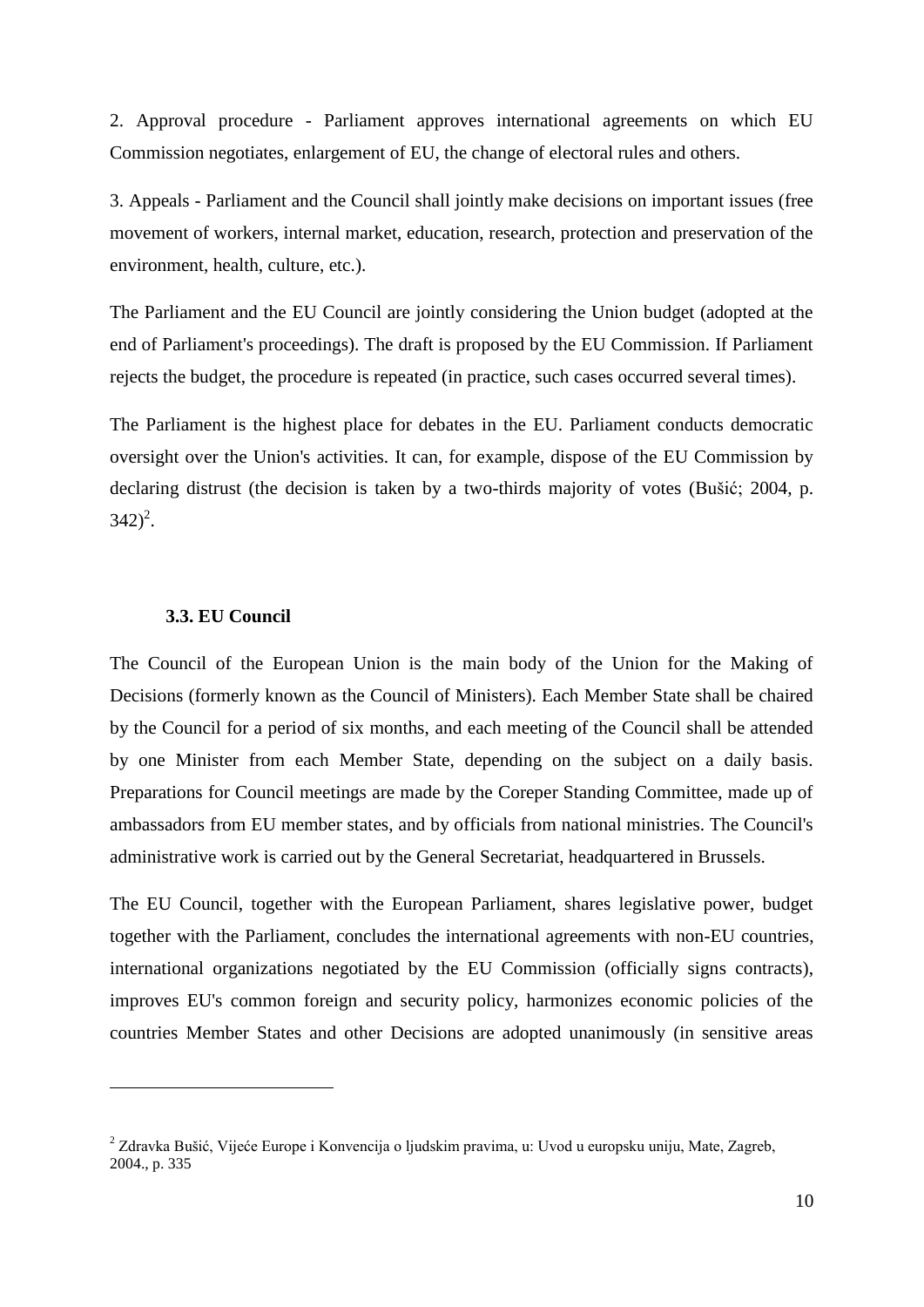such as common foreign and security policy, tax, asylum and immigration policy) or by a qualified majority vote. In the voting process, not all countries have the same number of votes, and the number of votes needed is changing with each new accession of the states to the European Union.

The European Council should be distinguished from the Council of Europe, which was founded on May 5, 1949, on the basis of the agreement of ten European states concluded in London (today there are 46 states in the Council). The Council of Europe is not an EU institution. It is about an intergovernmental organization whose aim is to protect human rights, promote cultural diversity in Europe, and suppress social problems (such as racial prejudice and intolerance). The Council adopted an important European Convention on Human Rights and Freedoms (entered into force in 1953). In order to enable citizens to realize their rights under the Convention, the European Court of Human Rights, based in Strasbourg, was founded in 1959. Croatia is a member of the Council of Europe since 1996 (Bušić; 2004; p. 335 $)^3$ .

The European Council brings together presidents of states and presidents of governments from all EU countries to the so-called "Top summit meetings'', and the Council of the EU Commission. It was founded in 1974 when political leaders of the EU began to hold regular meetings. They are now meeting four times a year, and they are chaired by the president of the state or the president of the government of the country who heads for the Council of the European Union. The European Council is the body that creates EU policy at the highest level, and is now considered a government of the EU. The first (most important) person in the Council is actually the High Representative of the EU for Common Foreign and Security Policy, who is at the same time the Secretary General of the Council.

#### **3.4. European Commission**

1

The European Commission has one member from each EU country. They are appointed for a period of five years, and they are usually called "commissioners" in our commissioners. Each member has a defined area of work. The Commission expresses interests common to all EU

<sup>3</sup> Zdravka Bušić, Vijeće Europe i Konvencija o ljudskim pravima, u: Uvod u europsku uniju, Mate, Zagreb, 2004., p. 335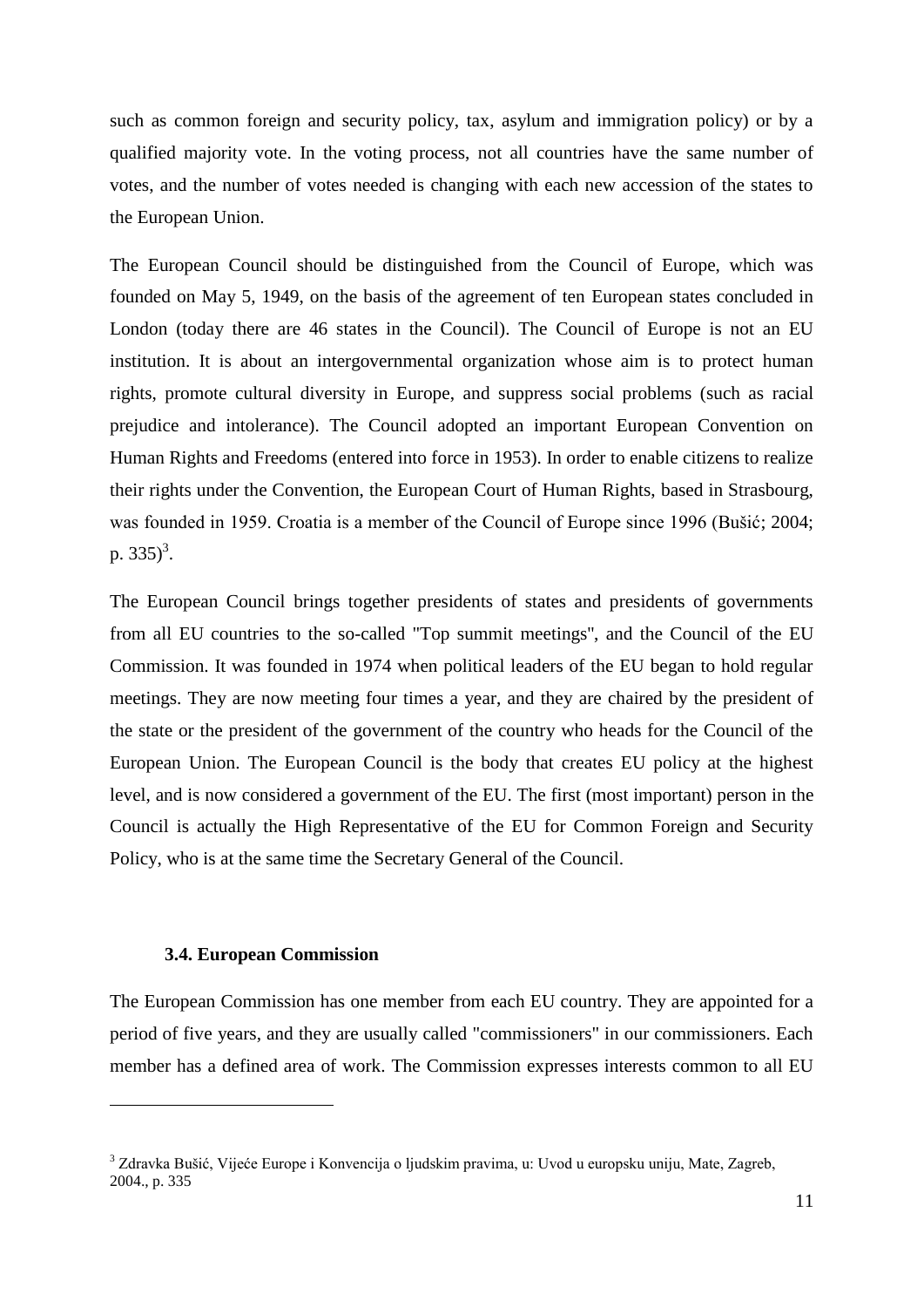Member States. It is the guardian of the EU treaty and defender of general interests (does not act in favor of the welfare of any state or interest group). It has the right to initiate legislation in the legislative process, it may propose laws, rules, instructions or decisions made by the Parliament and the Council of the EU. It is responsible for achieving a common policy (eg in the field of agriculture), realizes the budget (making payment orders) and manages EU programs. It is obliged to respect the principles of subsidiarity and proportionality (it may only propose laws that are more effective if adopted at EU level than in certain countries, regions or local level). The EU Commission represents the EU in international relations and organizations (eg in the World Trade Organization), negotiates on behalf of the EU on the conclusion of international treaties, etc. EU Fraudsters or Decisions may apply to the Court of Justice (the Court may enforce the StateTo comply with EU decisions and regulations). Decisions are taken by the ordinary majority of votes in the Commission. If the votes are divided, the President's vote is firm.

The work of the EU Commission is independent of the governments of member states. Suggestions and guidance to members of the Commission of individual Member States or their representatives (likewise political parties or interest groups) are forbidden. The EU Commission is accountable to the Parliament (if Parliament gives it a mistrust, all members are required to submit their resignations). The internal structure of the Commission consists of 26 general directorates-general of nine service departments, together with departments. The members of the Commission meet for one week in Brussels. The Commission also has offices in Luxembourg, representatives of EU countries and major cities of many other countries around the world (including Croatia) (Rudolf; Vrdoljak;  $2010<sup>4</sup>$ .

Speaking of the right of the EU, before the Treaty of Lisbon it was divided into three pillars as shown in Figure 1:

1) The right of the European Communities (1st pillar)

2) Law II. column

3) Law III. column

<sup>4</sup> Rudolf D., Vrdoljak I., Europska unija i republika Hrvatska, Adrias No. 12, travanj 2005.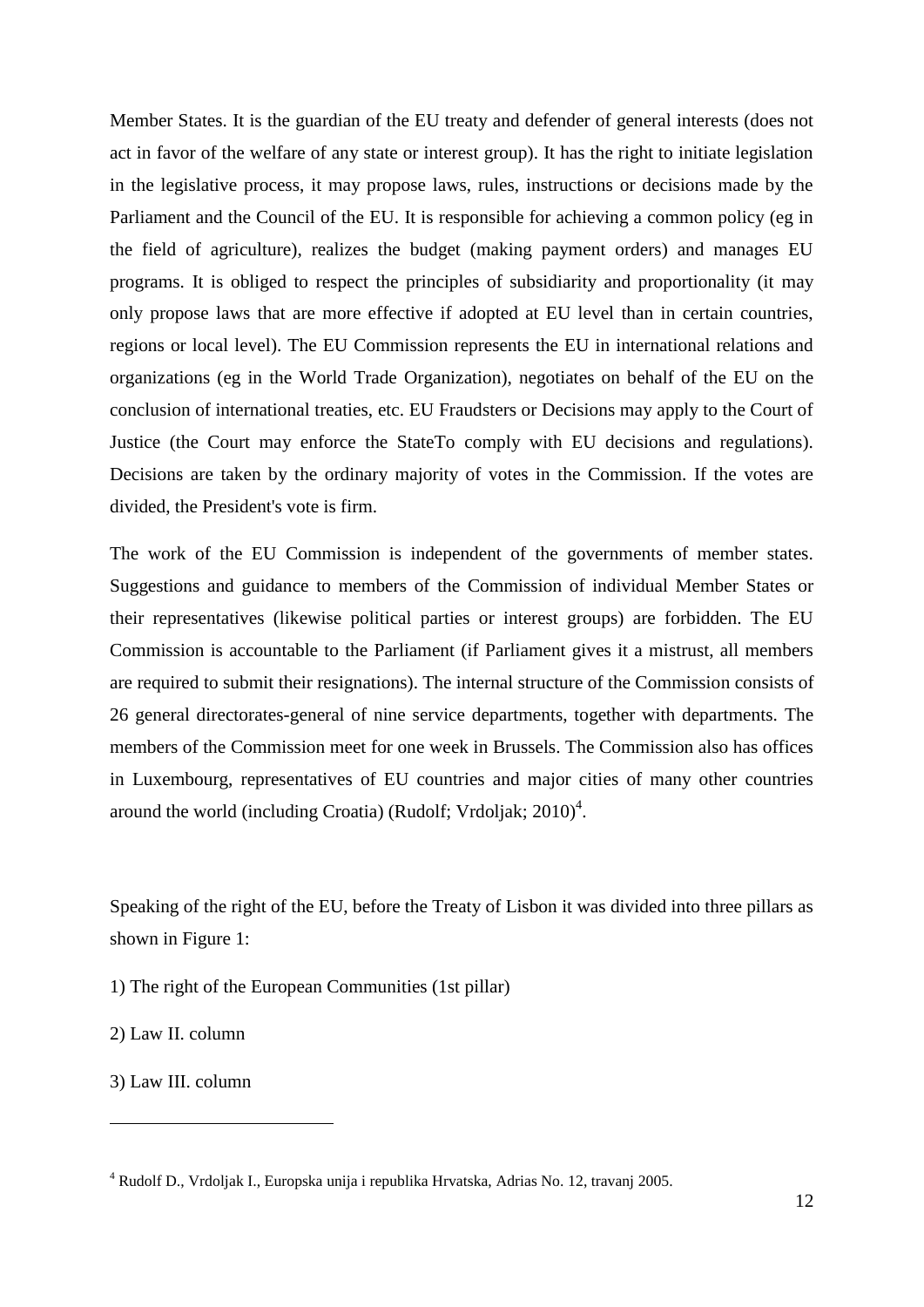<span id="page-20-0"></span>

<span id="page-20-1"></span>Image 1. The EU right before institutional reform under the Lisbon Treaty (Siniša Rodin, Tamara Ćapeta, Iris Goldner Lang (ur.): Reforma Europske Unije - Lisabonski ugovor; Politička misao, Vol.47 No.2 Prosinac 2010.;str.216)<sup>5</sup>.

The following factors have been identified in the need for institutional reform: (Rodin et al., 2010, pg  $217)^6$ .

1) Institutional deficiencies in terms of the need for institutional reform to expand and deepen the EU. Improvement of decision-making efficiency, EU outward appearance, transparency, EU legitimacy, EU achievement

2) Supranationalism against intergovernmental / intergovernmental methods, whereby the supranational method was entrusted to the Commission and for the intergovernmental / intergovernmental method the Council (Rodin et al.; 2010.)<sup>7</sup>.

<u>.</u>

<sup>5</sup> Rodin S. et al., Reforma Europske unije- Lisabonski ugovor, Politička misao, Vol. 47 No. 2, 2010, p. 216

 $<sup>6</sup>$  Ibid, p. 217</sup>

 $<sup>7</sup>$  Ibid, p. 218</sup>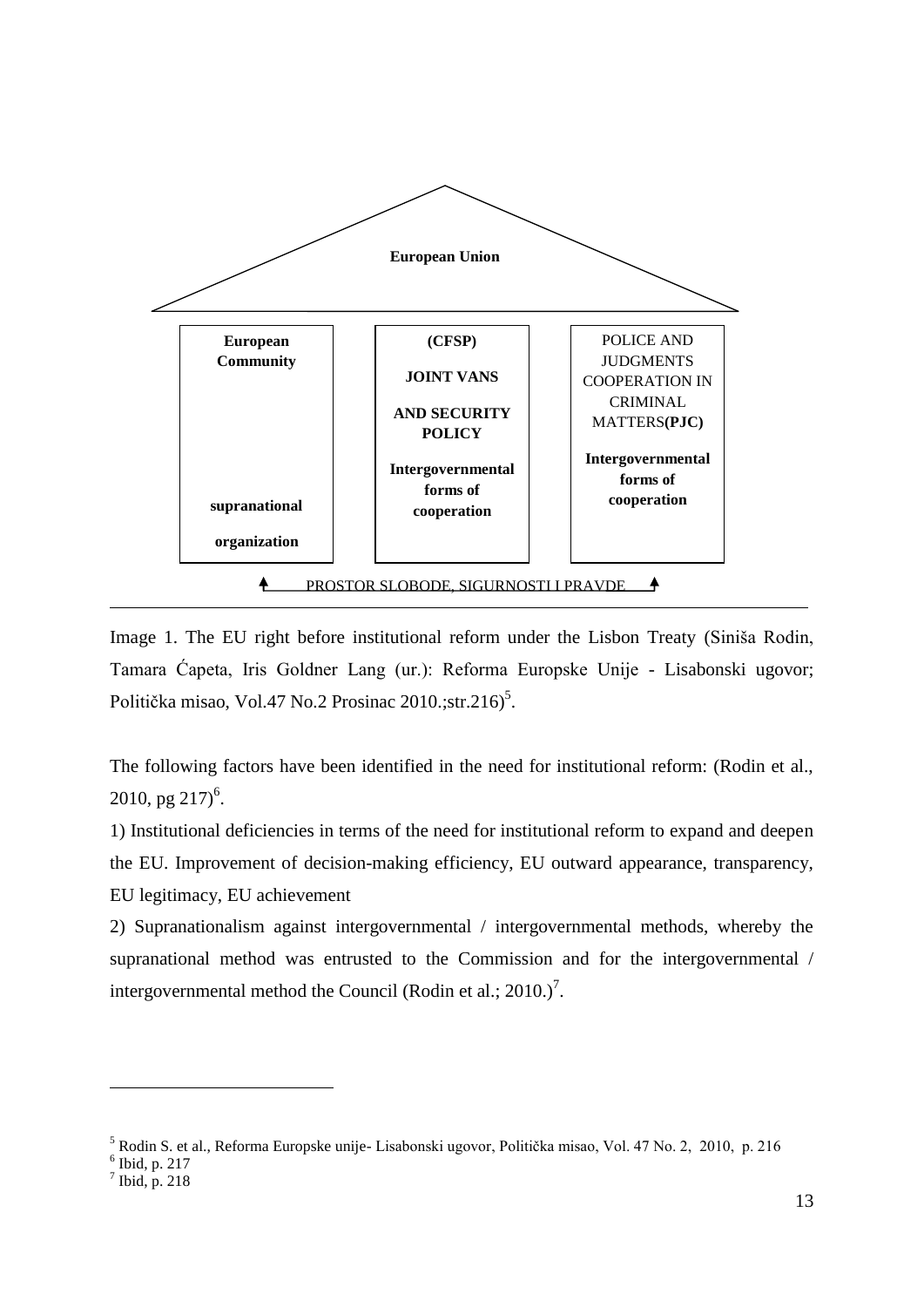#### **3.5. Part of the Treaty on the Constitution of Europe**

In Rome, the Intergovernmental Conference on the Constitutional Treaty of the EU began on October 4, 2003. In the year, the Treaty itself was signed on October 29, 2004. However, since the referendum was rejected by citizens of France and the Netherlands (29 May and 1 June 2005 ) It was decided to change the name "Establish a contract" and to offer it under another name - The Reform Treaty known as the Lisbon Treaty, which was signed in 2007.

In content, 95% to 98% of the Constitutional Treaty has been taken over in the Treaty of Lisbon, but rhetoric has been ruled out, recalling that Europe is transformed into a state so that it is expelled: the anthem, the flag; Word constitution, laws, foreign minister. It can be said that the Lisbon Treaty has received a package of the same content that is less compelling than before, and was intended to enable States to ratify the Lisbon Treaty without a referendum.

#### **3.6. Promises with the Lisbon Treaty**

Thec changes to the Treaty of Lisbon have created a problem in Ireland, where, irrespective of certain changes, the Irish Constitution still defends the ratification of international treaties without a referendum, and on 12 June 2008, the Irish didn't sign the Treaty of Lisbon,. It was at that time that the Treaty had already been ratified in 24 countries, and Ireland repeated the referendum on 2 October 2009 and accepted the Lisbon Treaty with 67%, which came into force on 1 December 2009.

By comparing the Nice and Lisbon Treaty structures, it is apparent that the Treaty on European Union remains a Treaty on European Union but that the European Community Treaty is amended by the Treaty on the Functioning of the European Union and the Treaty on the European Atomic Energy Community by the Treaty on the European Atomic Energy Community.

Amendments to the Treaty of Lisbon collapse, and the European Community disappears, institutional reallocation is emerging, as well as institutional changes itself, as well as changes in decision-making.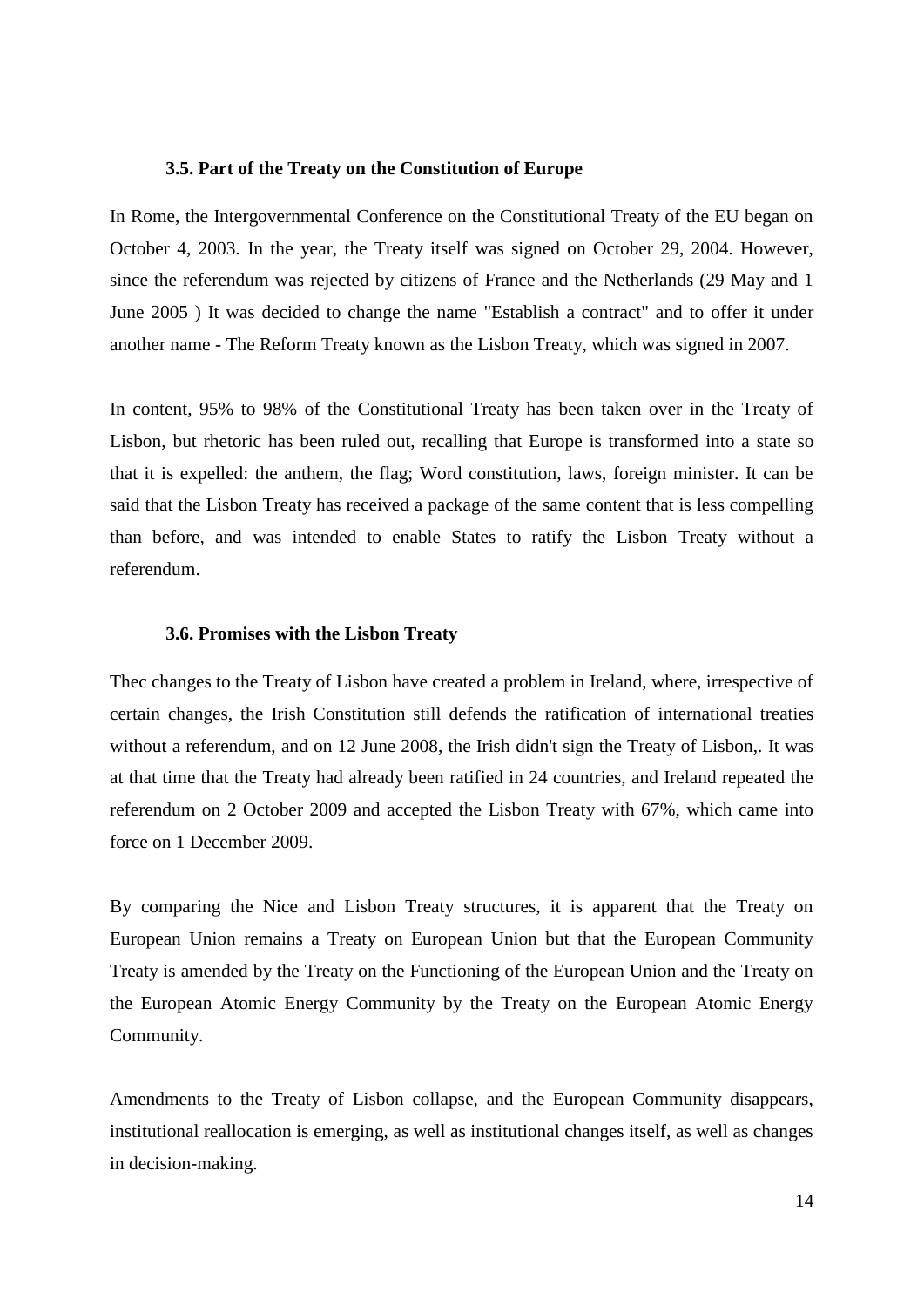

### Picture 2.CHANGES IN THE LISBON AGREEMENT

Izvor: (Siniša Rodin, Tamara Ćapeta, Iris Goldner Lang (ur.): Reforma Europske Unije - Lisabonski ugovor; Politička misao, Vol.47 No.2 Prosinac 2010.;str.216)<sup>8</sup>

The amendments to the Lisbon Treaty can be seen by comparing Figures 1 and 2, there is a unifying I. and II. pillars, disappears European Community (the former European Economic Community), and it is a fact that the European Community disappears as a legal entity, which means that unlike before when it could conclude international agreements, now it no longer can. It remains that the EU gains legal capacity and becomes a new subject of international agreements.

III. The pillar is subjected to supra-national methods, and individuals at the court invoke supra-national law. As far as criminal law, introducing the European arrest warrant, which requires the extradition of its nationals to another Member State of the EU if there prosecuted. As regards II.pillar, ie common foreign and security policy, it depends on the constitutions of each member state.

<sup>8</sup> Rodin S. et al., Reforma europske unije – Lisabonski ugovor, Politička misao, Vol. 47, 2010, p.216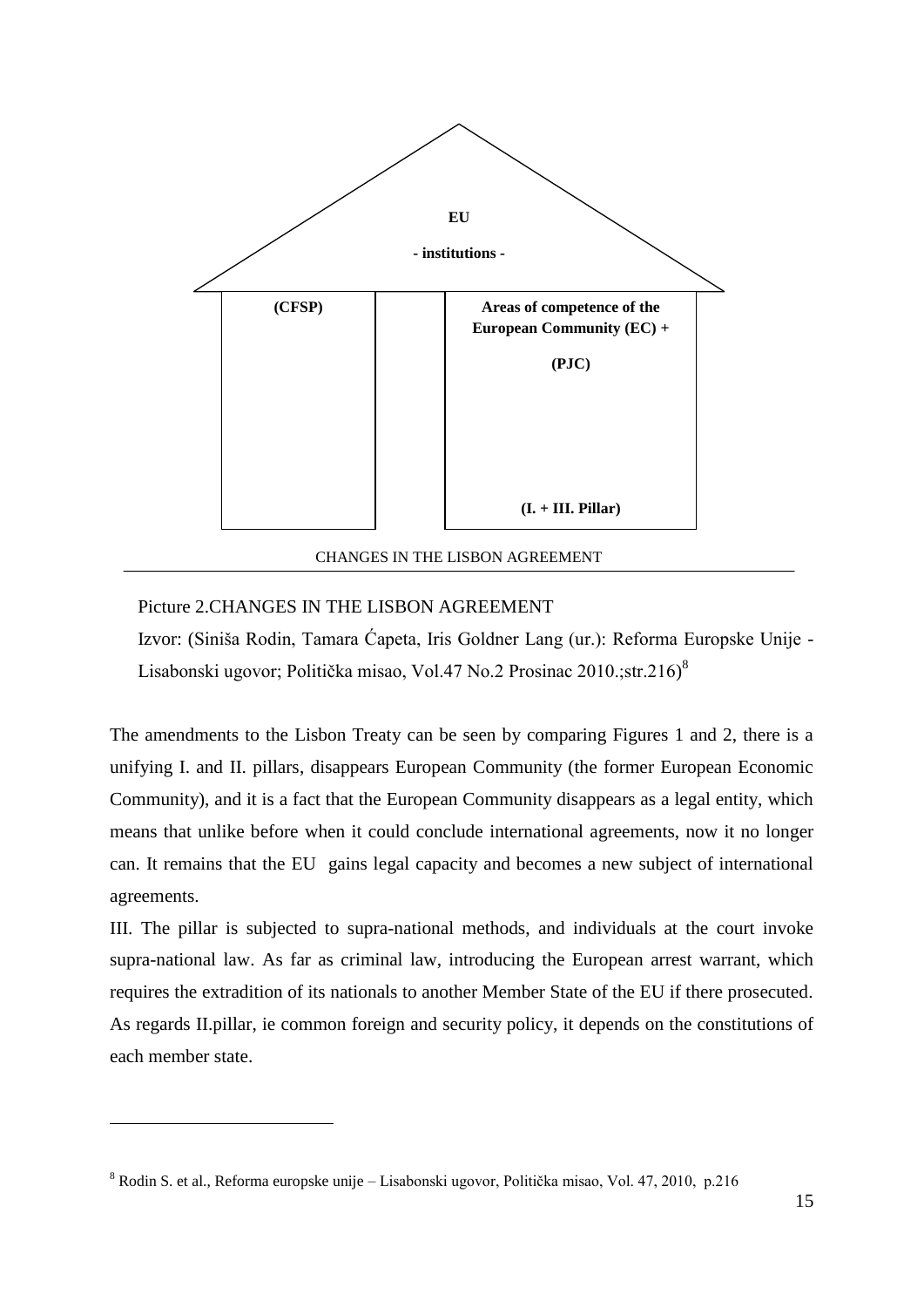The EU Treaty states three principles of authority:

 The principle of allocated powers, which means that the EU can not itself create power, no original function, and they do basic constitutional bodies in the federal type of government.

Thus, the EU has only the powers granted to it by the Member States. The EU is a federal legal order, which means it decides on multiple levels, and the Constitution determines where the delimitation of powers is. The EU through the founding treaties gets all the powers, and every decision must have the foundation in the founding treaty.

The principle of subsidiarity, which means that when it has the power, the European Union can decide only when its decision is better than the decision of a Member State. The Lisbon Treaty inserts a national element into this principle by allowing national parliaments, for example, to say that some issues should not be addressed at European level, but at national level (they actually attribute this to decision-making), and therefore a newspaper was introduced in the sense that the European Commission. Now it should be justified that the EU can make a better decision, but here is the question of who can make a better decision.

The principle of proportionality applies if the EU decides to make a decision (on the basis of a doubt about the principle of subsidiarity), and the intensity that governs it must as far as possible limit other interests.

The three types of authority described in the EU Operation Agreement are as follows:

<span id="page-23-0"></span>1. Excluding powers that imply that states delegate power to the European level by denying the possibility of their decision, which means that they completely give up decision-making issues, such as the EU Customs and Monetary Policy decisions, for example.

2. The shared powers that imply the greatest number of powers in this domain and are not overstated by the transfer of such powers. It is argued that the Member States retain the ability to make decisions on a particular issue, but only until the EU resolves that question, until then the state independently regulates Certain issues (eg. social ones).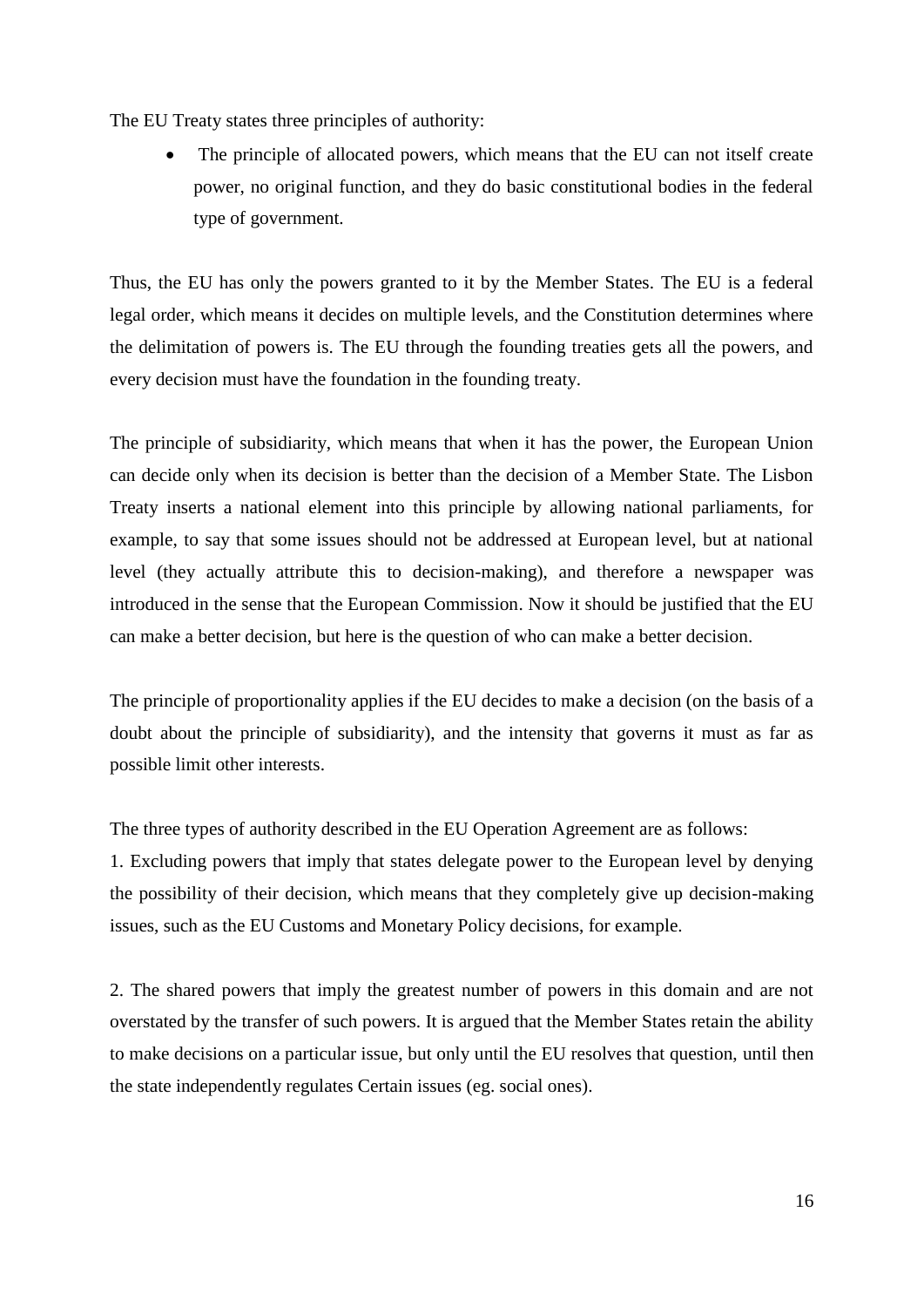Complementary powers imply that the EU can not make decisions that are transformed into legal norms regulating individual rights, the EU can take measures that regulate issues (eg financial assistance), complementary powers such as culture, and the EU has no influence on it.

It is important that Europe is founded on the powers that were granted (Ćapeta; Rodin;  $2010)^9$ .

<span id="page-24-0"></span>The Treaty of Lisbon is visible to the European Union, giving tools to achieve its main goals. These goals are not targeted only within the borders of the Union. The EU sees itself as an important player on the international scene and, accordingly, wants to expand its values. Consequently, the Treaty of Lisbon cites some of the EU's main EU-wide goals: "to highlight and promote the values of the European Union throughout the world and to contribute to peace, security, sustainable development of the planet Earth, solidarity and respect among peoples, free and fair trade and eradication of poverty, contribute to the protection of human rights, in particular the rights of the child, as well as to the strict implementation and development of international law, including respect for the principles of the Charter of the United Nations (EC 2011)<sup>10</sup>." The function of the Vice-President of the Commission and the High Representative of the Union for Foreign Affairs and Security Policy , established under the Lisbon Treaty, plays an important role in achieving the goals beyond the Union's borders. Thanks to this function, the EU can now stand unanimously in the world today, which will certainly facilitate the implementation of the Union's foreign policy.

# <span id="page-24-1"></span>**3.7. New EU institutions by the Lisbon Treaty**

1

The new institutions envisaged by the Lisbon Treaty are the following: (Ćapeta; Rodin; 2010,  $p.136)$ <sup>11</sup>.

1. European President, led by the European Council, which becomes an institution

<sup>9</sup> Rodin S., Ćapeta T., Osnove prava Europske unije, Narodne novine, Zagreb, 2010., p. 136 <sup>10</sup>European Convention, 'Contribution from M. Robert Badinter, alternate member of the Convention "A European Constitution"", 2002.; CONV 317/02.

 $11$  Rodin S., Ćapeta T., Osnove prava Europske unije, Narodne novine, Zagreb, 2010., p. 136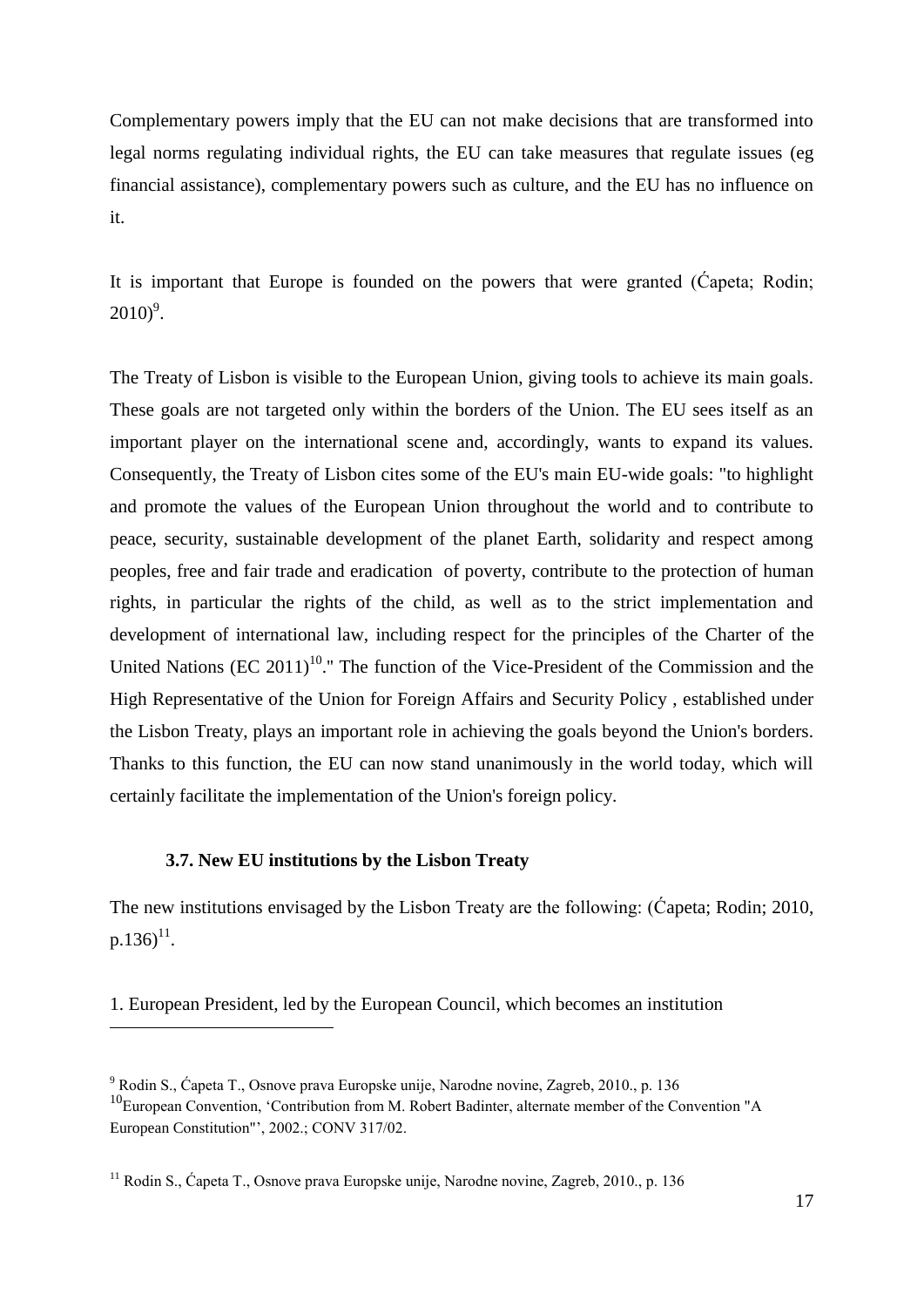2. High Commissioner for Foreign and Security Policy, acting between the Commission and the Council

3. President of the European Commission

<span id="page-25-0"></span>With regard to the possibility of leaving the EU there are no conditions, with the agreement, and if there is no agreement, it is possible 2 years after the intention of the Member State to get out of the EU

### *3.7.1. Current EU institutions*



It is important to insist that the Council of Europe is not provided as an EU institution  $(Capeta; Rodin, 2010.)<sup>12</sup>$ .

### *3.7.2. European Council*

1

<span id="page-25-1"></span>By the Treaty of Lisbon, the European Council was recognized as an institution for the first time, different from the Council of Ministers, which brings together the heads of state or government, or the highest level of politicians. For this body it is important to emphasize that it came from emergency, and the meetings were formalized in the 70s. It meets at least twice a year (in practice four times a year) and has no legislative powers, but only makes political decisions - it directs the regulation of European politics (the minister of agriculture will not decide what the government representative does not advocate). It is headed by a 30-month

<sup>12</sup> Rodin S., Ćapeta T., Osnove prava Europske unije, Narodne novine, Zagreb, 2010., p. 136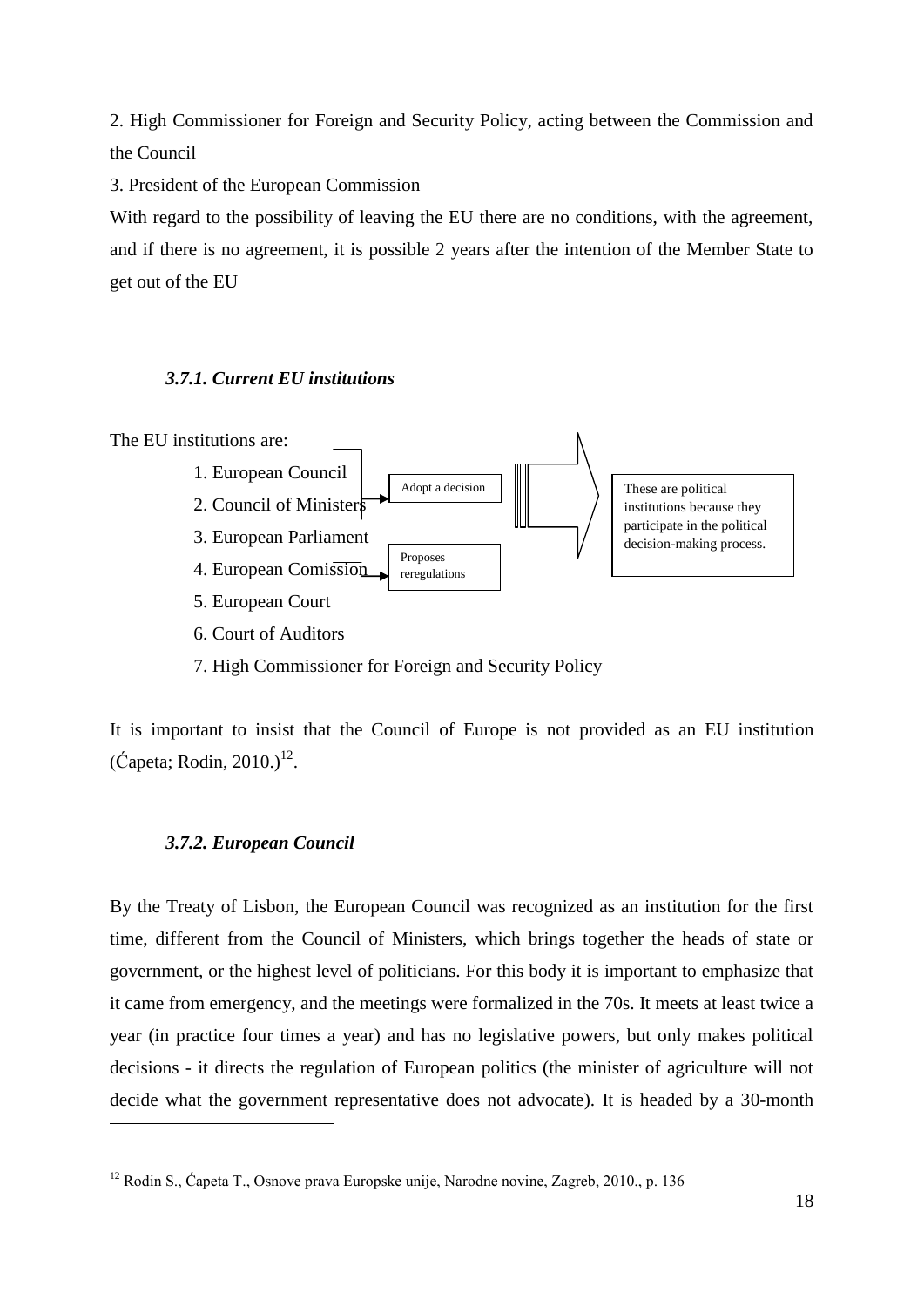mandate for a re-election, elected by a qualified majority, representing the EU outward in foreign policy, and ruling on unanimity, unless the Treaty provides otherwise (Rodin et al., 2010; p.216)<sup>13</sup>.

### *3.7.3. Council of Ministers*

The Council of Ministers represents a legislative institution, where different formations are present:

- judicial and internal affairs, environment, education, culture, transport
- General Affairs and External Relations, Economic and Financial Affairs, Social Policy

The Council is tasked to adopt regulations together with the European Parliament, to coordinate the economic policies of the member States, to conclude international agreements between the EU and third countries, endorse the EU budget together with the European Parliament, develop a common foreign policy and security policy according to the guidelines of the European Council, Courts and police in criminal matters.

- There are three approaches to voting in the council: (Rodin et al., 2010, p.217)<sup>14</sup>
- qualified majority
- ordinary majority
- unanimously

### *3.7.4. Parliament*

The European Parliament is a legislative institution which brings laws, and it is referred to as the Assembly of European Integration. Initially, it had only an advisory role (up to the Maastricht Treaty), and gradually gained the power to take part in decision-making. The

<sup>13</sup> Rodin S. et al., Reforma europske unije – Lisabonski ugovor, Politička misao, Vol. 47, 2010, p.216

 $14$  Ibid, p.217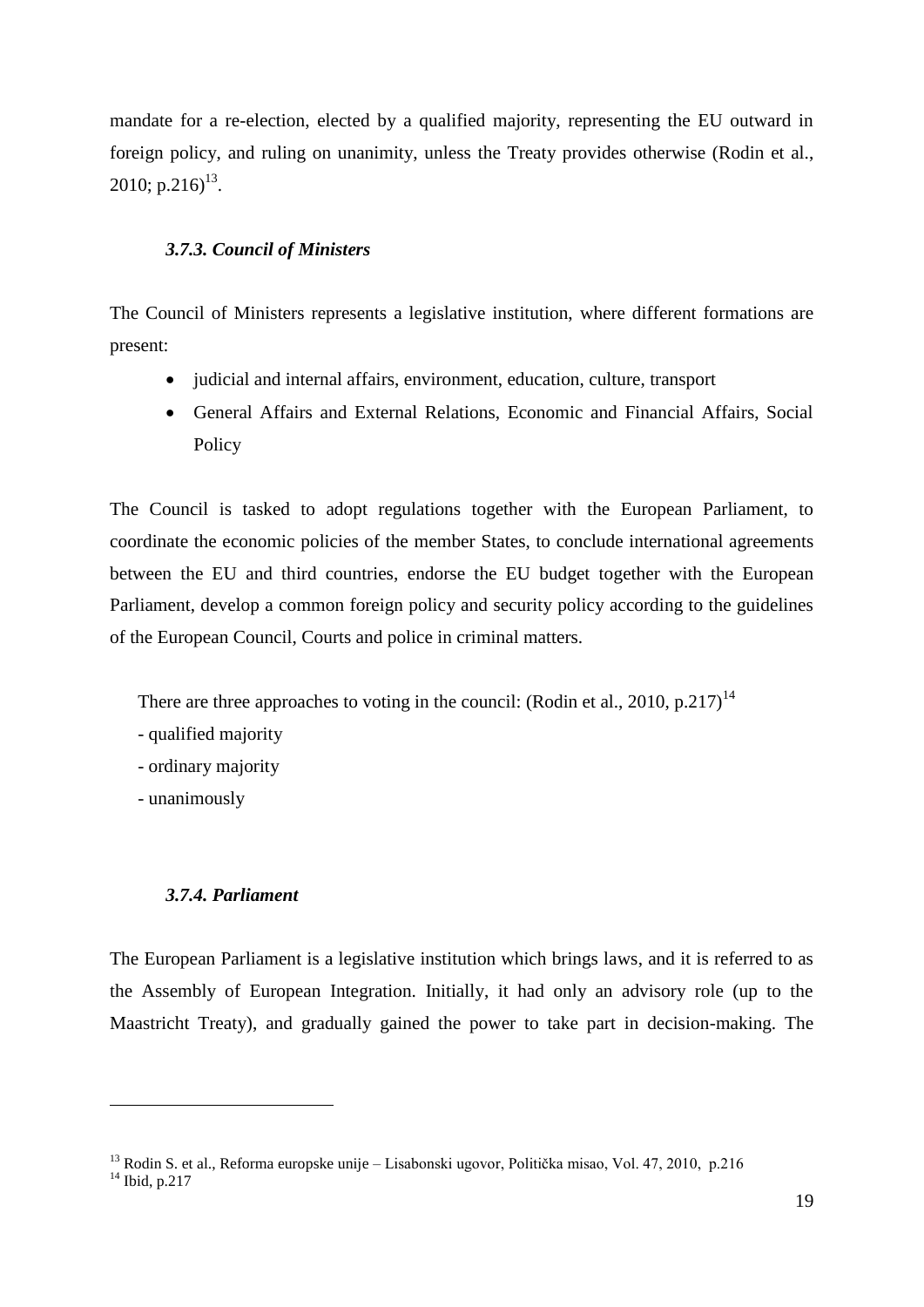<span id="page-27-0"></span>regulation can not become a right without the joint approval of the Parliament and the Council of Ministers (exceptions are decisions on a common foreign and security policy).

Towards the end of the 1970s, direct elections to Parliament (giving democratic legitimacy to the EU) are moving towards the following criteria:

- according to national quotas

- a minimum of 6 and a maximum of 96 representatives per Member State (depending on the size), with the inhabitants of the smaller countries being somewhat better because they have more votes

- elections every 5 years

Representatives of citizens sit in the Parliament, and when they are elected, they are grouped according to political orientation rather than national affiliation. The largest party is the EPP (European People`s Patry); The European Free Alliance (EDF), the European Free Alliance (ALDE), the European Free Alliance (ALDE), the UEN (Union for Europe of the Nations), the GUE (European Uited Left), the European Social Democrats There is also the Eurosceptic party

The Parliament oversees the European Commission and can only be dissolved as a collective body (not separately), oversees and brings the European budget, and is also extended to grant approval for the conclusion of international treaties.

The main powers of the parliament are the following:

1

1. Legislative power together with the Council of Ministers in the first pillar of the EU - the co-decision procedure

2. Advocacy in the legislative process in the third pillar of the EU

3.Days to make the EU budget and control its spending (Rodin et al.,  $2010$ )<sup>15</sup>

<sup>15</sup> Rodin S. et al., Reforma europske unije – Lisabonski ugovor, Politička misao, Vol. 47, 2010, p.217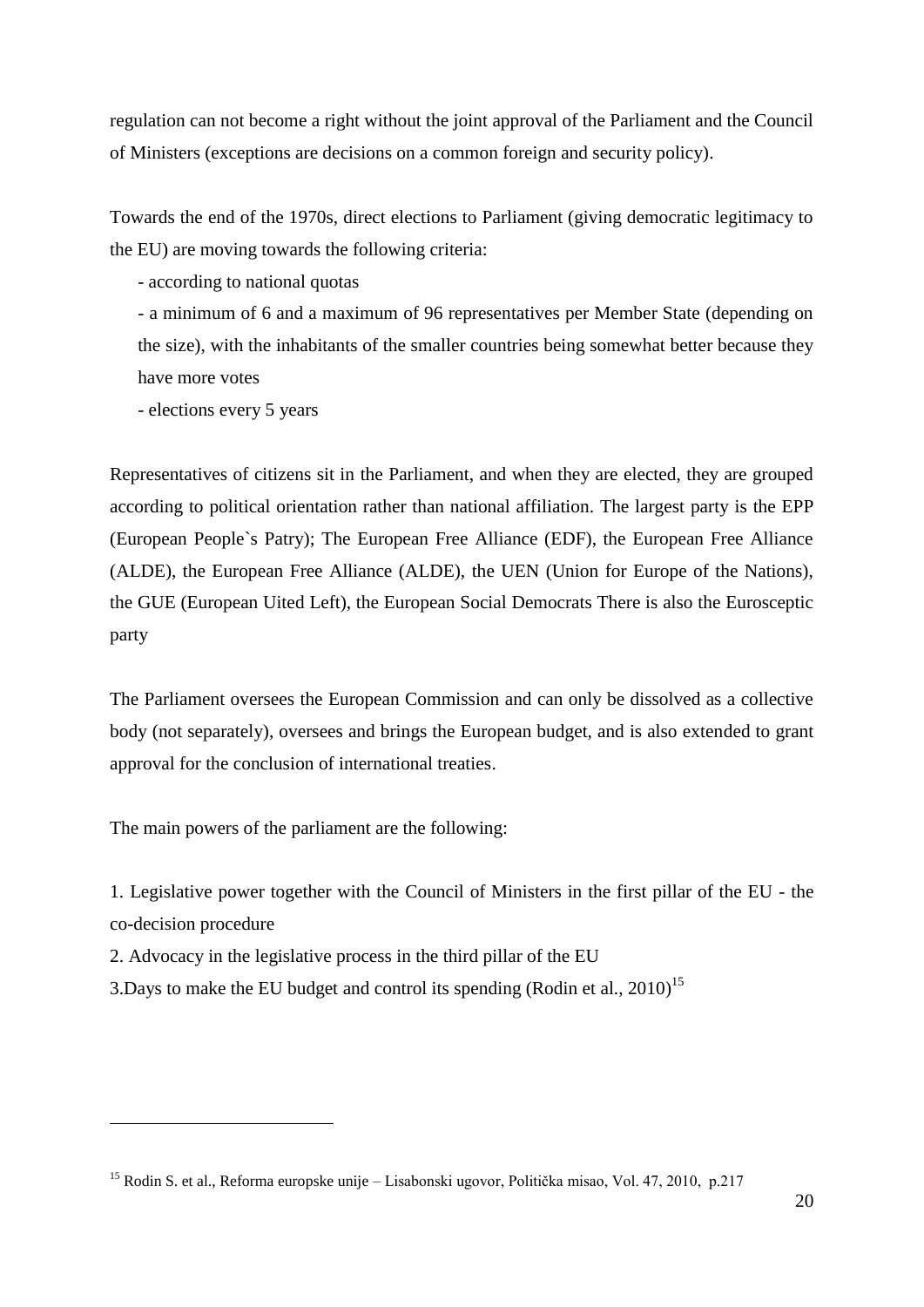#### *3.7.5. European Commission*

<span id="page-28-0"></span>The European Commission's legislative function shows that it has the exclusive right to propose legislation, except for common foreign and security policy. Furthermore, the first pillar has the exclusive right of initiative in terms of proposing regulations to the European Parliament and the Council of Ministers, while in 2nd pillar shares this power with the Member States. The right initiative is in the hands of the European Commission and it can not be obliged to release a certain draft regulation in the process, but it depends on whether the decision will be made. It is a very strong institution that can withdraw the proposal as long as it is in the process of drafting legislative programs at the beginning of the year. Further, the role of the EC is that it is a policy maker, which means that it designs European policies, and also oversees whether Member States are implementing European law together with the European Court. For example, states must implement the directives into national law to be valid, and the Commission will monitor whether this is done because it would otherwise force the states to do so, and the infra-red procedure, in which the commission may bring the state before the court, even if Criminal shoot. Furthermore, the role of the EC is that it manages the EU policies and budget and implements them, and represents the EU at international level.

Regarding the election of the Commission, the Heads of State and the Government of the EU Member States within the Council reach agreement on the mandate for the President of the Commission, and the Parliament confirms the Mandate. Further, the Mandator, in consultations with the Governments of the Member States, shall determine the members of the Commission, and the Council shall accept the candidate list by qualified majority and submit it to the European Parliament for confirmation, and Parliament shall speak with each candidate and vote on the whole course together, and after the vote in Parliament the Commission is formally appointed by the Council Based on the qualified majority.

As far as the composition is concerned, there are one Commissioner from each Member State, and Commissioners are only protecting European law and must not be subject to the governments they are coming from, the mandate lasts for five years. A President and vicepresident are elected automatically. The High Representative for Foreign Policy presides when the Council decides on foreign policy.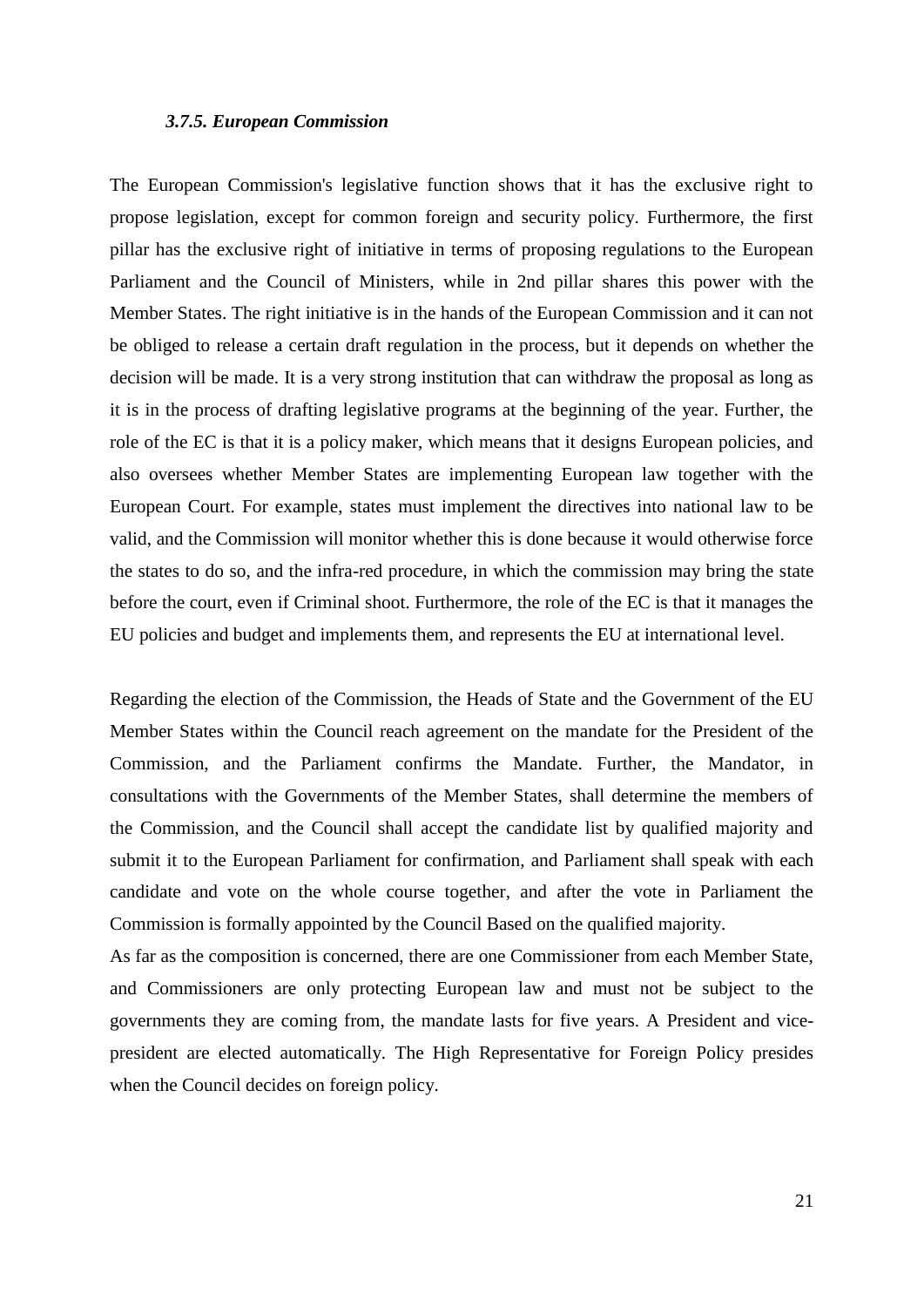### <span id="page-29-0"></span>*3.7.6. European Court in Luxembourg*

This court is a multilingual court with twenty three official languages, while unofficially have one official language - French. All court decisions and regulations are translated into all languages causing a number of technical difficulties. The court decides in camera (behind closed doors) where only judges are present.

There are three institutions within one institution. As far as the composition is concerned, one judge from a member state plus eight independent attorneys is present, elected on the basis of a common agreement between the Member States, and the choice is implemented at the national level, while only the certificate is issued at the European level. The seven-member committee shall give its opinion on the suitability of the candidates proposed by the Member States and the members of the Board shall be elected by the Council and one member shall be proposed by the Parliament. Members are elected for six years with the possibility of reelection, and independent lawyers have the right to five permanent seats, but only from certain states, while the other three are selected from the remaining states by rotation system.

They are judged in councils (three or five members), the Grand Chamber (thirteen members). Regarding decision-makingjudges made, and before the decision is made, independent attorneys make decisions and opinions on what the previous case-law is concerned (not mandatory, but important). Because of the excessive amount of work the European Court does not know what kind of practice it is creating (therefore opinion), and there is a secret ballot. At the verdict, the judge reports the draft, the judges vote on it, and may agree with the decision, but not for a reason. The Lisbon Treaty introduced control of judges at the European level (Rodin et al.,  $2010)^{16}$ .

<sup>16</sup> Rodin S. et al., Reforma europske unije – Lisabonski ugovor, Politička misao, Vol. 47, 2010, p.216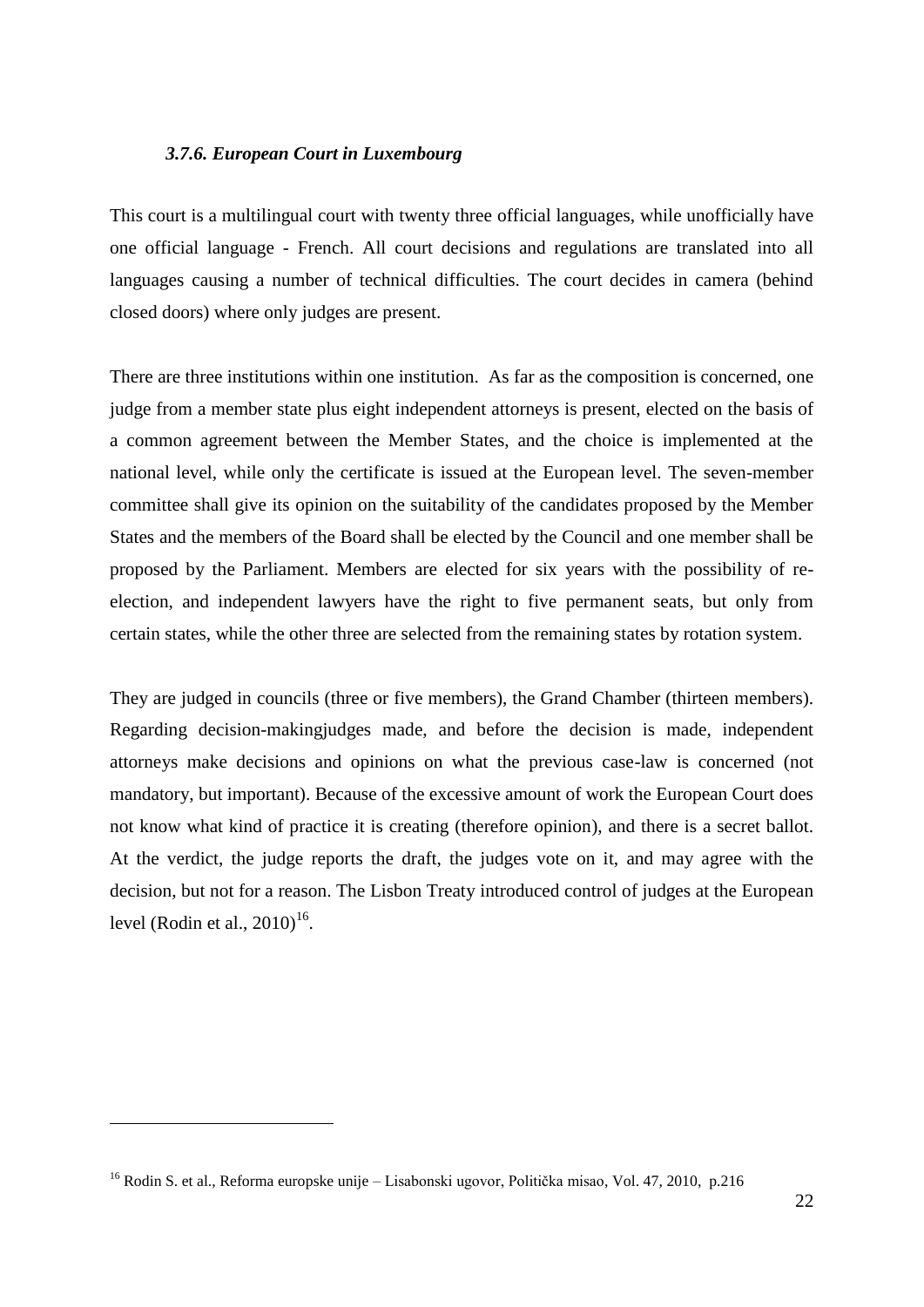#### <span id="page-30-0"></span>**3.8. Perspective features of the Lisbon Treaty**

<span id="page-30-1"></span>The leaders of the EU member states have stressed that the Lisbon Treaty provides the Union with a stable and long-term framework. Consequently, some changes are not expected in the near future, as the Union should now be able to concentrate on addressing the concrete challenges the Lisbon Treaty has brought. Still, the Treaty of Lisbon certainly will not be the last. The Union is changing and some new solutions will be needed in the future (Omejec,  $2008$ <sup>17</sup>. Once the Lisbon Treaty has been ratified and its entry into force, some issues remain unanswered. Perhaps the most important of all is related to the principles set out in the contract. One of the fundamental principles is more democracy and openness. The question that is raised is whether the Union will succeed in this way and become a more democratic organization open to its citizens. Whatever we can see, the Union institutions are pushing for this, calling on citizens to engage in decision-making processes, providing citizens with more and more information, and perhaps the most important thing is to facilitate the citizens' petition to the European Commission. The European Citizens Initiative has started filing petitions since April 2012. However, as mentioned above, there are some controversy with the Lisbon Treaty. The approach to the adoption of this contract, which was very closed to the public, is in contravention of the very principles laid down in the Lisbon Treaty. In accordance with all the above, we will have to wait for some time, for at least the entry into force of all the provisions of the Lisbon Treaty, for a more complete assessment of the situation. Here, with the aforementioned European Citizens Initiative, we are primarily thinking of a new voting system and the double majority that was introduced in 2014.

 $^{17}$ Jasna Omejec: Vijeće europe i Europska unija – institucionalni i pravni okvir, Novi Informator, Zagreb, 2008.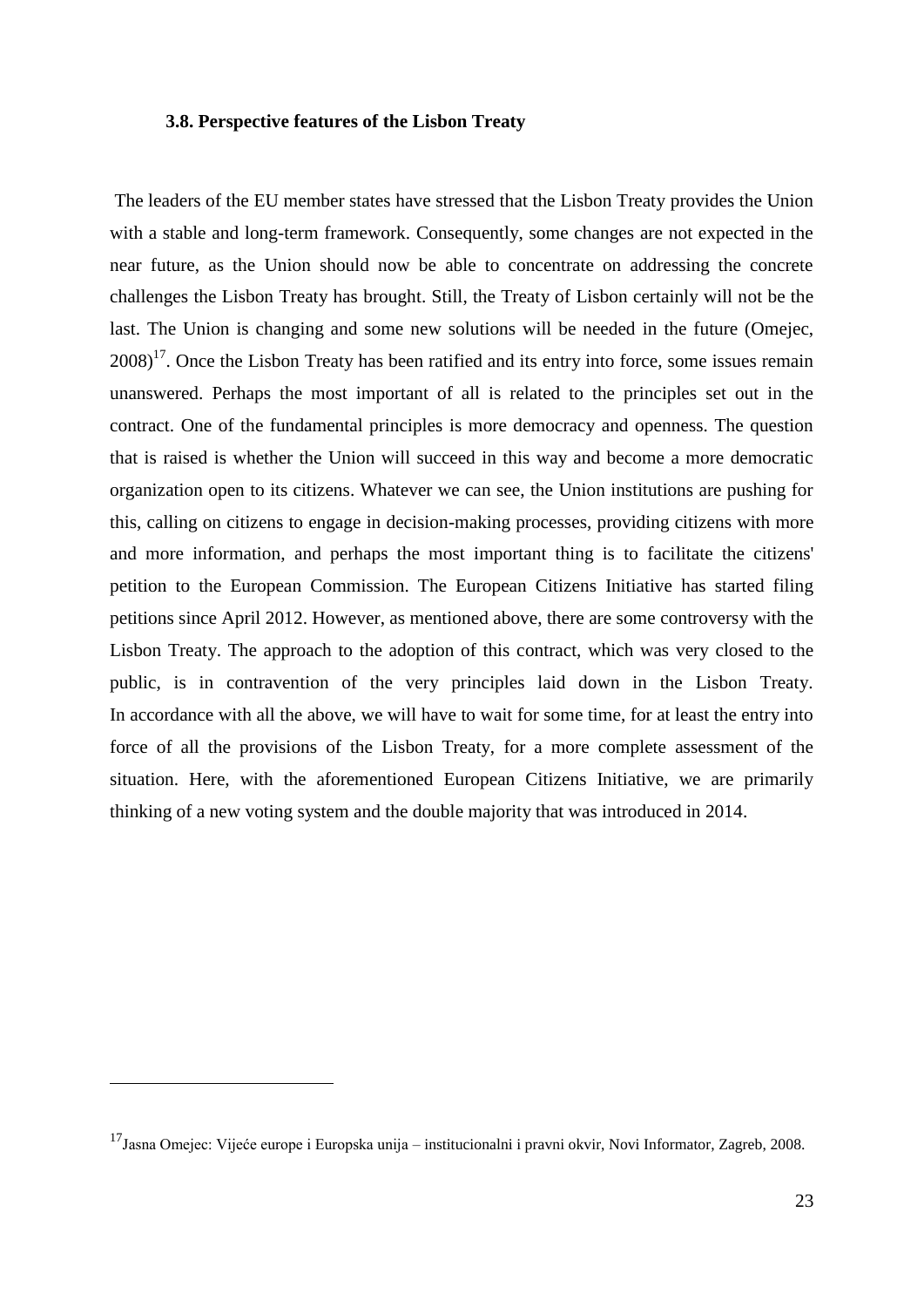# **4. THE BALANCE OF POWERS IN THE EU IN THE LIGHT OF THE LISBON TREATY**

#### **4.1. Subsidiarity in the Lisbon Treaty**

In the Lisbon Treaty, subsidiarity is mentioned as an EU principle in Article 5 of the Treaty on the European Union, which approximately restates the provisions of the Article 5 EC. The novelty broughtby Lisbon is the Protocol on the application of the principles of subsidiarity and proportionality, which contains a legal framework for a reinforced control of subsidiarity. The Dutch government was particularly the one insisting on the introduction of an en-hanced control of subsidiarity through the involvement of national parliaments. For details on the positions taken by the Member States" governments on the negotiation of the Lisbon Treaty, see V Miller, "EU Reform: An Old Treaty or a New Constitution", 2007, Research Paper No. 07/64, House of Commons Library (http://www.parliament.uk/commons/lib/ research/rp2007/rp07-064.pdf  $)^{18}$ .

<span id="page-31-0"></span>This protocol opens up access to the European law-making process for national parliaments, which are given the role of controlling the compliance of legislative proposals with the principle of subsidiarity. Until then, the ex ante protection of subsidiarity was left to the governments and their ability to defend the national regulatory competences. The new framework provides for an ex ante role for national parliaments. The relevant provisions on subsidiarity can be found in the text of the Lisbon Treaty and in three Protocols attached to it: Protocol on the role of national Parliaments in the European Union, Protocol on the application of the principles of subsidiarity and proportionality, Protocol on the exercise of competence (http://eur-lex.europa.eu/JOHtml.do?uri=OJ:C:2007:306:SOM:EN:HTML)<sup>19</sup>.

As a first step, the EU institutions have to transmit their draft acts to the national parliaments, which will be entitled to send reasoned opinions within an eight week early warning system on the legislative proposals received. The EU institutions have to take account of the reasoned opinions issued by the national parliaments and, where non-compliance with the principle of subsidiarity represents at least one third of all the votes allocated to the national parliaments, the draft act must be reviewed. The institutions can decide to maintain, amend or withdraw

<sup>18</sup> http://www.parliament.uk/commons/lib/ research/rp2007/rp07-064.pdf

<sup>&</sup>lt;sup>19</sup> http://eur-lex.europa.eu/JOHtml.do?uri=OJ:C:2007:306:SOM:EN:HTML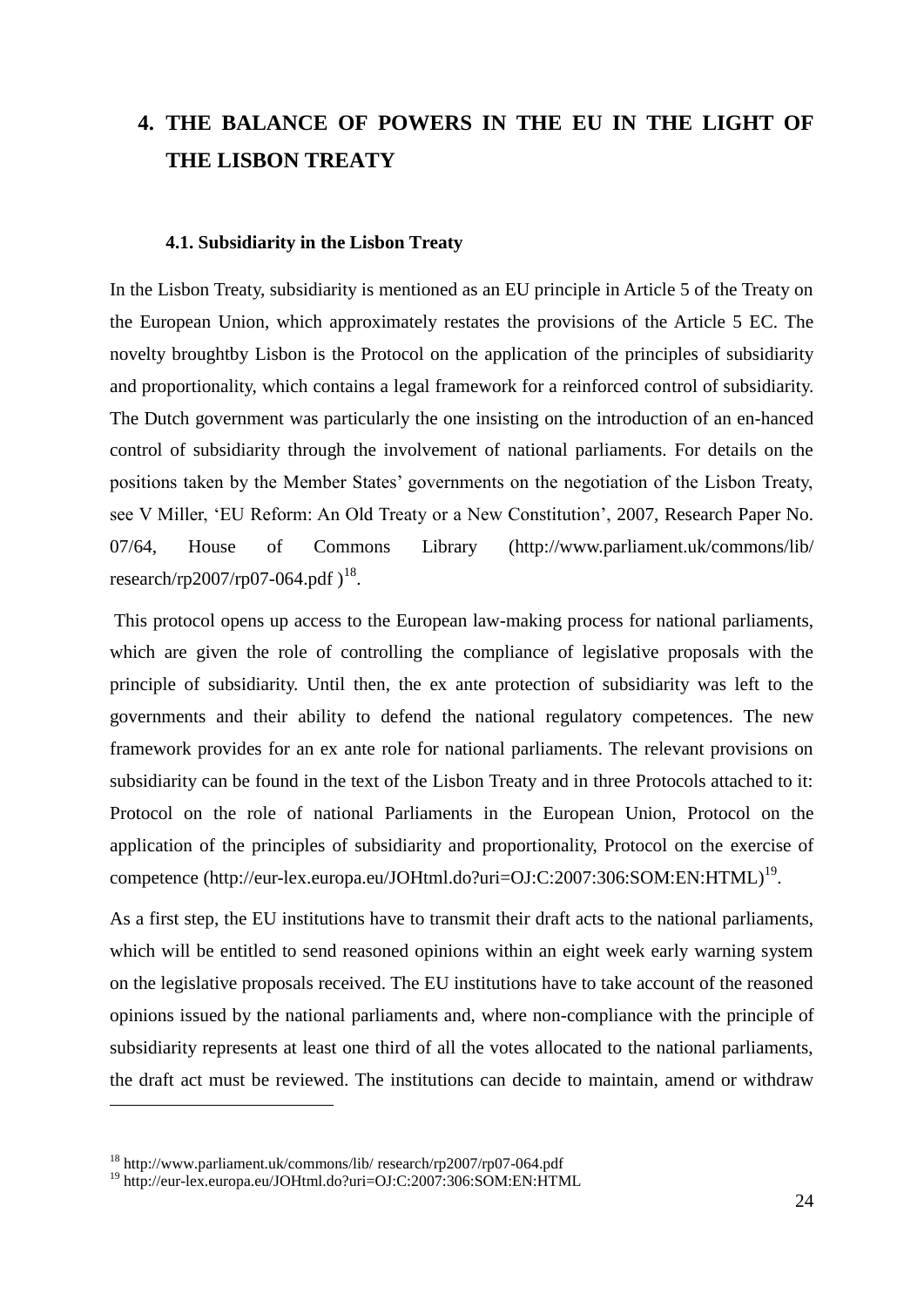the act and they have to give reasons for the decision. In the case of draft proposals issued within the ordinary legislative procedure, if the proposed legislative act is contested by a simple majority of the votes allocated to national parliaments,the Commission will have to review the respective act. The Commission can maintain, amend or withdraw the act. If maintained, the Commission will have to give a reasoned opinion for its decision. In such a case, the Council and the Parliament will have to consider the reasoned opinion of the Commission and those of the national parliaments within a special procedure and decide on compatibility with the principle of subsidiarity. The legislative proposal considered under this procedure can be rejected for incompatibility with the principle of subsidiarity only with a majority of fifty-five percent of the members of the Council and a majority of the votes cast in the European Parliament. The ex post protection of subsidiarity is left to the competence of the European judiciary, which will be empowered to hear cases alleging breaches of subsidiarity. Such actions can be introduced by the Committee of the Regions or by the Member States on behalf of their national parliaments. As a consequence, the effect of the new framework on subsidiarity depend at last resort on the stance taken by the ECJ as regards the legal review of this principle. For Koopmans this is a reason to fear that the principle of subsidiarity will be depoliti-cised and considered as a rather technical and legal aspect, instead of a matter of policy, which in his view would increase the gap between citizens and politicians, as the former want more visible political implication (Koopmans; 2005.)<sup>20</sup>.

#### **4.2. Interpretation and criticism on strengthening the control on subsidiarity**

By strengthening the control on subsidiarity, the new mechanism provided by the Lisbon Treaty seems to intend an increased scrutiny of this principle. The weak ex post control of subsidiarity has been rein-forced with an ex ante one. That is why some authors maintain that subsidiarity came back in force in the Constitutional Treaty.

The essential added value of the new protocol is the association of the national parliaments in the process of law-making at EU level. One author argued that it is indeed for the national parliaments to take an active role, as "…national Parliamentarians are the ones whose lawmaking powers are liable to be curtailed by a decision that a certain matter be regulated at the

 $^{20}$  Koopmans R. et al, Contested citizenship – immmigration and cultural diversitiy in Europe, 2005, Amsterdam, p. 208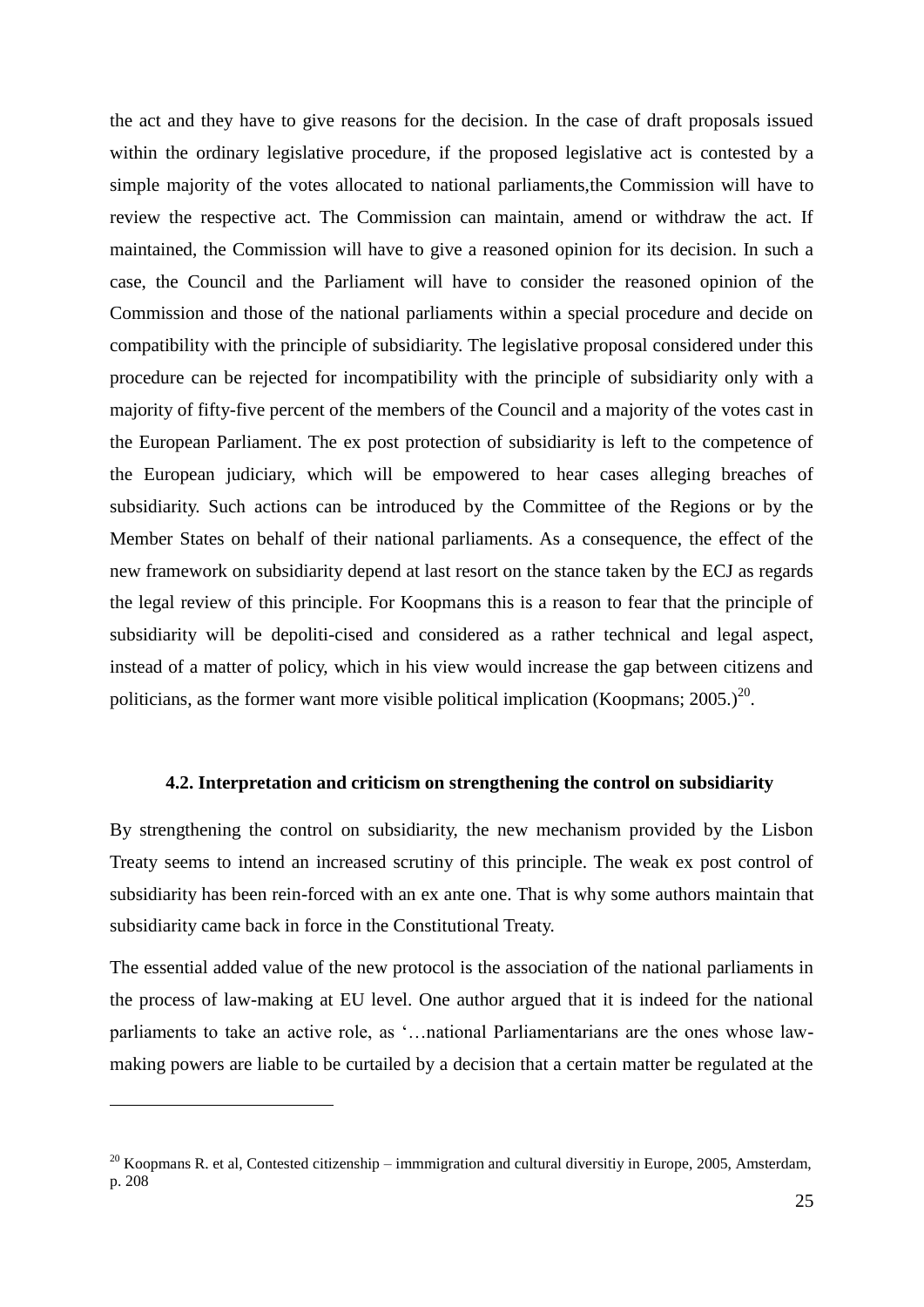Union level, so they ought to be alert to possible infringements of the principle" (Dashwood; 2009.; p.368)<sup>21</sup>.

Nevertheless, there has been criticism in the literature as regards the real power of scrutiny which national parliaments have. It has been argued that the influence which national parliaments will have under the Lisbon Treaty is a limited one and "...we should be very careful not to expect national parliaments, or, more, accurately, parliamentary majorities, to turn suddenly and publicly into assertive and powerful policy influencers in the EU affairs.'

In this line, when analysing the role of national parliaments in European matters, Raunio concludes that most national parliaments are not suitably equipped to scrutinise EU legislation. Two improvements are suggested: national parliaments need more resources in order to deal with EU matters, and the scrutiny of subsidiarity should be extended to all specialised standing committees, not only to the ones explicitly in charge of EU affairs. These improvements would have an important role in acquiring expertise in EU affairs (Ondelj; Markanović; 2011.)<sup>22</sup>.

The framework for national parliaments' involvement is also criticised by Weatherill as being only a limited power attributed to them (Mangenot;  $2010.^{23}$ .

A true assessment of compliance with subsidiarity would imply giving technical expertise on substantive aspects, and the period prescribed in the Protocol does not allow enough time in this respect. The eight week timetable and the difficulty of know-ing the views of other national parliaments have been put forward within a test run in the framework of the Conference of Community and Euro-pean Affairs Committees of Parliaments of the European Union (COSAC) as regards the early warning mechanism proposed in the Constitutional Treaty.The subsidiarity check included in the Lisbon Treaty has also been tested. The test is conducted within COSAC for the Council Framework Decision amending Framework

<u>.</u>

 $^{21}$  Dashwood A. et al, European Union Law, 2009, Bloomsbury publishing, London, p. 368

<sup>22</sup>Ivona Ondelj, Dragana Markanović, O institucijama Europske unije, 2011, Zagreb, p.125

<sup>&</sup>lt;sup>23</sup>Mangenot Michael, Lisabonski ugovor i nove institucije Europske Unije, Politička misao, p. 47, br. 1, 2010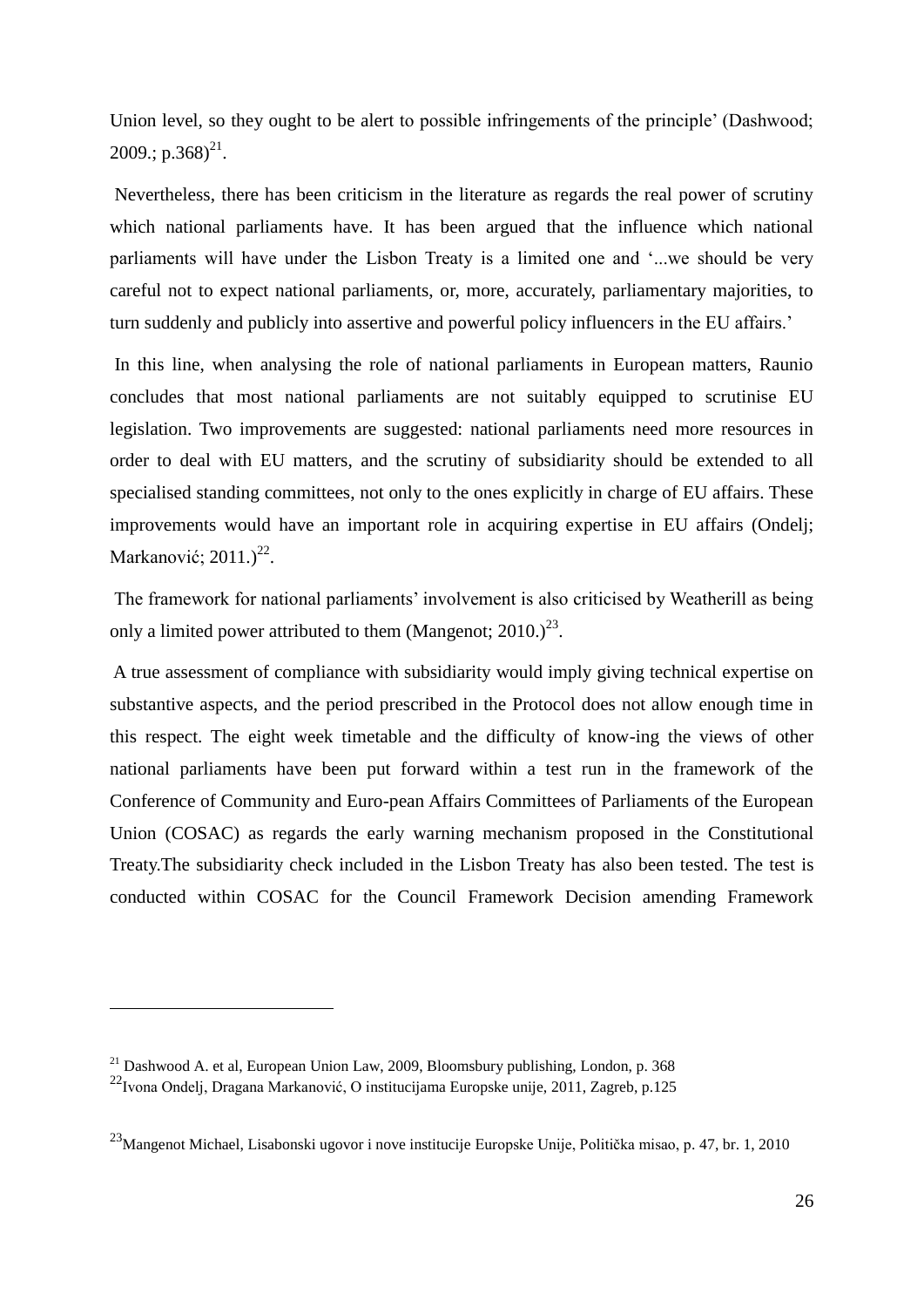Decision 2002/475/JHA on combating terrorism COM(2007) 650 final. (http://www.cosac.eu/en/info/earlywarning/Test/ reldoc/pdf/)<sup>24</sup>.

Moreover, broadly speaking, subsidiarity is not just an eight-week issue, but a continuous one, as it relates to the balance of powers between the Union and its Member States, and to the continuous disposal of interests. It may be said therefore that more efficient control of the content of the legislative proposals could be done during the preformal negotiation process in the Council when views from the national parliaments could be upheld by the government representatives; before having a draft proposal, national parliaments could influence their governments to negotiate and scrutinise in a certain way, as at a formal level it is more likely that the subsidiarity test will only be able to answer whether the procedural criteria have been met.

Several other aspects add to the view that the new role attributed to national parliaments will be a difficult one. As yet, there have been no fully, formally established structures at the level of national parliaments responsible for the control of subsidiarity. As a result, one of the problems raised by the new framework relates to aspects of coordination. It has also been said that "introduction of the ex-ante system could undermine efforts to enhance the efficiency of EU decision-making, since national parliaments consultation would need to be coordinated and overseen.' (Mangenot;  $2010.^{25}$ .

This critique translates into the fear that the mechanism for controlling subsidiarity could hinder the European integration process. Furthermore, it has been observed that a conflict might arise between the positions adopted by the national parliaments when checking subsidiarity and the positions held by the corresponding governments in the Council. The political architecture and representation at national level will thus play an important role (Follesdal;  $2006.$ )<sup>26</sup>.

 $^{24}$  http://www.cosac.eu/en/info/earlywarning/Test/ reldoc/pdf/

<sup>25</sup>Mangenot Michael, Lisabonski ugovor i nove institucije Europske Unije, Politička misao, p. 47, no. 1, 2010

 $^{26}$ Follesdal, A., Why is There a Democratic Deficit in the EU? A Response to Majone and Moravcsik (2006). Journal of Common Market Studies, Vol. 44, No. 3, pp. 533-534,2006.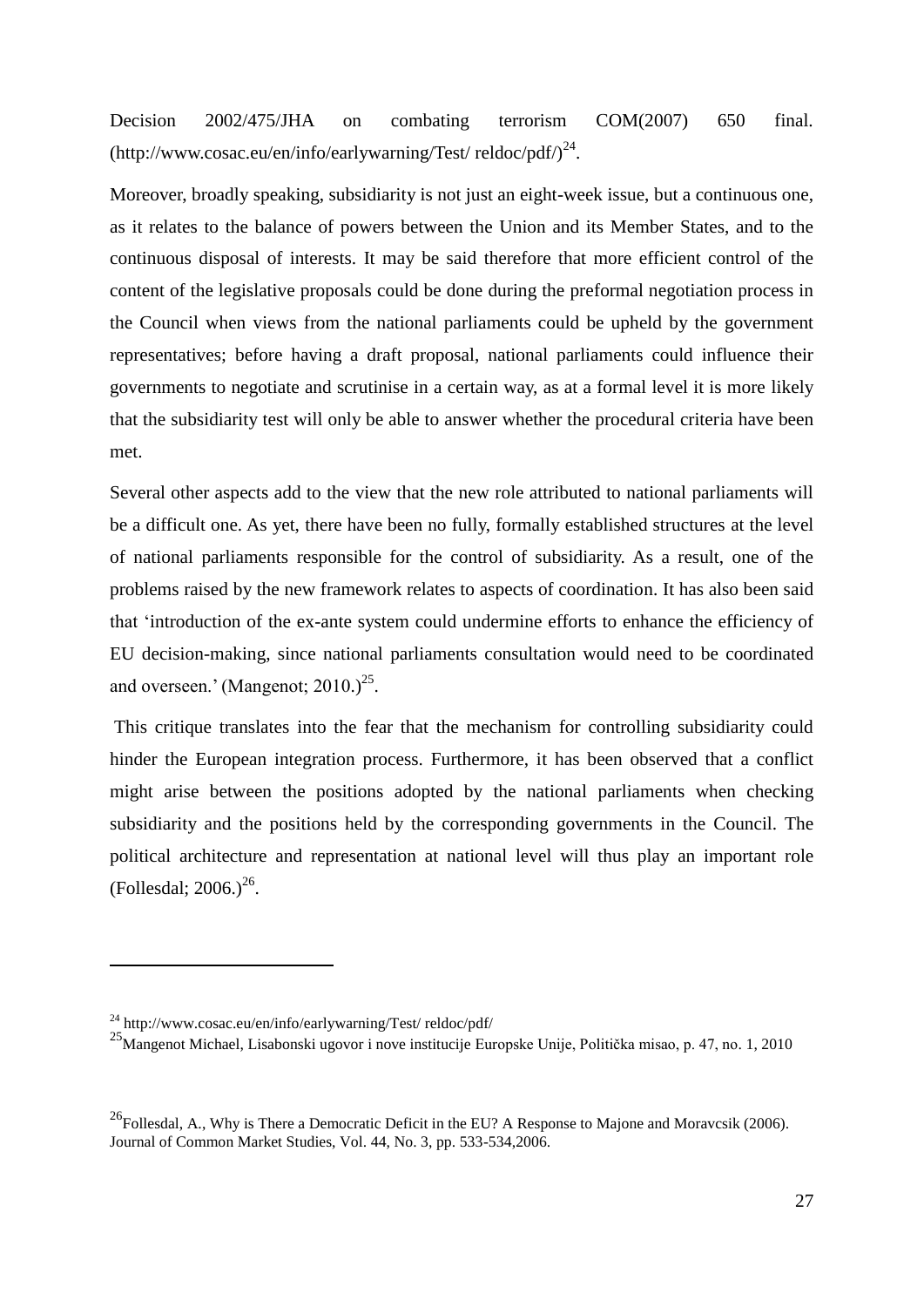As afore-exemplified, the new role attributed to national parliaments in the ex ante scrutiny of subsidiarity has already received a lot of criticism in the literature. Kiiver even concluded that "…putting false hopes in the national parliaments would mean to accept far less than what we are entitled to in terms of representative democracy in the European Union.' (Kiiver; 2008)<sup>27</sup>.

As mentioned in the Lisbon Protocol, subsidiarity seems to have followed again the shield rationale, as intended at its introduction in the Maastricht Treaty.

The Lisbon Treaty also reinforces the ex post control of the principle of subsidiarity. The Committee of the Regions is offered the right to introduce actions for the annulment of "legislative acts for the adoption of which the Treaty on the Functioning of the European Union provides that it be consulted", if it considers that a certain act is breaching subsidiarity. These areas are: economic and social cohesion, trans-European infrastructure networks, health, education, culture, employment policy, social policy, the environment, vocational training and transport.Moreover, national parliaments have an indirect right to introduce actions on grounds of infringement of the principle of subsidiarity via their national governments.

<span id="page-35-0"></span>Although not containing an exhaustive list of criteria, it can be said that the Amsterdam protocol gave more guidance in applying subsidiarity than the Lisbon protocol, as some of these criteria have not been kept in the latter. This choice might be motivated by the fact that since Amsterdam, the Commission has developed its impact assessment process, defining more specific criteria for applying the principle of subsidiarity. Another element of novelty in the Lisbon Treaty is that there is a clearer demarcation of competences. Nevertheless, problems might still arise due to their special content and phrasing in several policy areas.It can be observed that in the Lisbon Treaty subsidiarity continued to focus on questions of competences and not sufficiently on questions of content and policy lines. One author even claimed that "subsidiarity remained the vague and elusive norm it has always been" (Kersbergen; Verbeek;  $2008.<sup>28</sup>$ .

<u>.</u>

<sup>&</sup>lt;sup>27</sup> Kiiver, P.,Sources of Constitutional Law: Selected Provisions from Constitutions and Fundamental Legislation of the United States, France, Germany, the Netherlands and the United Kingdom, Europa Law Publishing, 2008., p. 59.

<sup>&</sup>lt;sup>28</sup>Kersbergen, C.J., Verbeek, J.A., The politics of international norms., EuropeanJournal of International Relations, 13 (2), p. 217-220, 2008.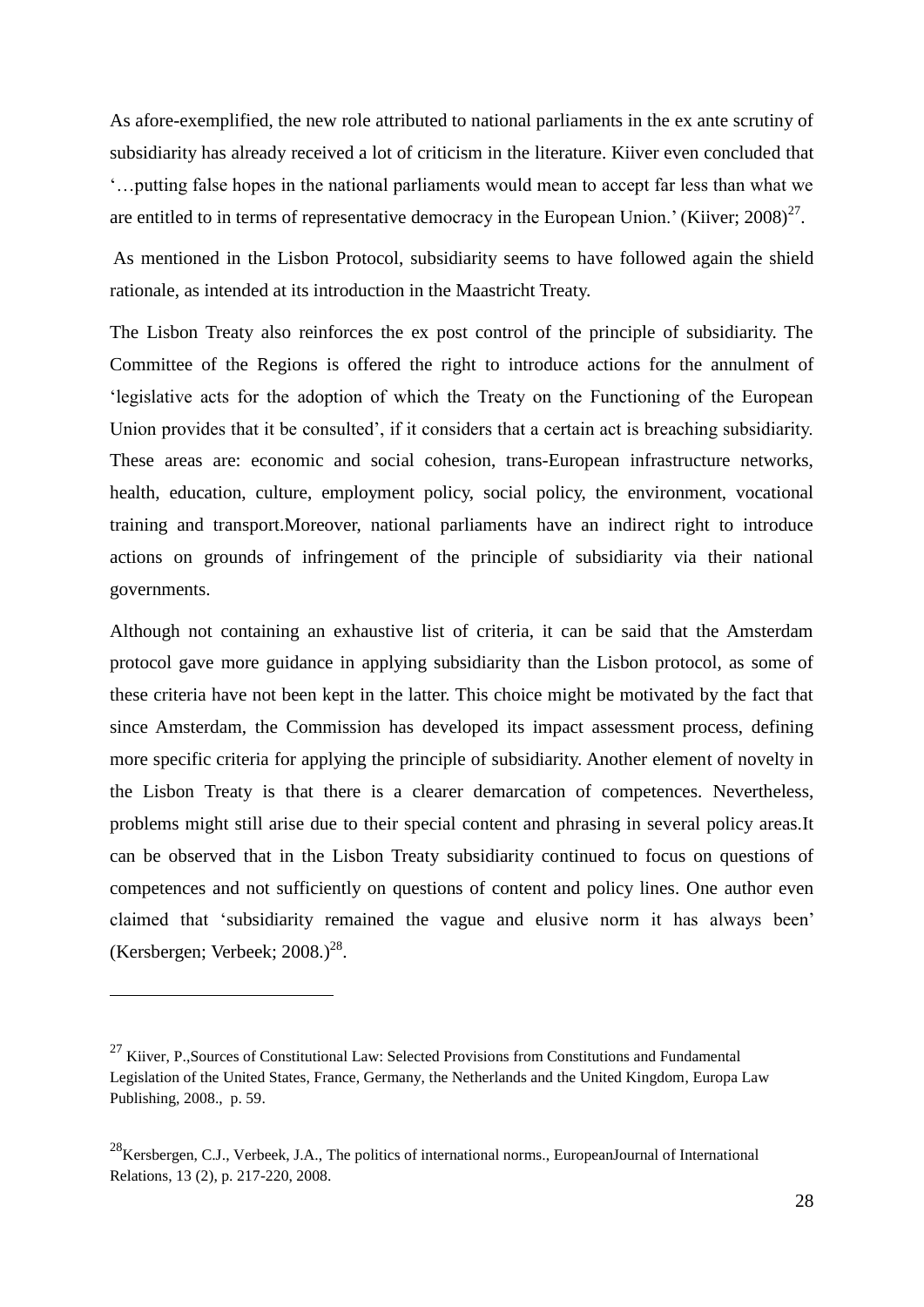Yet, the importance of this new legal framework has been acknowledged, especially as regards its contribution towards reducing the democratic deficit of the Union. Moreover, the control mechanism for subsidiarity, although not having real power of scrutiny, in practice act towards raising the awareness of EU institutions that they should pay due attention to subsidiarity as it will be exposed to a broader assessment.

It can therefore be suggested that the new legal framework helps towards increasing the culture of subsidiarity at the level of EU institutionsIt can be said that over the years, the Commission started to develop a certain culture for subsidiarity which is reflected in instruments such as better regulation reports, impact assessments, etc, and that the Commission is more inclined to take account of subsidiarity if it wants its pieces of legislation to be adopted (Constantin;  $2008.<sup>29</sup>$ .

### **4.3. Subsidiarity as an ideological concept in the EU**

<span id="page-36-0"></span>The review of subsidiarity in the previous section revealed that so far the demarcation of competences between the EU and the Member States has been mainly discussed with reference to the principles of attribution and subsidiarity. This has shaped a rather theoretical and abstract approach, which considers the demarcation of powers in the EU from a top-down perspective. But subsidiarity is not only an ideological concept in the EU; it is also an institutionalised instrument. This is why there is a need to look at the interinstitutional interaction during the law-making process, and not only at the final outcome which is scrutinised in terms of subsidiarity. Attention is drawn here to investigating the process beyond the legal framework of subsidiarity which might shed more light on how the balance of powers between the two legal worlds is maintained in practice. In this view, this part of the article proposes a change of perspective by looking at the daily interaction between the two legal worlds and at how the frictions between them are resolved in practice. This translates into a more practical bottom-up approach.The criticism attributed to subsidiarity and the stated approach of future research suggest that another theory may have more explanatory

 $\overline{a}$ 

 $29^{\circ}$ Constantin, S., Rethinking subsidiarity and the balance of powers in the eu in light of the lisbon treaty and beyond, Croatian yearbook of European law and policy, 2008., p. 151-177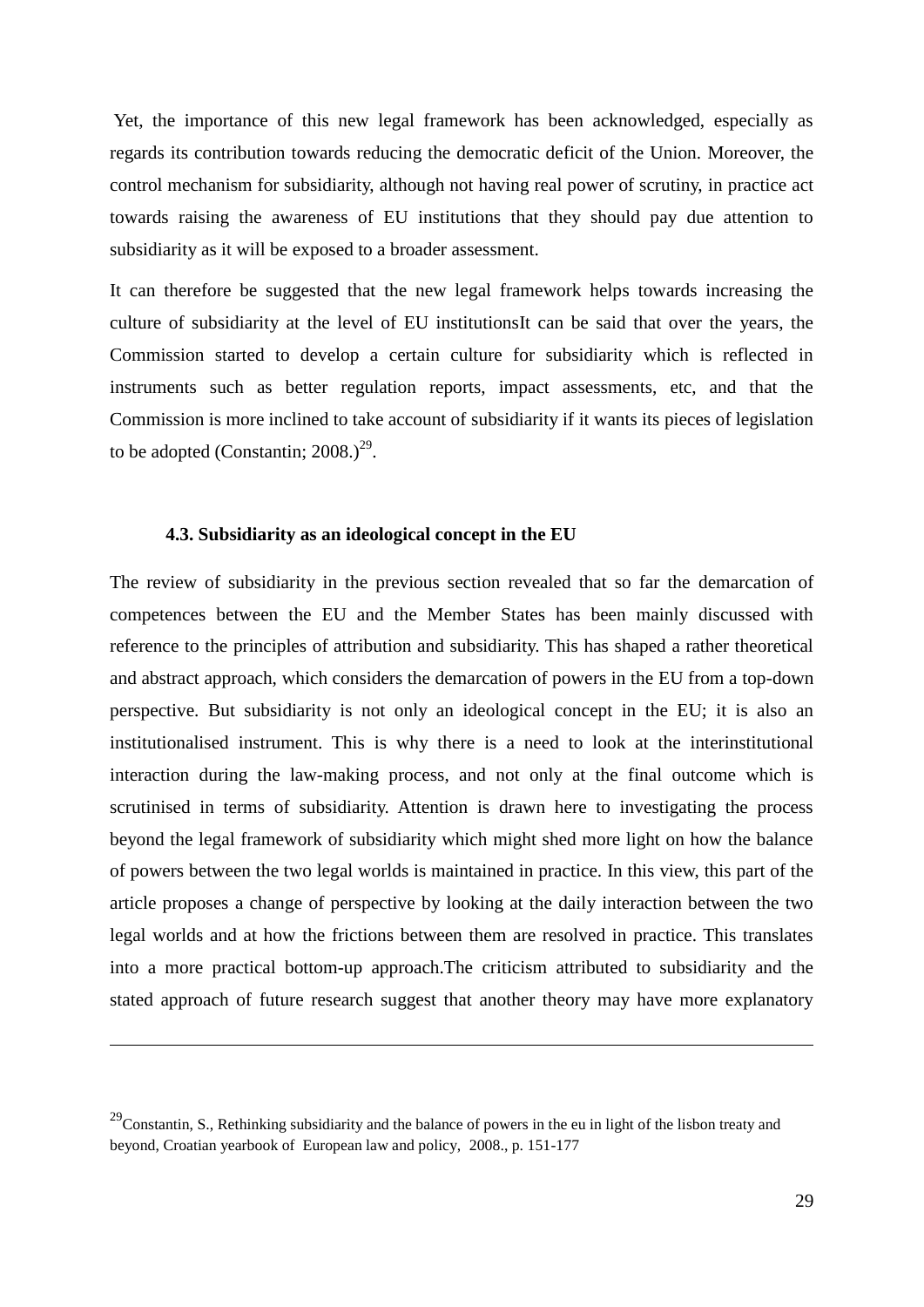<span id="page-37-0"></span>potential for understanding the actual balance of power between the EU and its Member States and for defining the scope for legitimate protection of national interests. In this context, the following hypothesis is put forward: the competences between the EU and the Member States are demarcated in daily practice by negotiating and balancing national discretionary powers, rather than defined through the legal framework of subsidiarity.

One aim of future research would be to chart the use of discretionary powers for protecting national interests in order to explain how competences between the two realms, the EU and its Member States, are balanced in practice in the law-making process. A second aim would be to assess the normative reliance on and efficiency of the discretionary powers left to the Member States in the law-making process as a tool for protecting national interests and reconciling the national and European legal orders (Constantin; 2008.)<sup>30</sup>.

#### **4.4. One level of analysis and three perspectives**

<u>.</u>

From a vertical perspective, the research beyond subsidiarity would analyse the use of discretionary powers at the level of the EU law-making framework. A broad understanding would be adopted for law-making, covering legislative action and judge-made law. Two practical research perspectives are proposed for this view. The first one concerns an analysis of the ex ante law-making process in the EU in order to assess the room for manoeuvre left to the Member States in protecting their national competences and interests. More specifically, it concerns the use of national discretionary powers in the negotiation process which leads to the adoption of EU legislation. The second practical perspective concerns an ex post protection of national interests as occurring at the level of the European judiciary in the process of balancing national discretionary powers. A third perspective regarding the concepts of discretion, interests and unity would underlie and connect the two practical perspectives. Several general arguments, drawn forth by reviewing existing research or based on this author"s own assessment will be offered in order to motivate the choice of the three perspectives and to substantiate their operationalisation throughout the proposed research.

<sup>&</sup>lt;sup>30</sup>Constantin, S., Rethinking subsidiarity and the balance of powers in the eu in light of the lisbon treaty and beyond, Croatian yearbook of European law and policy, 2008., p. 151-177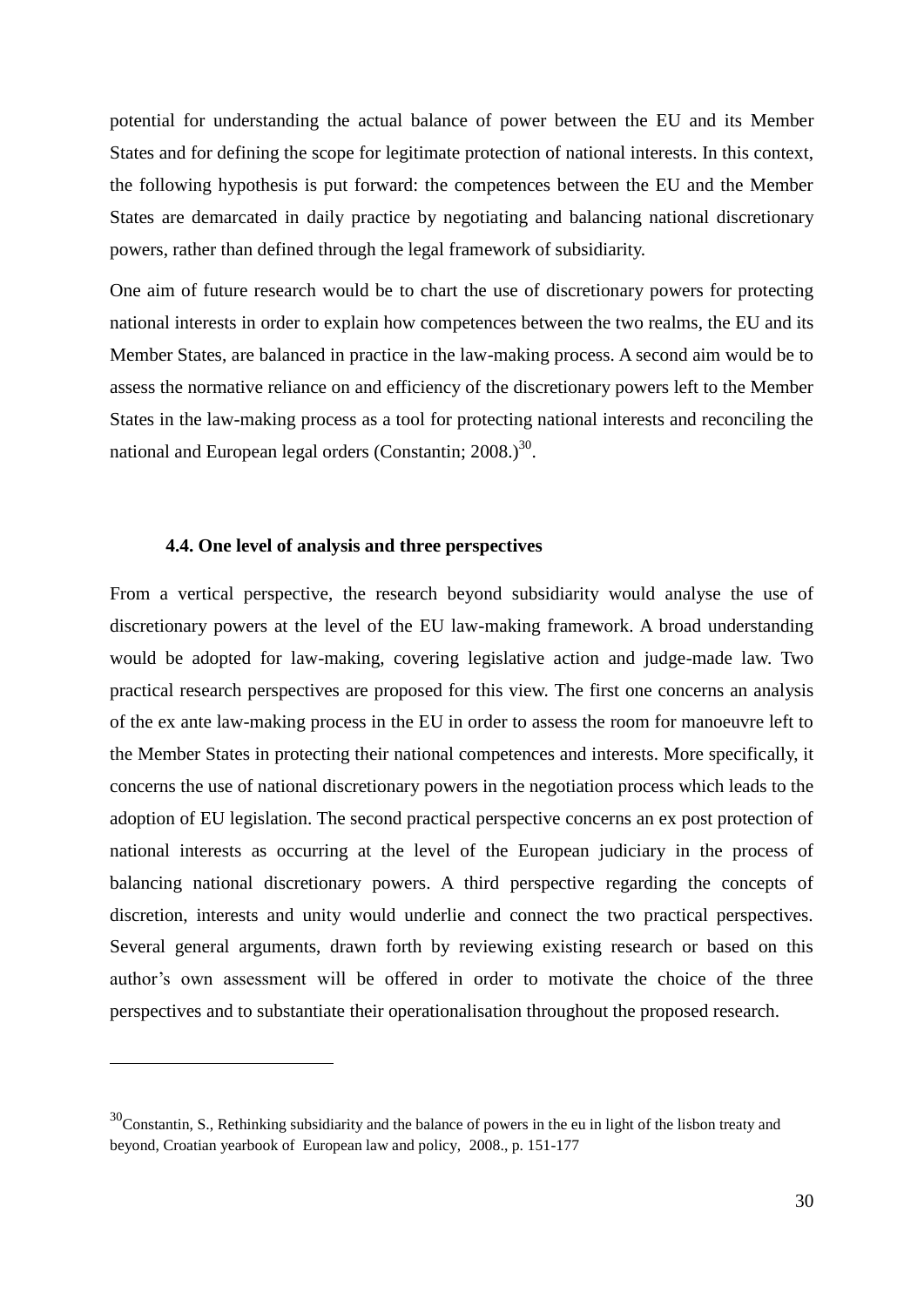#### *4.4.1. Ex ante law-making*

<u>.</u>

Since national interests are represented in the EU institutional architecture at the level of the Council, this institution will therefore be our platform for analysis. In prior Lisbon Treaty's EU institutional architecture, the Council held the central position in the law-making process, although in the majority of areas it shares this power with the European Parliament within the codecision procedure. The importance of this institution in the EU law-making process has been extensively acknowledged in legal and political sciences literature. Its role has been highlighted not only regarding formal aspects of the institutional mechanism for decisionmaking, but also in connection to the process taking place beyond the formal rules. At the very initial stage of the European Communities, Haas pointed out the importance of people"s perceptions and attitudes for the cooperation process, underlining the difference between formal agreement and the real power structure. He drew attention to the importance played by the Council within the integration process, observing that: (Constantin; 2008.) $^{31}$ .

It is impossible to assess the role of the Council in European integration merely on the basis of treaty texts.The focus of future research should be placed on a less visible institutional actor, but which holds a key position within the Council. Designed as a body to support the work of the Council, as provided for in Article 207 EC, Coreper plays at present a de facto role in the EU law-making process. It functions as an intermediary between the national governments and the EU institutions. The importance of this committee has not yet been sufficiently acknowledged in the existing legal literature and there is a clear need for more and renewed study of its functioning due to the fundamental changes in the legal and political spectrum of the Council with the last accessions, and to the novelties introduced by theTreaty of Lisbon.

Since its early establishment Coreper was designed as a body to support the work of the Council. Gradually, it developed more and more decision-making power. ECJ clarified the role of Coreper in the decision-making process by interpreting the provisions of Article 207. It stated that the de jure power rests with the Council.

<sup>&</sup>lt;sup>31</sup>Constantin, S., Rethinking subsidiarity and the balance of powers in the eu in light of the lisbon treaty and beyond, Croatian yearbook of European law and policy, 2008., p. 151-177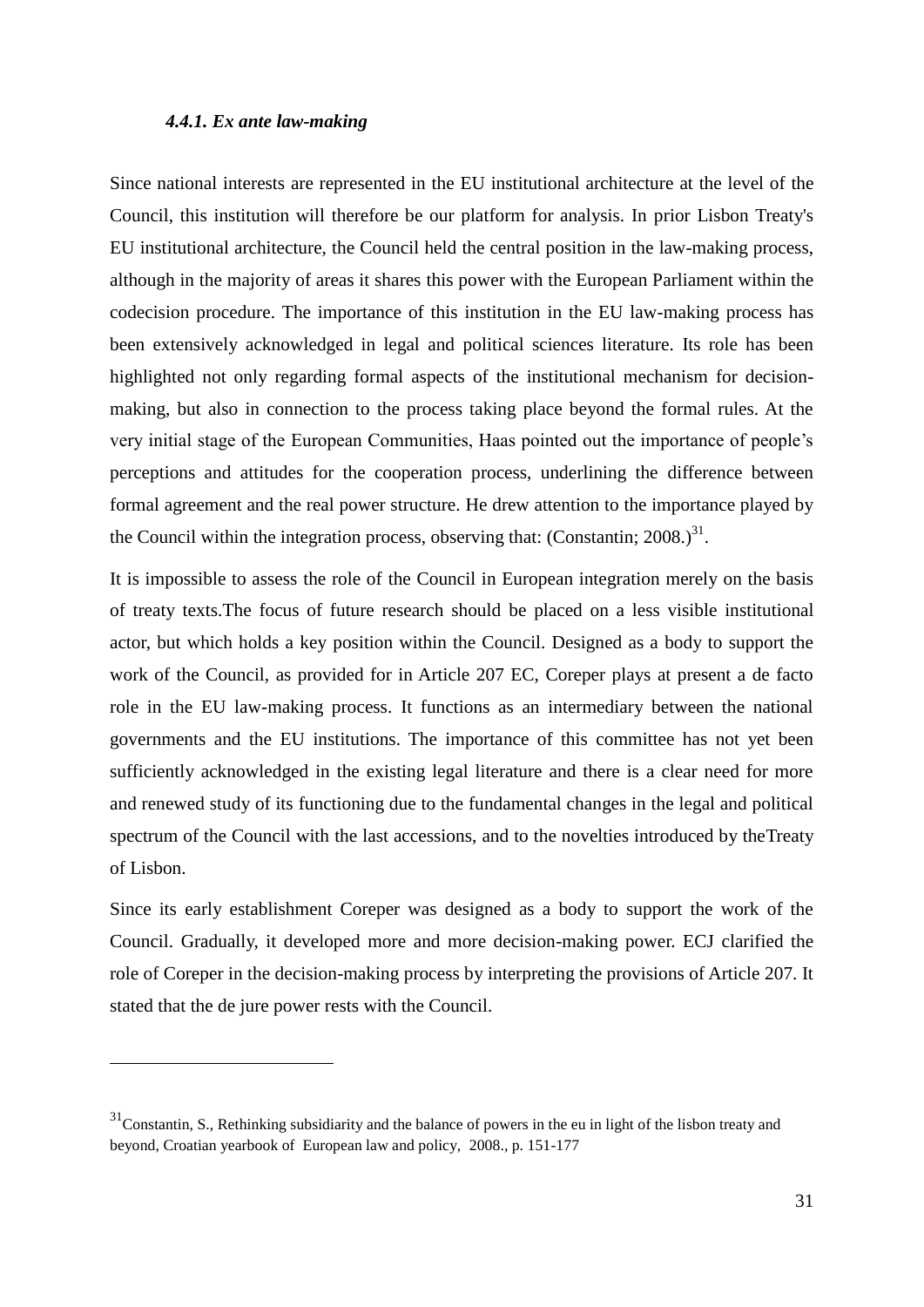Nevertheless, the de facto role of Coreper in the decision-making process at Council level has been acknowledged in practice and in the literature.

<span id="page-39-0"></span>This has mainly been argued on the basis of the A-points practice, where decisions are already taken at the level of Coreper and there is only a formal approval in the Council. At present, Coreper is a key player in the everyday decision-making process. This is due on one hand to the peculiar features of its own institutional setting and internal functioning, and on the other hand to the fact that this body operates within the bigger institutional architecture of the EU, at the crossroads of the main decision-making actors: the European Commission, the European Parliament and the Council.

So far, Coreper has been the object of study of several articles and book chapters, and even a limited number of books are entirely or partly dedicated to this EU body. Nevertheless, legal scholarship has not yet fully acknowledged the importance of this body. The most discussed aspects in the literature regard the following: the negotiation process undertaken at this level; the decision-making process in a rather broad context and the underlying issue of efficiency; delegation and the role of bureaucrats. Less attention is given to aspects of political accountability, to specific decision-making procedures, such as codecision, and to the effect of the political process on legal outcomes. Moreover, most of the literature on Coreper takes a social and political sciences approach and less a legal one. In a recent rich empirical study, Larue concludes that additional research on both the roles and power of the bureaucrats working in Brussels is necessary. For Lewis, the community method is partially produced and maintained through the institutional channel of Coreper.

This body is also the most relevant one for examining how national interests advocate in the EU decision-making process.

The present context offered by the changes introduced by the Lisbon Treaty, as well as in view of the past enlargement and future prospects, together with its specific institutional features, makes Coreper a relevant context to study the use of discretionary powers for the protection of national interests in the ex ante EU law-making process. For the purpose of the proposed research, Coreper would therefore be employed as a barometer for assessing the use of national discretionary powers. Since it operates very much out of sight, its actual influence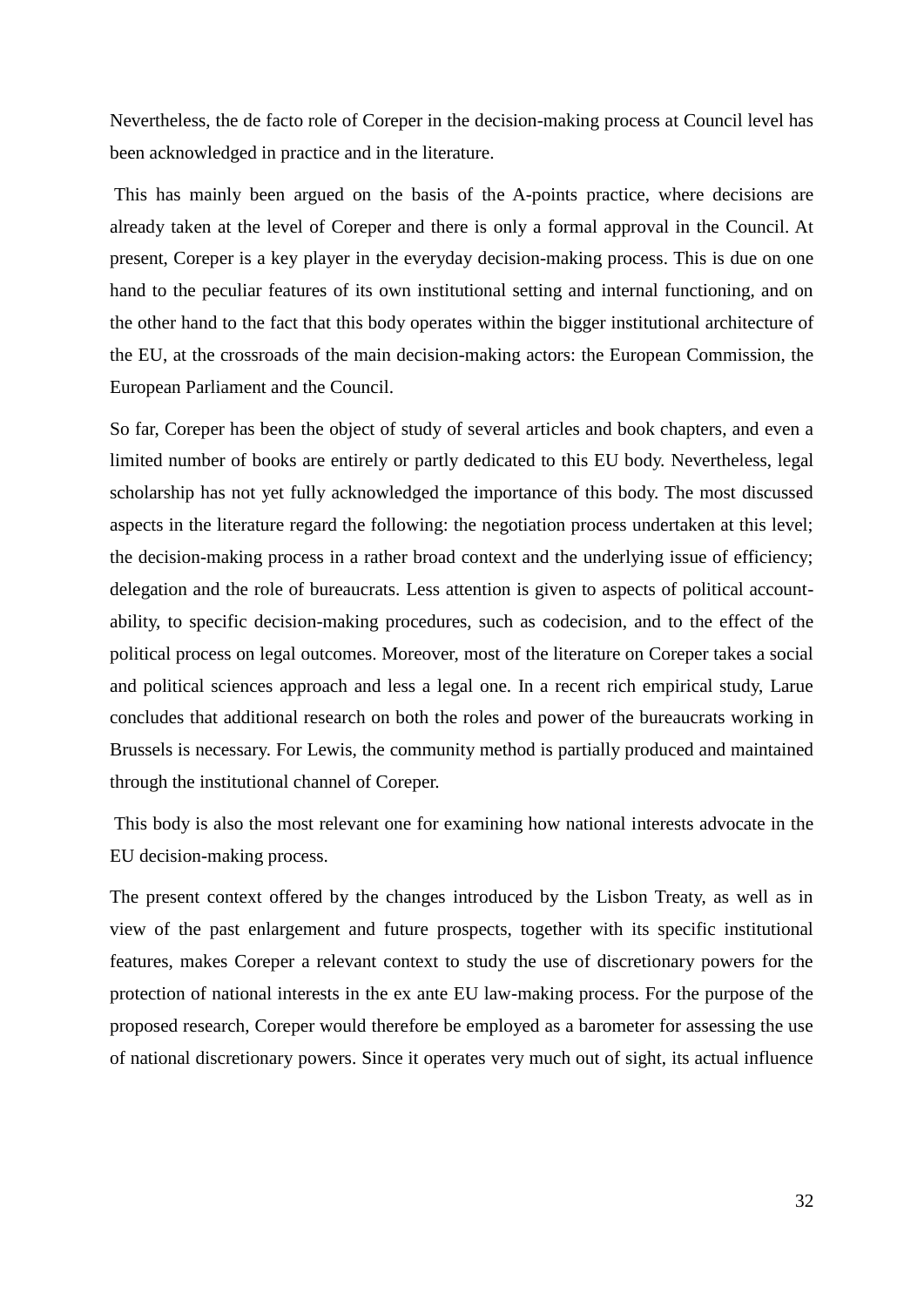<span id="page-40-0"></span>on the decision-making process in the EU could therefore be made more visible in future research (Constantnin;  $2008.<sup>32</sup>$ .

# <span id="page-40-1"></span>*4.4.2. Ex post law-making*

<u>.</u>

The second perspective proposed for an approach beyond subsidiarity targets the ECJ as a relevant context for performing the research. The role played by the Court in the EU"s constitutionalisation has already been widely acknowledged in the literature. The barometer for testing the use of discretionary powers would here be the principle of proportionality, which represents a more efficient criterion for assessing the balance between the powers of the EU and those of the Member States. On proportionality, the Court has engaged into a much more solid case law. Since subsidiarity is dependent on proportionality as regards the kind of action envisaged, it has been suggested by Davies that it is a more suitable criterion for assessing the exercise of competences. The principle of proportionality is an easier point of assessment as it observes that the burdens of a certain action will not be disproportionate to the objectives of the Community.

At the level of ECJ law-making, discretion is left to the Member States when invoking the grounds of derogation provided by the Treaty, for example in the area of the internal market. An in-depth analysis of the discretion left by the Court to the Member States when assessing compliance with EU legislation vis-à-vis the application of the principle of proportionality would therefore build towards a better understanding of how the competences are balanced between the European and national realm; it would consequently show how the interests are being reconciled at this level (Constantin;  $2008.<sup>33</sup>$ .

<sup>&</sup>lt;sup>32</sup>Constantin, S., Rethinking subsidiarity and the balance of powers in the eu in light of the lisbon treaty and beyond, Croatian yearbook of European law and policy, 2008., p. 151-177

<sup>&</sup>lt;sup>33</sup>Constantin, S., Rethinking subsidiarity and the balance of powers in the eu in light of the lisbon treaty and beyond, Croatian yearbook of European law and policy, 2008., p. 151-177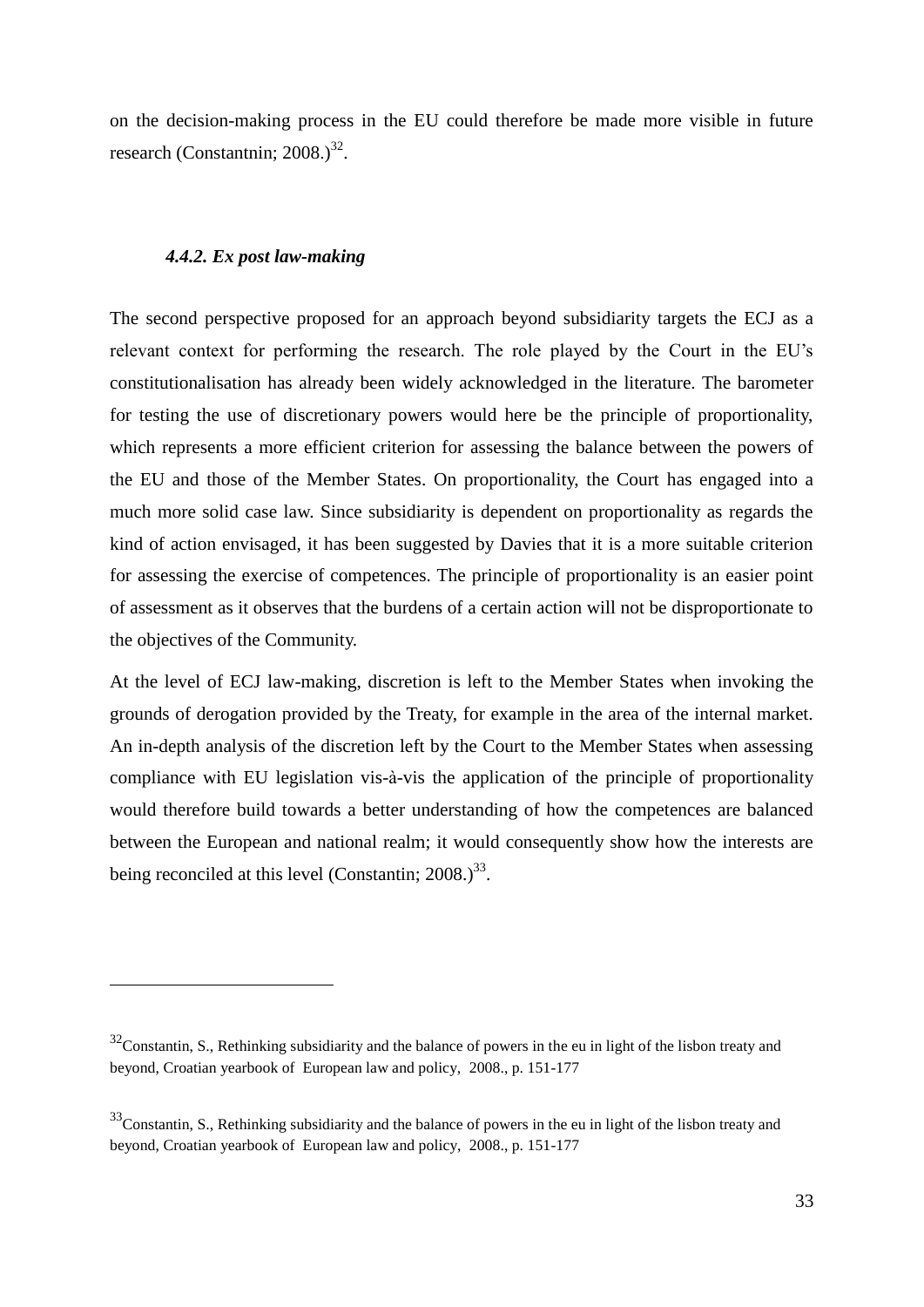# **5. REVIEW OF SOCIALLY AND POLITICALLY ACTUALIZED ARTICLES OF LISBON TREATY**

### **5.1. Article 42.7 of the Lisbon Treaty**

France has invoked the EU article after the attacks on Paris. Article 42.7 is the solidarity clause that states that if a member of the European Union is the victim of armed aggression on its territory other states have an obligation of aid and assistance by all the means in their power. This article was first invoked at the request of the French government following multiple terrorist attacks on Paris. EU countries voted unanimously in favor.

<span id="page-41-0"></span>This article does not require members to take military action. Members that have traditionally been neutral, such as Ireland, Austria and Sweden, are not required to undermine this status. The article also states that it does not undermine commitments under the North Atlantic Treaty Organisation (NATO), which some, though not all, EU member states are also part of.

It was originally included in the Treaty on the insistence of Greece, which wanted to have some kind of collective defense protection outside of NATO because Turkey, its biggest military adversary, is also covered by NATO but not an EU member.The Lisbon Treaty also includes a "solidarity clause," Article 222 of the Treaty on the Functioning of the European Union (TFEU). This article mentions the European Union specifically whereas Article 42.7 just mentions member states. By choosing to invoke Article 42.7, France has chosen a more inter-governmental approach.

<span id="page-41-1"></span>Article 42.7 is similar to NATO's Article 5, which states that an attack against any member of NATO is considered to be an attack on all members. This was first invoked after the 9/11 terrorist attacks on the United States [\(http://www.politico.eu/article/what-is-article-42-7-of](http://www.politico.eu/article/what-is-article-42-7-of-the-lisbon-french-government-terrorist-attacks-paris-treaty/)[the-lisbon-french-government-terrorist-attacks-paris-treaty/\)](http://www.politico.eu/article/what-is-article-42-7-of-the-lisbon-french-government-terrorist-attacks-paris-treaty/)<sup>34</sup>.

According to one source in the ministerial meeting, the explanation was needed. "Some of us had never heard of Article 42," the source said.

<sup>34</sup> [http://www.politico.eu/article/what-is-article-42-7-of-the-lisbon-french-government-terrorist-attacks-paris](http://www.politico.eu/article/what-is-article-42-7-of-the-lisbon-french-government-terrorist-attacks-paris-treaty/)[treaty/](http://www.politico.eu/article/what-is-article-42-7-of-the-lisbon-french-government-terrorist-attacks-paris-treaty/)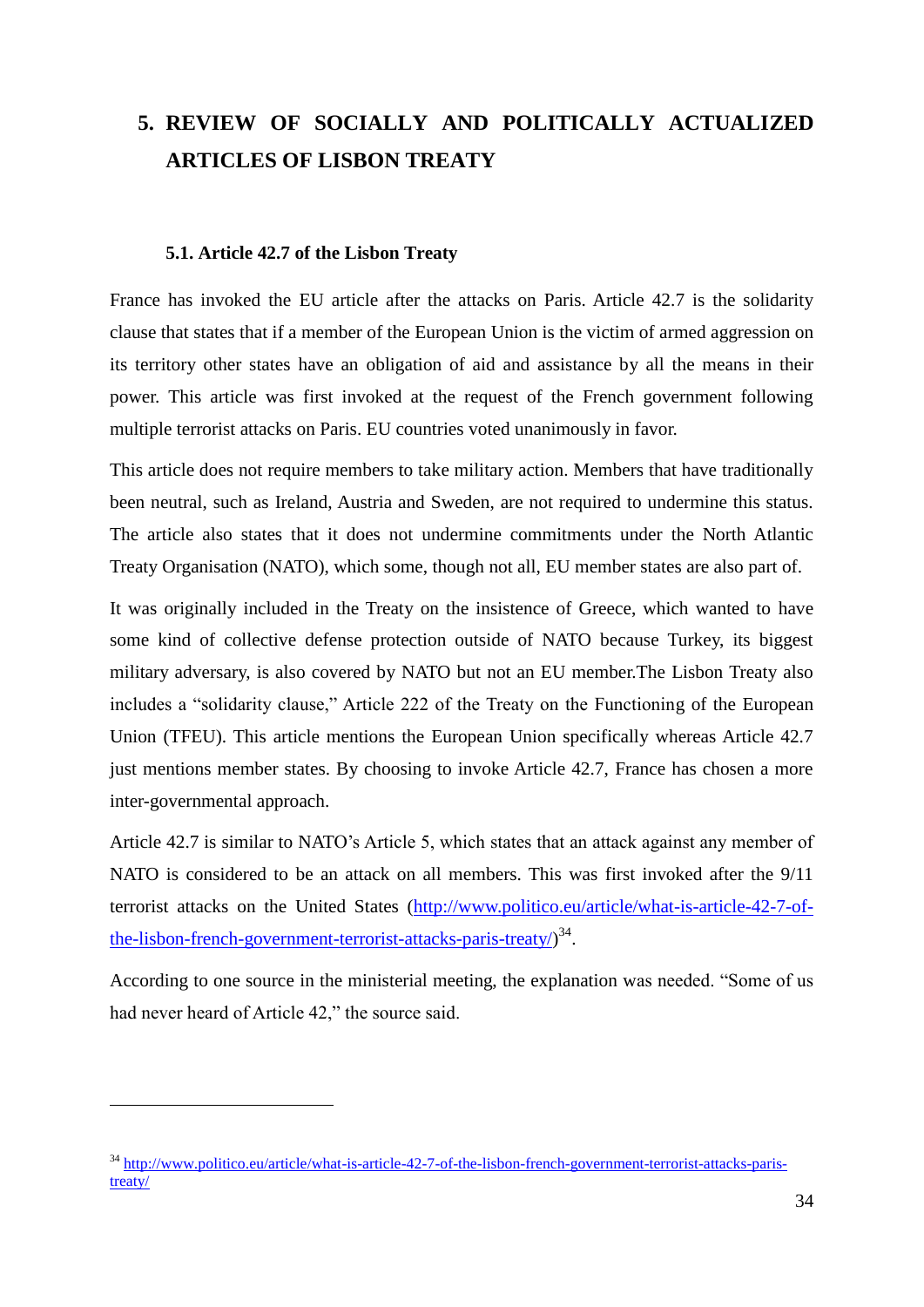Before the beginning of the meeting on Tuesday, EU defense ministers were already talking about intelligence gathering as first form of support for France.

"I do not expect any contribution as far as troops are concerned for France because is a big powerful country and it has its own capacities," said Czech Foreign Minister Martin Stropnický.

France asked EU countries to step up background check controls at the bloc's external borders. Before that date, at border controls authorities could verify only whether passports were valid, but didn't have no access to police databases to check criminal records. (Barigazzi;  $2015.)^{35}$ .

# **5.2. Article 50 and Brexit**

1

It is often said that the Article 50 was never intended to be used and that it was hastily drafted; yet its drafting process shows that it was seriously considered and debated. Whereas it was the Lisbon Treaty that ultimately brought this provision into EU law, Article 50 (or, rather, Article 59, as it then was) was negotiated within the Convention on the Future of Europe and formed part of the Constitutional Treaty [\(http://www.express.co.uk/news/world/692065/Article-50-](http://www.express.co.uk/news/world/692065/Article-50-NEVER-to-be-used-Europe-Brexit-Italy-Prime-Minister) [NEVER-to-be-used-Europe-Brexit-Italy-Prime-Minister\)](http://www.express.co.uk/news/world/692065/Article-50-NEVER-to-be-used-Europe-Brexit-Italy-Prime-Minister) 36 .

# *5.2.1. A constitutionalist interpretation of Article 50*

A constitutionalist interpretation of Article 50 requires that we go beyond an instrumental, textual or functional understanding thereof, and that we consider it as a whole and in the light of its organisational significance in the EU constitutional landscape. To do so requires: firstly, an assessment of the goals and nature of Article 50 in the EU integration process, which can be gleaned from its travaux préparatoires and, secondly, respect for existing constitutional

<sup>35</sup>[http://www.politico.eu/article/eu-agrees-to-french-request-for-military-help/,](http://www.politico.eu/article/eu-agrees-to-french-request-for-military-help/) Barigazzi; 2015

<sup>36</sup> [http://www.express.co.uk/news/world/692065/Article-50-NEVER-to-be-used-Europe-Brexit-Italy-Prime-](http://www.express.co.uk/news/world/692065/Article-50-NEVER-to-be-used-Europe-Brexit-Italy-Prime-Minister)**[Minister](http://www.express.co.uk/news/world/692065/Article-50-NEVER-to-be-used-Europe-Brexit-Italy-Prime-Minister)**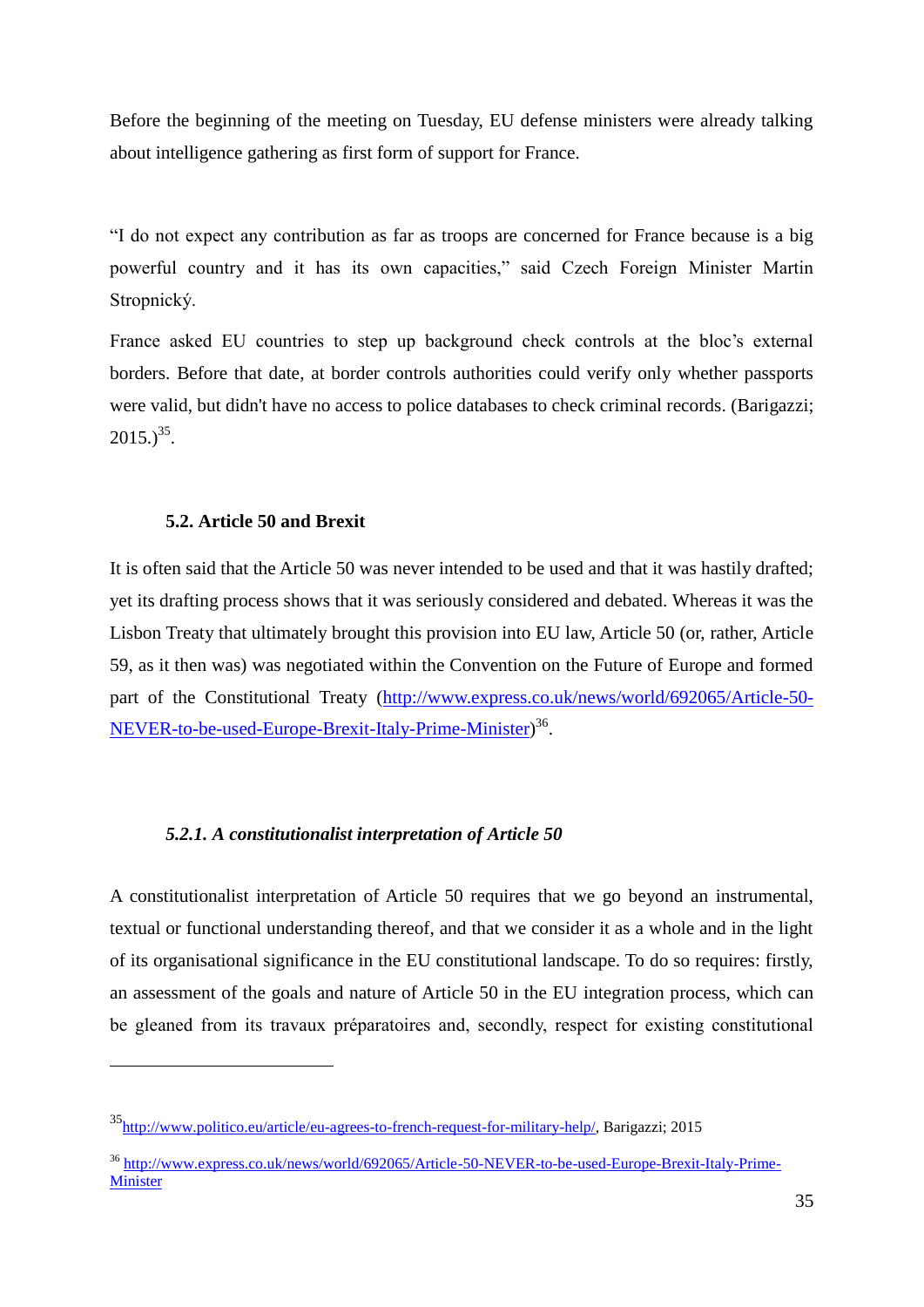standards, as highlighted in the Court's case law. The latter emphasises respect for the rule of law; democratic standards of decision-making; and the protection of fundamental rights and the principle of equality. Last but not least, it requires an understanding of the constitutional bases for the new relationship between the UK and the EU. These issues are discussed in turn.

A. Article 50 and its travaux: shedding light on Article 50(1)

While there is no explanatory memorandum or official guide to Article 50, the debate about its terms can be meaningfully reconstructed from the proposed amendments. These do not answer all interpretative questions, but at a minimum constitute evidence of some of the main concerns and political intentions that surrounded the provision's creation. Indeed, the travaux are particularly useful in shedding light on the meaning of one of the most debated questions in the context of the Brexit debate: what constitutes a Member State's valid decision to withdraw from the Union in accordance with its own constitutional requirements, and to what extent should the Union care about it? At the same time, they further highlight that issues concerning rights, legal bases, and institutional balance were also considered important (http://european-convention.europa.eu/docs/Treaty/pdf/46/global46.pdf)<sup>37</sup>.

The right of voluntary withdrawal from the Union was initially envisaged as Article 46 in Chapter X of the first part of the Constitution, entitled "Membership of the Union." The withdrawal clause was inserted into the Constitutional Treaty in light of the fact that the UK disagreed with the political aspiration of closer union that the Constitution set in motion. In turn, Member States that supported the constitutionalising project at the time, such as Germany (represented in the negotiations by then Foreign Minister Joschka Fischer), had actively opposed its insertion.

That opposition was shared by most of the other founding states, as well as by the EU institutions. Notably, a group of representatives from the European Parliament had proposed that, if the provision were maintained, further safeguards should be added to ensure that it does not privilege the withdrawing state. They had suggested, for example, that the article should balance the ability of a Member State to leave with a power for the Union to expel a Member State. Their reasoning was that "such a parallel right of the Union to expel Members would also reduce the risk of political blackmailing through the means of exit threats.'

<sup>37</sup> http://european-convention.europa.eu/docs/Treaty/pdf/46/global46.pdf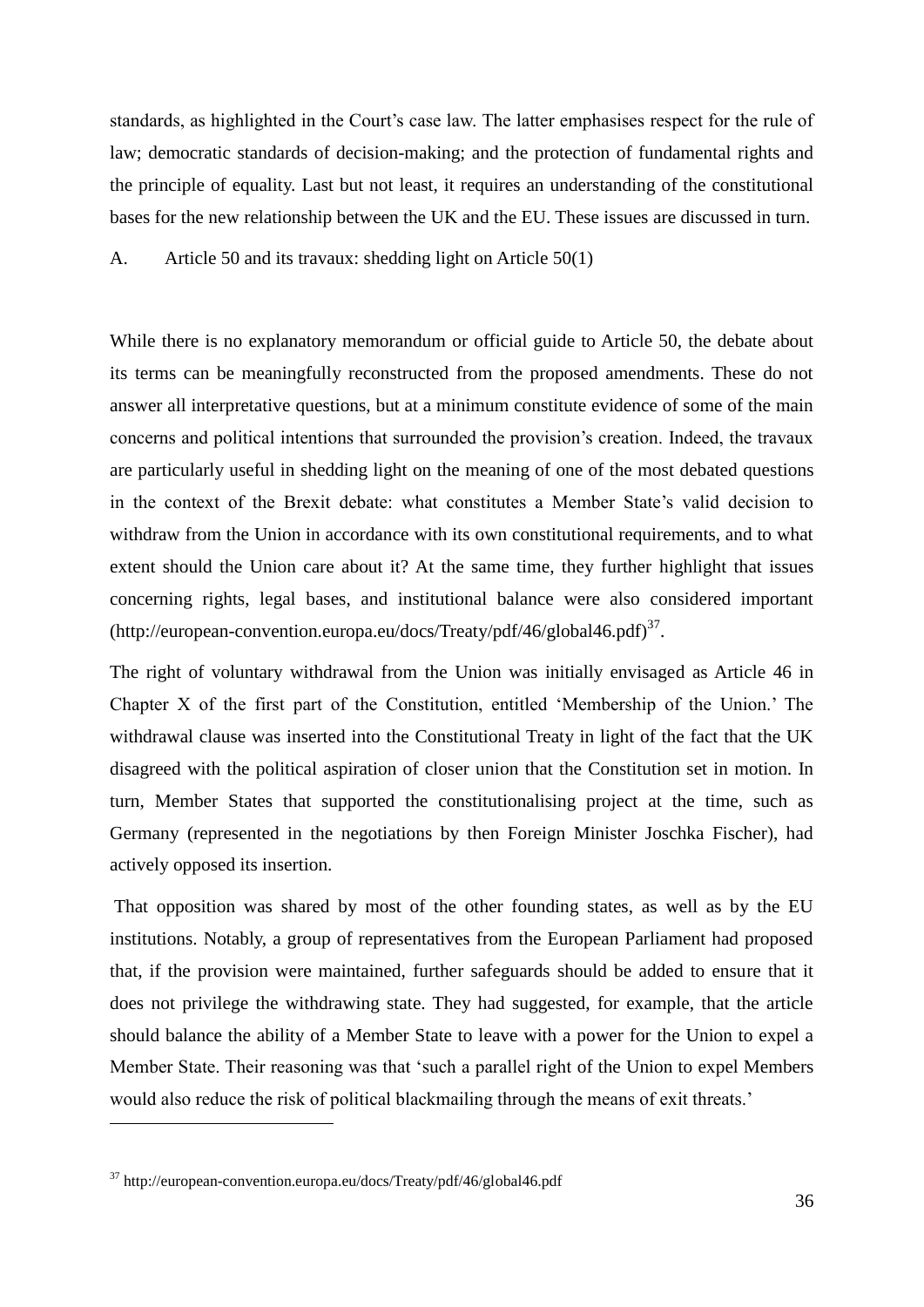A series of other amendments intended to render withdrawal more cumbersome had been proposed by Dominique de Villepin, who represented France. He had suggested that withdrawal be made conditional on a form of 'irreconcilable differences' between the withdrawing state and the EU after a Treaty change and that it should be required that a solution be sought within the Council first. He also asked that a limitation period be introduced before re-accession. Although he only suggested a two-year period, this seems to have been inspired by Alain Lamassoure's vision of the Constitutional Treaty, which had a federalist character, strictly regulating withdrawal and including a 20-year limitation clause before re-accession. Instead, of the initial accounts of Article 50, most delegates seemed to favour Robert Badinter"s proposal. As Tatham notes, this was one of the most pragmatic views on withdrawal expressed in the drafting process and was closest to its final text. Nonetheless, the more onerous clauses Badinter had proposed, such as the payment of damages to the Union by the withdrawing state for any losses incurred through the negotiations, were not adopted (European Convention; 2002.)<sup>38</sup>.

Furthermore, the travaux confirm that to say that a Member State can withdraw in accordance with its own constitutional requirements is not to leave it up to that Member State to do as it pleases – the inclusion of that requirement in Article  $50(1)$  suggests that only a decision to withdraw in accordance with a state's constitutional requirements is valid. During the negotiations of Article 50, the question of what should amount to a decision to withdraw was discussed extensively.

Not only had there been proposals to qualify the possibility of taking that decision by making it dependent on Treaty change or compliance with EU values, as discussed above. It had also been suggested that the phrase 'in accordance with its own constitutional requirements' should be removed altogether as it was not in the EU"s interest, as it entrusted it with the oversight of national constitutional requirements. Its retention is therefore significant. It suggests that respect for the constitutional requirements of a withdrawing state, whatever these may be, must underpin the withdrawal process, even if it is less expedient and more costly for the Union. That position is further supported by the inclusion of a clause of respect

<u>.</u>

<sup>38</sup>European Convention, "Contribution from M. Robert Badinter, alternate member of the Convention "A European Constitution"", 2002.; CONV 317/02.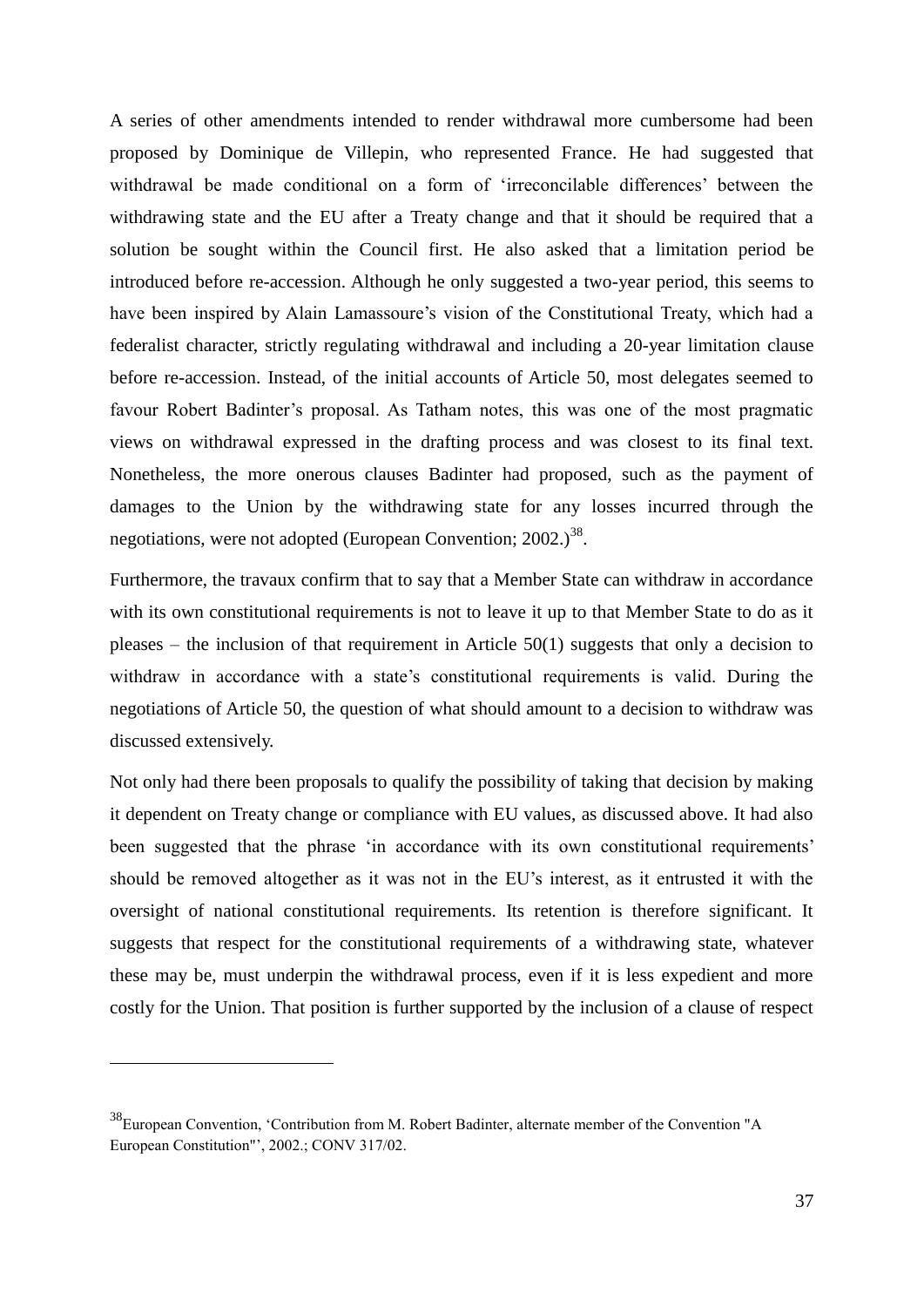for national constitutional identities in Article 4(2) TEU, which in turn renders that respect part of its own constitution.

Other important concerns had been the maintenance of individual rights, the protection of Union values and respect for international law. One of the most interesting suggestions made was the introduction of an Article 50bis, which would create an alternative form of membership of the Union, for those members that wished to remain closely linked to the EU but did not share the political ambition of further unification, such as the UK. The proposal, which was made by Andrew Duff, Lamberto Dini, Paul Helminger, Rein Lang, and Lord Maclennan, would essentially have allowed for associate (rather than full) membership of the Union, entailing economic cooperation without ever closer union in other fields. However, none of these amendments were adopted.

From a constitutional perspective, the intentions of the drafters are significant and are likely to play a role in the interpretation of this provision, should it come before the Court of Justice. In the past, the Court made use of a teleological methodology that did not make reference to the drafters" actual intentions. As Lenaerts has explained, this was largely the case because the travaux of the Treaties were not available. However, as a conscious effort was made to render the consultation and drafting process of the Constitution for Europe as open and transparent as possible, references to the travaux are justified and constitutionally welcome (Lenearts et al.;  $2013.)^{39}$ .

<span id="page-45-0"></span>A reading informed by the travaux contributes to ensuring that the subjects of law meaningfully identify as its authors through the representative process. Indeed, in light of the fact that many provisions of the Constitutional Treaty were copied into the Lisbon Treaty, the Court of Justice has become more receptive to interpretations arising from preparatory documents and these are likely to play an important role in the future. Thus, particularly since the Article 50 process is unprecedented, an adequate constitutional analysis must take account of the information regarding the content and goals of this provision that emerges from its drafting context.

<u>.</u>

<sup>39</sup>Lenaerts P., Gutiérrez-Fons J.A., "To Say What the Law of the EU Is: Methods of Interpretation and the European Court of Justice', 2013.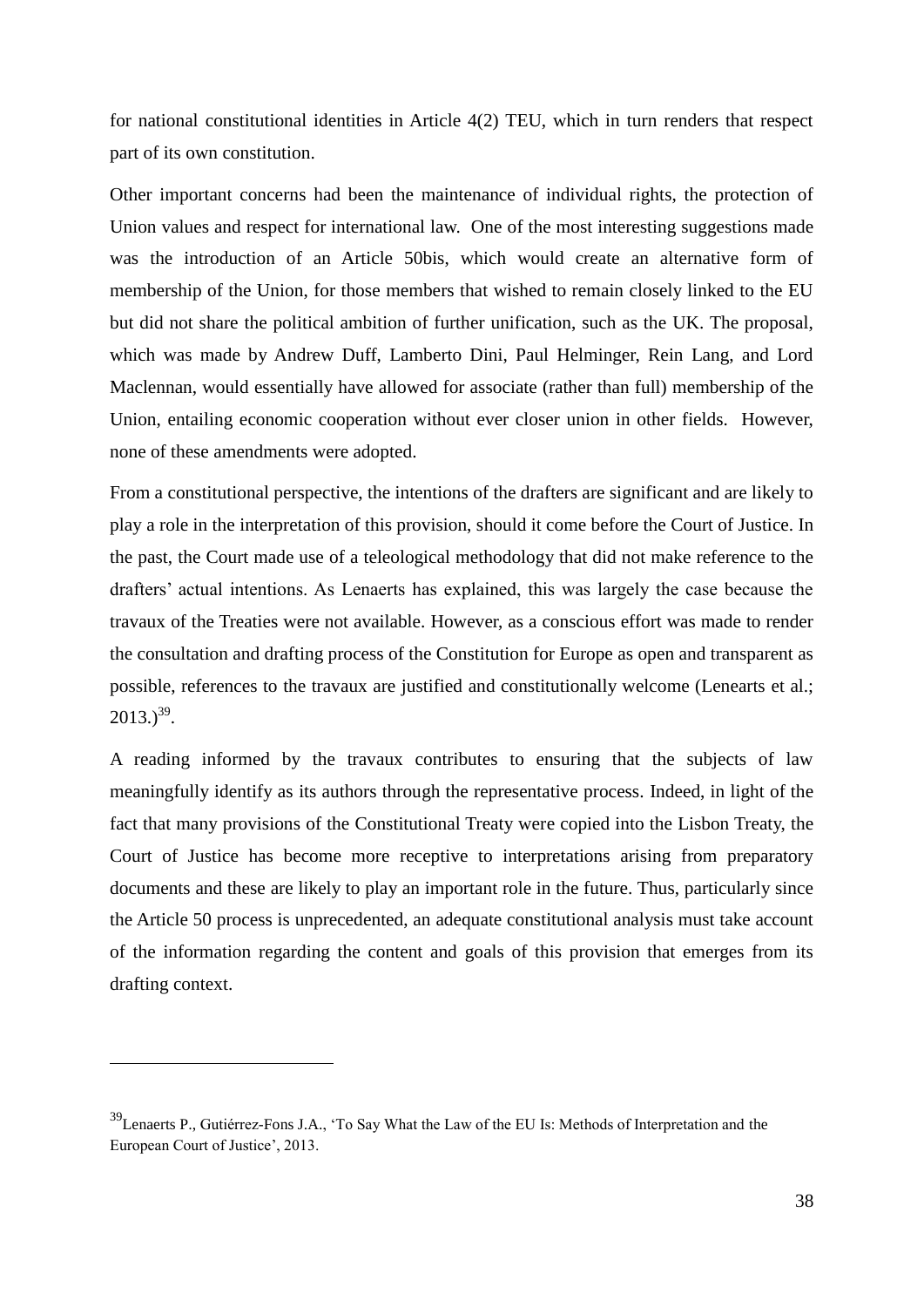The latter reveals that the insertion of a unilateral right to voluntary withdrawal was far from uncontroversial. It is interesting that, while a series of very cumbersome clauses were not inserted into the provision, they had been voiced in the negotiations and enjoyed some support. As such, it is only to some extent true that Article 50 privileges the EU and its remaining members, as opposed to the withdrawing state. In fact, the version of the withdrawal clause that was retained was one of the most lenient (no limitation clause) but also the most vague.

The vagueness that characterises Article 50 today was clearly linked to the delegates' inability to reach agreement concerning the strictness of the withdrawal process and, hence, on a more precise wording for the provision itself, which can be attributed to very different perspectives on the goals and nature of the Constitutional Treaty. Still, as we have highlighted, the travaux of the Convention clarify two important issues: firstly, that respect for the constitutional requirements of the withdrawing state is a key component of an EU-constitutional-lawcompliant reading of Article 50. Secondly, the broad discretion allowed in respect of Article 50(1) was intended to be counterbalanced by stricter conditions under Article 50(3) in order to prevent the withdrawing state holding the Union hostage in the negotiations.

#### *5.2.2. Article 50 and the Need to Respect Existing Rights*

In addition to the information that can be gleaned from the travaux, a constitutional interpretation of Article 50 requires engagement with the settled features of the EU constitutional order, the most relevant of which relate to respect for individual rights, as highlighted earlier. That is so particularly insofar as agreement on the status of existing rights was not reached during the drafting process.

<span id="page-46-0"></span>The withdrawal of a Member State from the European Union creates significant possibilities of regression in terms of fundamental rights, and of a panoply of other rights of persons and companies. While the Great Repeal Bill may not immediately repeal UK legislation implementing EU directives and framework decisions; a) these rights will be removed from their parent legislation and the jurisdiction of the CJEU, resulting in reduced possibilities of judicial review; b) they will lose the primacy of EU law over inconsistent UK legislation; and c) there is no safeguard against future repeal. Arguably, this has implications not only for the UK but also for the Union, whose commitment to these rights and freedoms remains in place.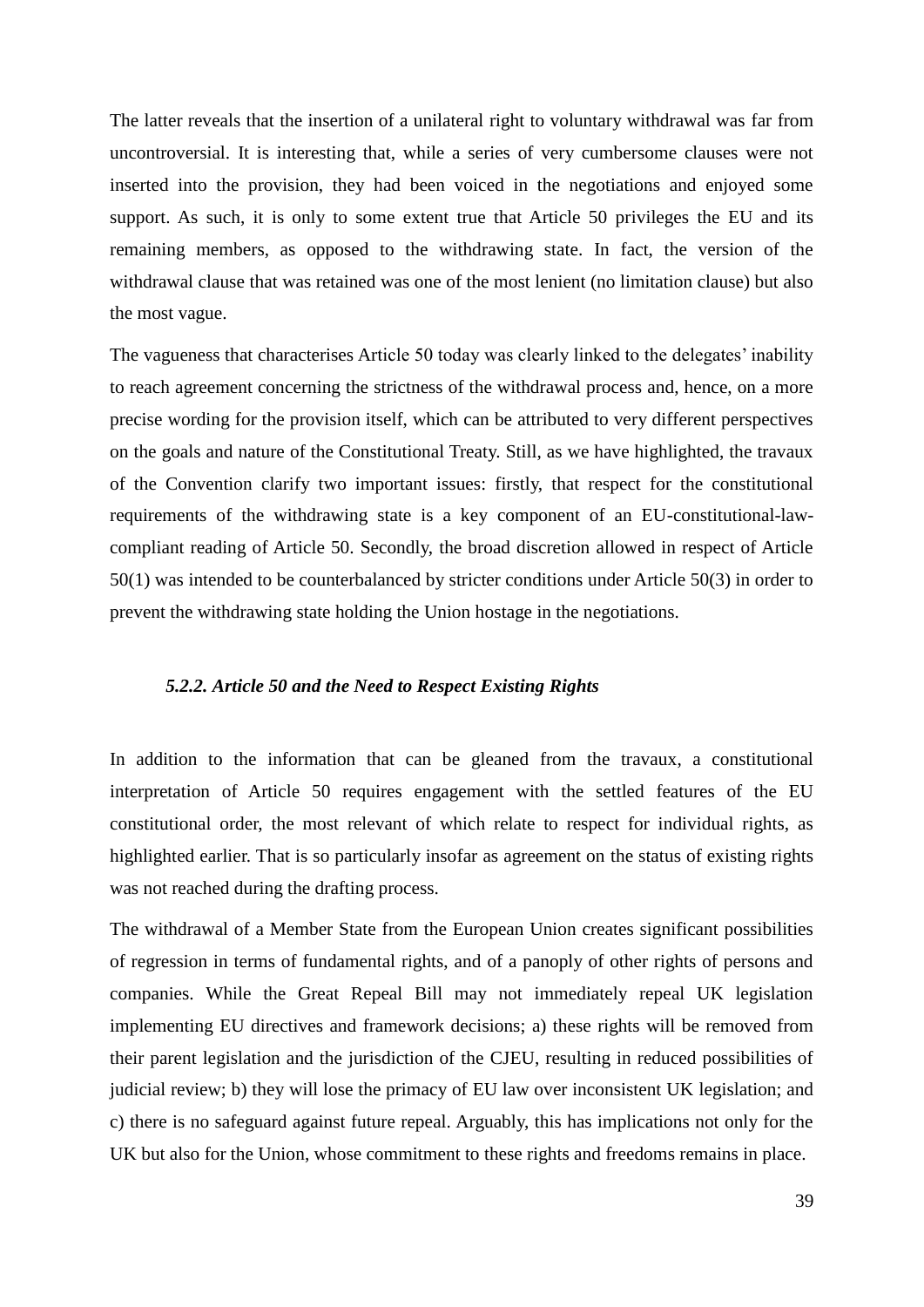As noted earlier, during the Constitutional Convention, a number of delegates had proposed amendments that safeguarded existing rights, which were not adopted. Furthermore, insofar as there is a basis in the Treaties for a Member State to exit the Union and the maintenance of existing rights has not been made a precondition for such exit, it is reasonable to assume that withdrawal can entail the loss of rights attached to membership. In turn, Article 50 does not provide any necessity of guarantees of the status of EU citizens in the withdrawing state and vice versa. However, none of this means that the Union"s institutions are constitutionally unconstrained in their actions during the negotiations in respect of these vulnerable populations (Lazowski;  $2016.$ )<sup>40</sup>.

Furthermore, Article 3(5) TEU provides that human rights must be ensured in the Union's relations with third countries. The question of what level of protection for existing rights must be guaranteed is, therefore, crucial to the constitutionality of the negotiations and agreement, from the perspective of the EU. The main issues at stake concern the rights of EU citizens in the UK and UK citizens in the EU as well as the EU citizenship status of UK nationals.

Insofar as the rights of EU citizens in the UK are concerned, EU institutions are of course likely to strive to maintain the application of the EU Treaties to them to the fullest possible extent. However, it is necessary to examine whether there is a constitutional obligation to do so, beyond political intentions. In our view, there clearly is: Union institutions and remaining Member States will be bound by the Treaties and the Court's case law both during the negotiations and after the UK's withdrawal (Eeckhout; Frantziou; 2017.)<sup>41</sup>.

<u>.</u>

<sup>&</sup>lt;sup>40</sup>Łazowski, L., Unilateral Withdrawal from the EU: Realistic Scenario or a Folly? (2016), Journal of European Public Policy, DOI: 10.1080/13501763.2016.1174529, accessed 1/12/2016, p. 5-7.

 $^{41}$ Eeckhout P., Frantziou E., Brexit and Article 50 TEU: A Constitutionalist Reading, 2017.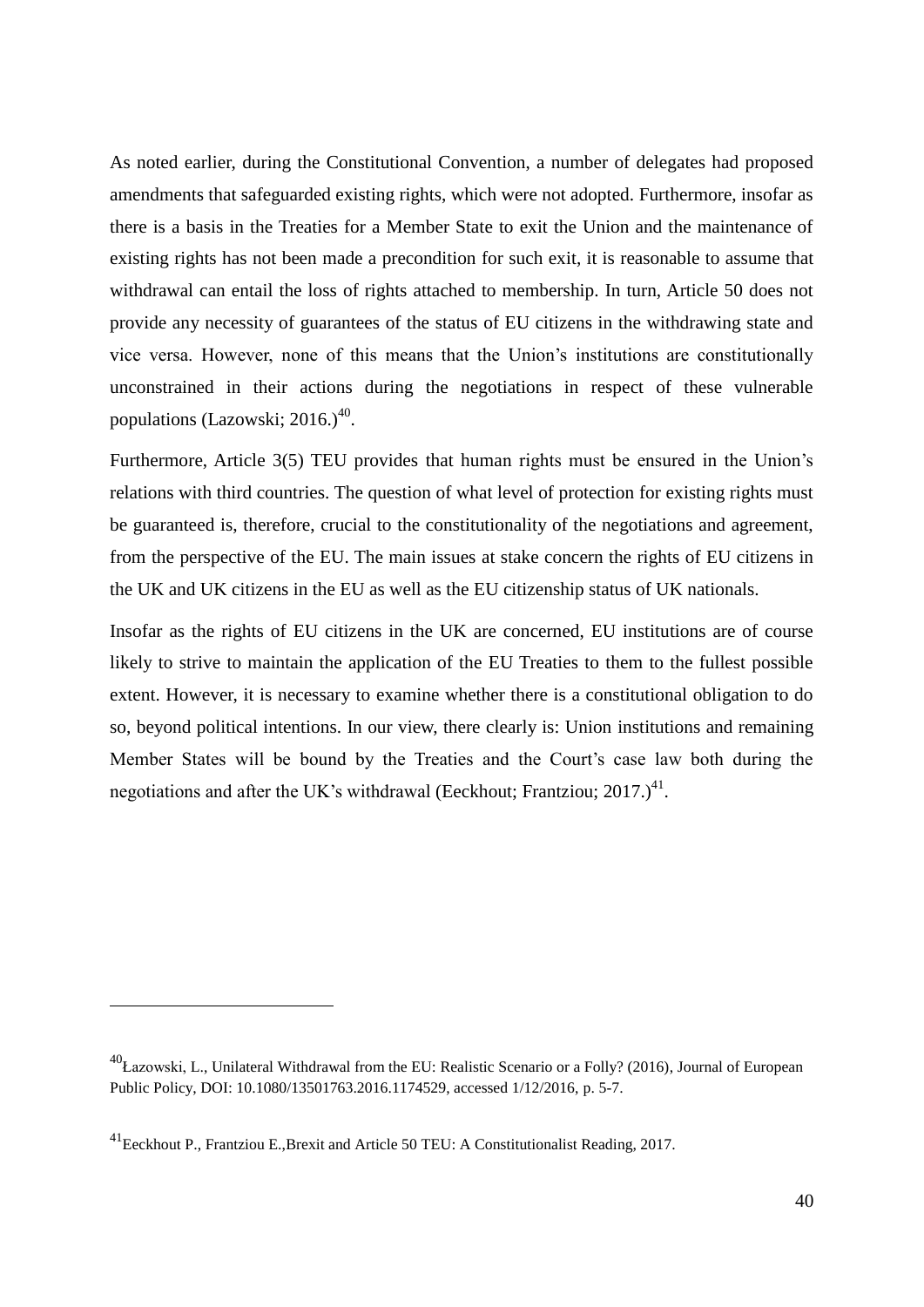#### *5.2.3. Brexit*

<u>.</u>

Brexit is the greatest disaster to befall the European Union (EU) in its 60-year history - but the referendum in which British voters opted to leave the bloc does not automatically signal the country's exit. That is the job of the Article 50. Article 50 of the Treaty of Lisbon gives any EU member the right to quit unilaterally, and outlines the procedure for doing so. It gives the leaving country two years to negotiate an exit deal and once it is set in motion it can not be stopped except by unanimous consent of all member states (Habermas et al.; 1996.)<sup>42</sup>.

No country has ever left the EU before, and there was no way to legally leave the EU before the Treaty of Lisbon was signed in 2007.

The Lisbon Treaty, which became law in December 2009, is designed to make the EU more democratic, more transparent and more efficient and is an agreement signed by the heads of state and governments of countries that are EU members.Prime Minister Theresa May triggered Article 50 shortly before 12:30pm on March 29 2017. This means Britain should officially leave the EU no later than April 2019.

For the next two years, Britain will thrash out a deal for leaving the EU, a process that's likely to be lengthy and complicated (Wilkinson;  $2017$ .)<sup>43</sup>.

Any deal must be approved by a "qualified majority" of EU member states and can be vetoed by the European Parliament.The process is supposed to take two years but many people believe that it could take longer. The timescale can be extended, but only by the unanimous consent of the European Council, so every other member state Government would have to agree.

By triggering the Article 50 starts the clock running. After that, the Treaties that govern membership no longer apply to Britain.

<sup>&</sup>lt;sup>42</sup> Habermas, J.; Between Facts and Norms: Contributions to a Discourse Theory of Law and Democracy (Polity Press 1996); p. 321.

<sup>43</sup>http://www.telegraph.co.uk/news/0/what-is-article-50-the-only-explanation-you-need-to-read/; Michael Wilkinson, Political Correspondent, 2017.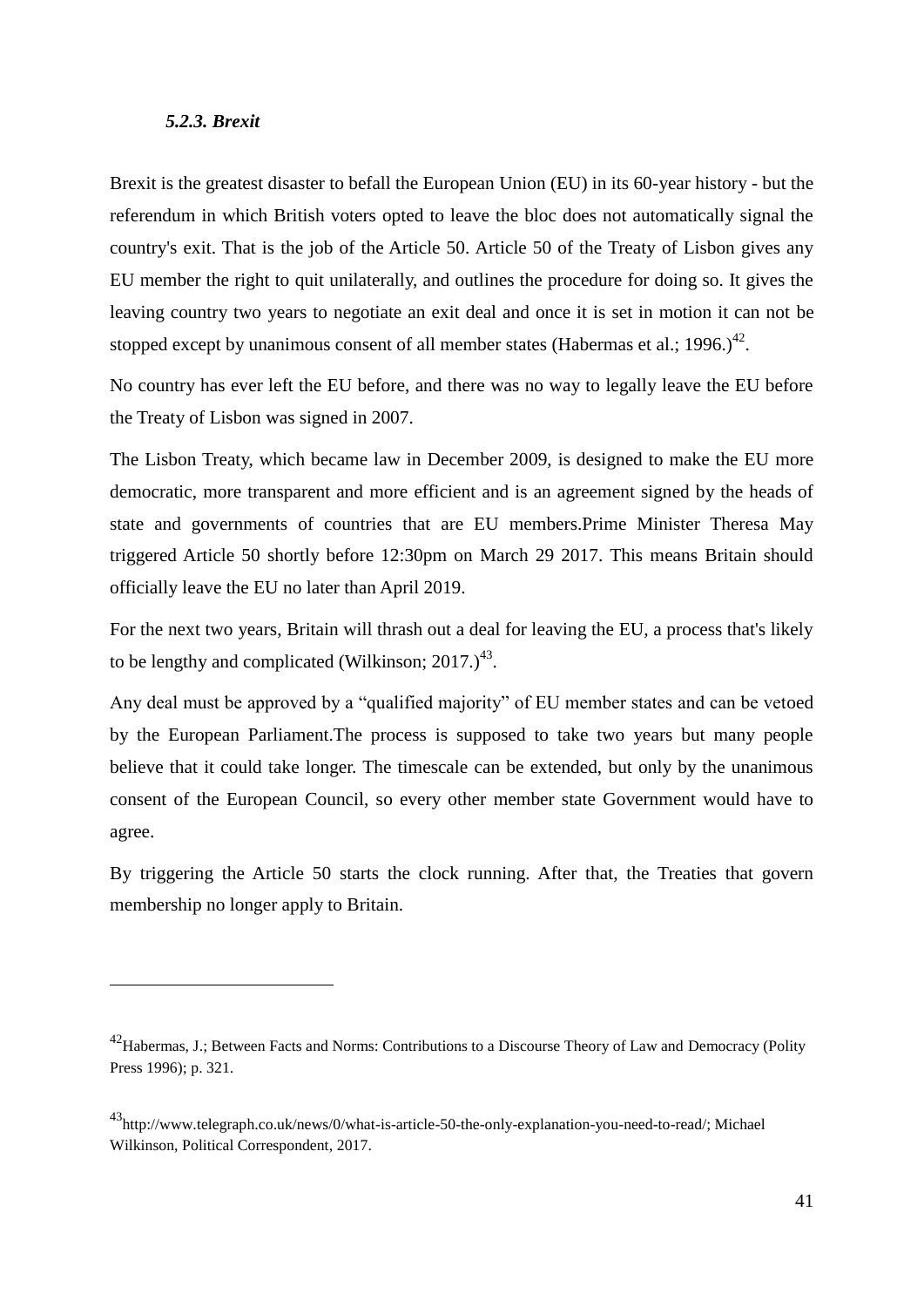The terms of exit will be negotiated between Britain"s 27 counterparts, and each will have a veto over the conditions. It will also be subject to ratification in national parliaments, meaning, for example, that Belgian MPs could stymie the entire process.

Two vast negotiating teams will be created, far larger than those seen in the British renegotiation. The EU side is currently headed by Michel Barnier.

Untying Britain from the old membership is the easy bit. Harder will be agreeing a new trading relationship, establishing what tariffs and other barriers to entry are permitted, and agreeing on obligations such as free movement. Such a process, EU leaders claim, could take another five years.

Business leaders want the easiest terms possible, to prevent economic harm. But political leaders say the conditions will be brutal to discourage other states from following suit.Theresa May plans to transpose EU laws onto the British statute books as part of her "Great RepealBill", allowing her Government to later analyse and dump whatever laws it sees are not fit for purpose.

It means that the Government would have to perform three acts simultaneously:

- Negotiate a new deal with Brussels
- Win a series of major bilateral trade deals around the world
- Revise its own governance as EU law recedes

David Davis will be supervising the process as Secretary of State for Exiting the European Union.

Officials expect the scrapping of EU law could result in an avalanche of new legislation in every corner of Whitehall – perhaps 25 Bills in every Queen"s Speech for a decade.

Hundreds of Treasury lawyers and experts would have to be hired for areas – such as health and safety, financial services and employment – where Britain had lost competence to Brussels. Meanwhile, a Trade Ministry will be required, with hundreds of new negotiators, to establish new deals around the world.The focus in Brussels now turns to holding the project together, which means they could drive a hard bargain in negotiations with Britain.

Jean-Claude Juncker, president of the European Commission, has called for tighter integration and has previously laid out plans for integration of the Eurozone, including a treasury, in order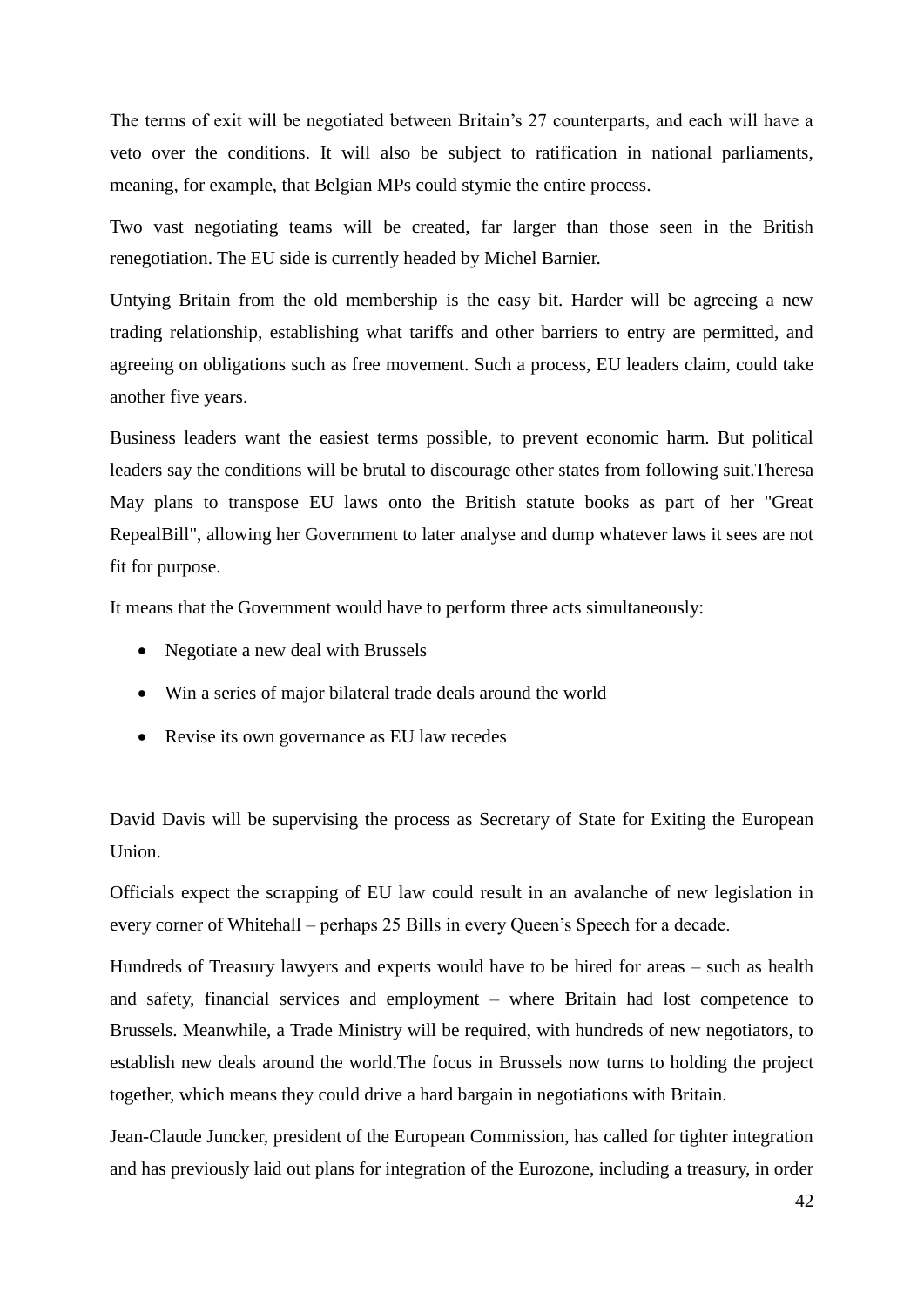to prevent a recurrence of the Greek crisis. Member states have not been ready for that conversation – but the crisis of Brexit could push it up the agenda.

At the same time, leaders fear that Brexit could trigger a domino effect as the bloc without Britain becomes less attractive to liberal, rich northern states such as Denmark and the Netherlands, where demands are growing for copy-cat plebiscites.

The Dutch elections held in March saw the fiercely Eurosceptic Geert Wilders gain seats, while Marine Le Pen is gaining ground in France as the April and May elections edge ever closer. The German elections will be Angela Merkel's biggest test in the autumn. If an independent Britain proves to be a success, the bloc could quickly unravel.

<span id="page-50-0"></span>On March 25, 2017, European leaders marked the sixtieth anniversary of the signing of the Treaty of Rome, the EU"s founding document, in what was a fraught celebration due to the Brexit elephant in the room.There are five elements to Article 50 of the Treaty of Lisbon: (Wilkinson;  $2017.$ )<sup>44</sup>.

- Any Member State may decide to withdraw from the Union in accordance with its own constitutional requirements.
- A Member State which decides to withdraw shall notify the European Council of its intention. In the light of the guidelines provided by the European Council, the Union shall negotiate and conclude an agreement with that State, setting out the arrangements for its withdrawal, taking account of the framework for its future relationship with the Union. That agreement shall be negotiated in accordance with Article 218(3) of the Treaty on the Functioning of the European Union. It shall be concluded on behalf of the Union by the Council, acting by a qualified majority, after obtaining the consent of the European Parliament.
- The Treaties shall cease to apply to the State in question from the date of entry into force of the withdrawal agreement or, failing that, two years after the notification referred to in paragraph 2, unless the European Council, in agreement with the Member State concerned, unanimously decides to extend this period.

<u>.</u>

<sup>44</sup>http://www.telegraph.co.uk/news/0/what-is-article-50-the-only-explanation-you-need-to-read/; Michael Wilkinson, Political Correspondent, 2017.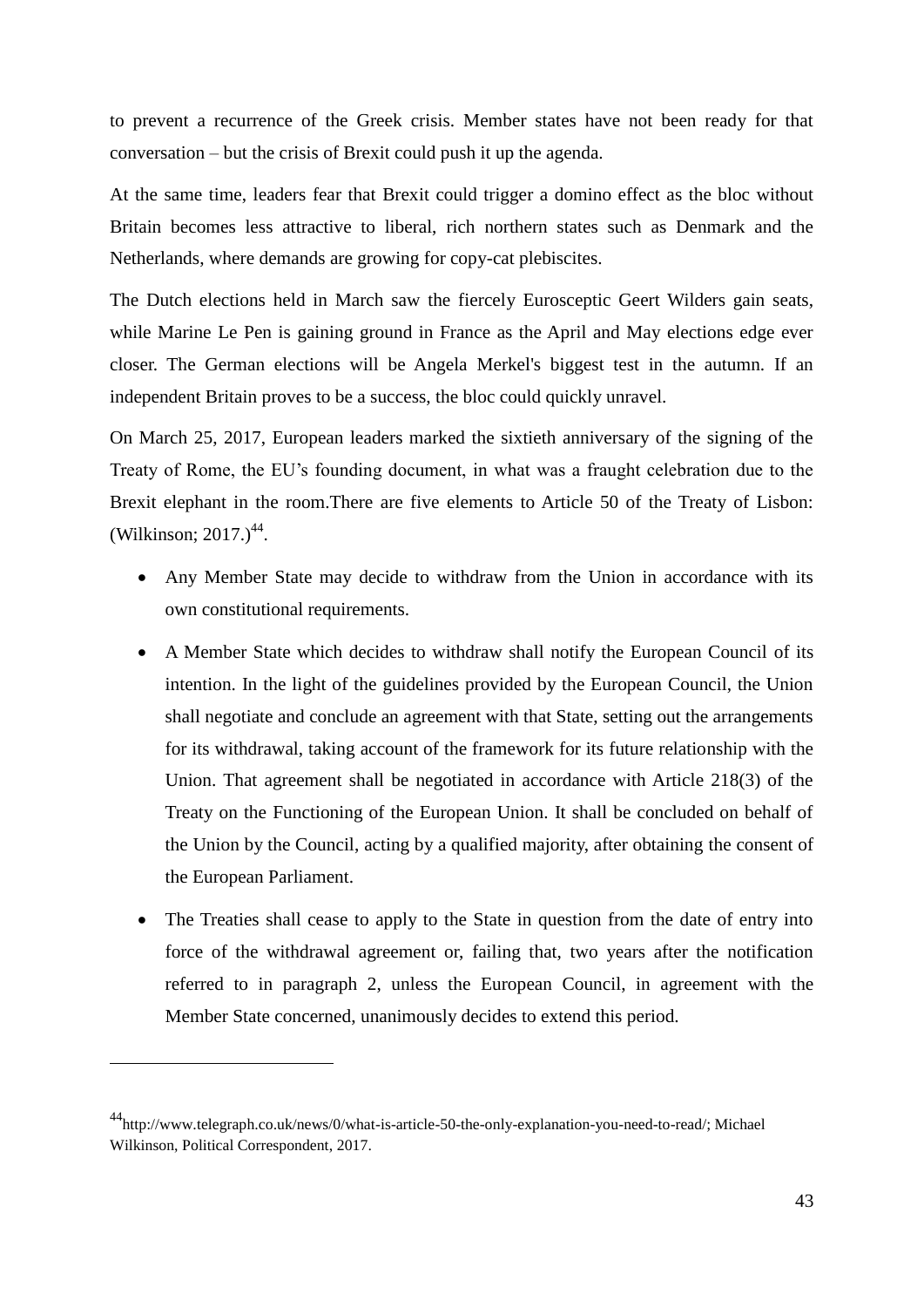- For the purposes of paragraphs 2 and 3, the member of the European Council or of the Council representing the withdrawing Member State shall not participate in the discussions of the European Council or Council or in decisions concerning it. A qualified majority shall be defined in accordance with Article 238(3)(b) of the Treaty on the Functioning of the European Union.
- If a State which has withdrawn from the Union asks to rejoin, its request shall be subject to the procedure referred to in Article 49.

### *5.2.4. Revocability of the Decision to Withdraw*

The last important question that has arisen in respect of Article 50 from the Miller litigation relates to the revocability of a notification under Article 50(2). Before the Divisional Court, the parties to the Miller case had accepted that the notification is irrevocable. As noted elsewhere, though, the question of revocability is largely irrelevant to the outcome of the case, which turns on the question of whether parliamentary sovereignty is prejudiced – and as we have already suggested, that may be so even if the decision is revocable. The case for the involvement of Parliament in the UK withdrawal process is strong, regardless of whether the notification can be revoked at a later stage or not. Nevertheless, the question remains alive, and of critical legal and political importance. To what extent is a duly notified decision to withdraw revocable insofar as EU constitutional law is concerned – or, to use Lord Pannick's now famous analogy in Miller, must the bullet, once fired, necessarily reach its target? [\(https://www.judiciary.gov.uk/wp-content/uploads/2016/10/20161013-all-day.pdf\)](https://www.judiciary.gov.uk/wp-content/uploads/2016/10/20161013-all-day.pdf)<sup>45</sup>.

The wording of Article 50 is not clear on the point of revocability. While, as Jean-Claude Piris has put it, 'intentions' can change,151 Article 50(2) does not concern the notification of a mere political intention, but of a decision to withdraw taken in accordance with a Member State's constitutional requirements. In turn, an intention of this kind has a clear legal meaning and constitutional implications for the European Union, as laid down in Article 50(3), namely the commencement of a two-year process for exit.

<sup>45</sup> <https://www.judiciary.gov.uk/wp-content/uploads/2016/10/20161013-all-day.pdf>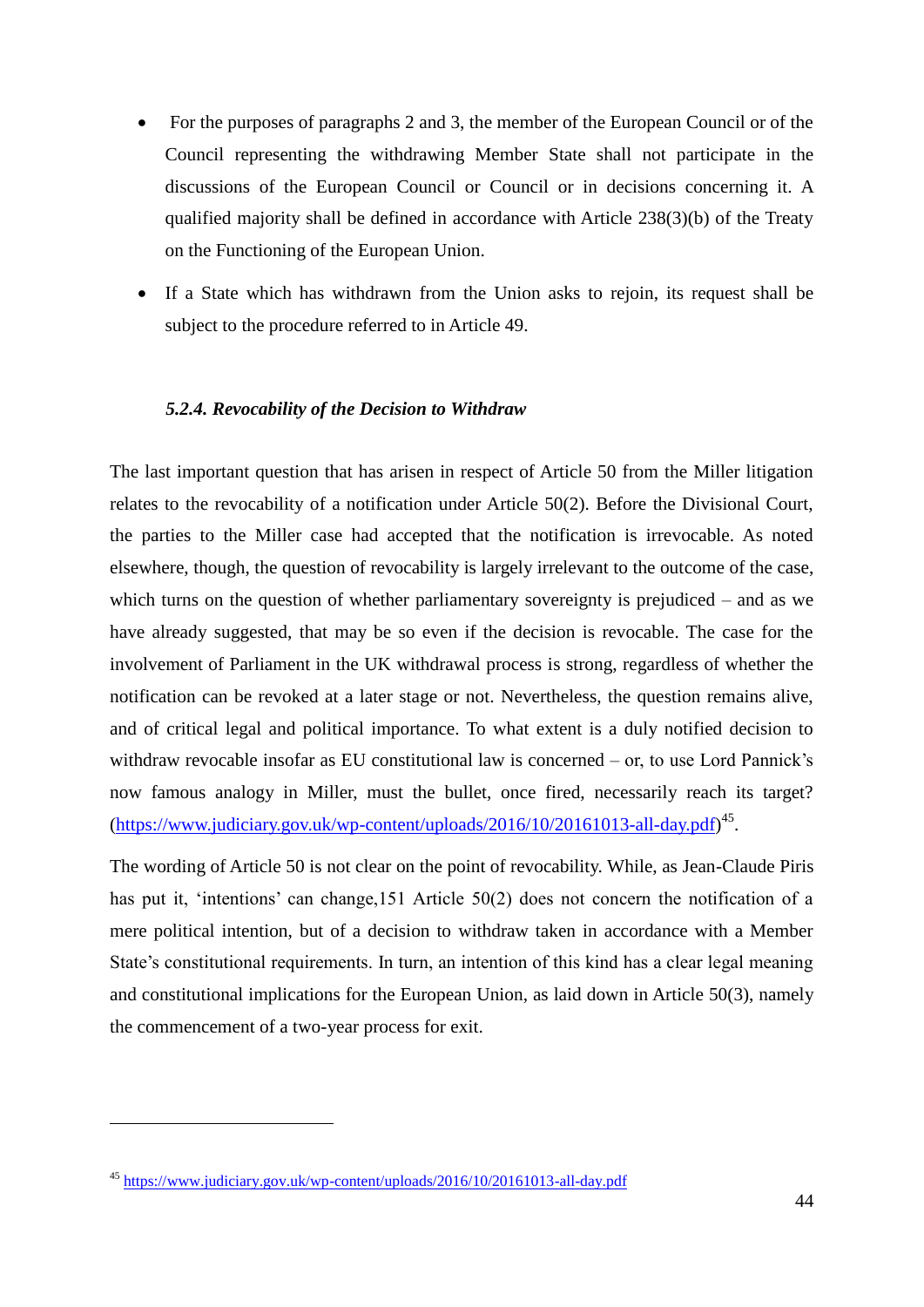The possibility of a withdrawing state changing its mind about leaving can be read into this provision in two ways: instead of an agreement to leave the EU, an agreement not to leave the EU can be reached amongst the parties. The future relationship with the EU of the state-nolonger-wishing-to-withdraw following the negotiations would then be merely a reaffirmation of the application of the Treaties to that state. This would be a legally intricate solution but nonetheless imaginable. Alternatively, the state-no-longer-wishing-to-withdraw and its counterparts could unanimously agree to extend the negotiations indefinitely and, eventually, to insert a protocol into the Treaties to the effect that the notification of withdrawal under Article 50 has been revoked. As such, even on a strict reading of Article 50, there are some possibilities for changing the course of action during the process.

However, neither of these options amounts to a possibility for a state unilaterally to revoke its notification. We fully agree with Paul Craig"s point that if a Member State bona fide changes its mind about leaving, it would be absurd for the European Union – and indeed for other Member States – to force it to withdraw based on the assumed irrevocability of Article 50  $(Craig; 2016.)^{46}$ .

The Article 50 can certainly be stopped if everyone believes that that would be in their common interest. The problem is that it becomes far less straightforward if that is not the case. Indeed, it is only meaningful to discuss revocability of a duly notified decision to leave the Union if the withdrawing state can legally compel everyone else to accept the revocation.

In our view, the distinction between the decision to withdraw and its notification is again critical. A Member State is entitled to decide, in accordance with its constitutional requirements, to withdraw from the EU. If that Member State reconsidered that decision, within the two-year timeframe, it would not only be absurd but also unconstitutional for the Union not to accept a bona fide revocation of the notification. The reference to constitutional requirements in Art 50(1) suggests that, in order to revoke the notification, the withdrawing state would simply need to show that the decision to withdraw is no longer compatible with its constitutional requirements, in that a new decision has been taken. Depending on what the constitutional requirements are, that could mean the rejection of the decision to withdraw by Parliament only, by Parliament and referendum, or by the Government following a

 $^{46}$ Craig, P.; 'Brexit: A Drama in Six Acts', European law review, 2016., p. 221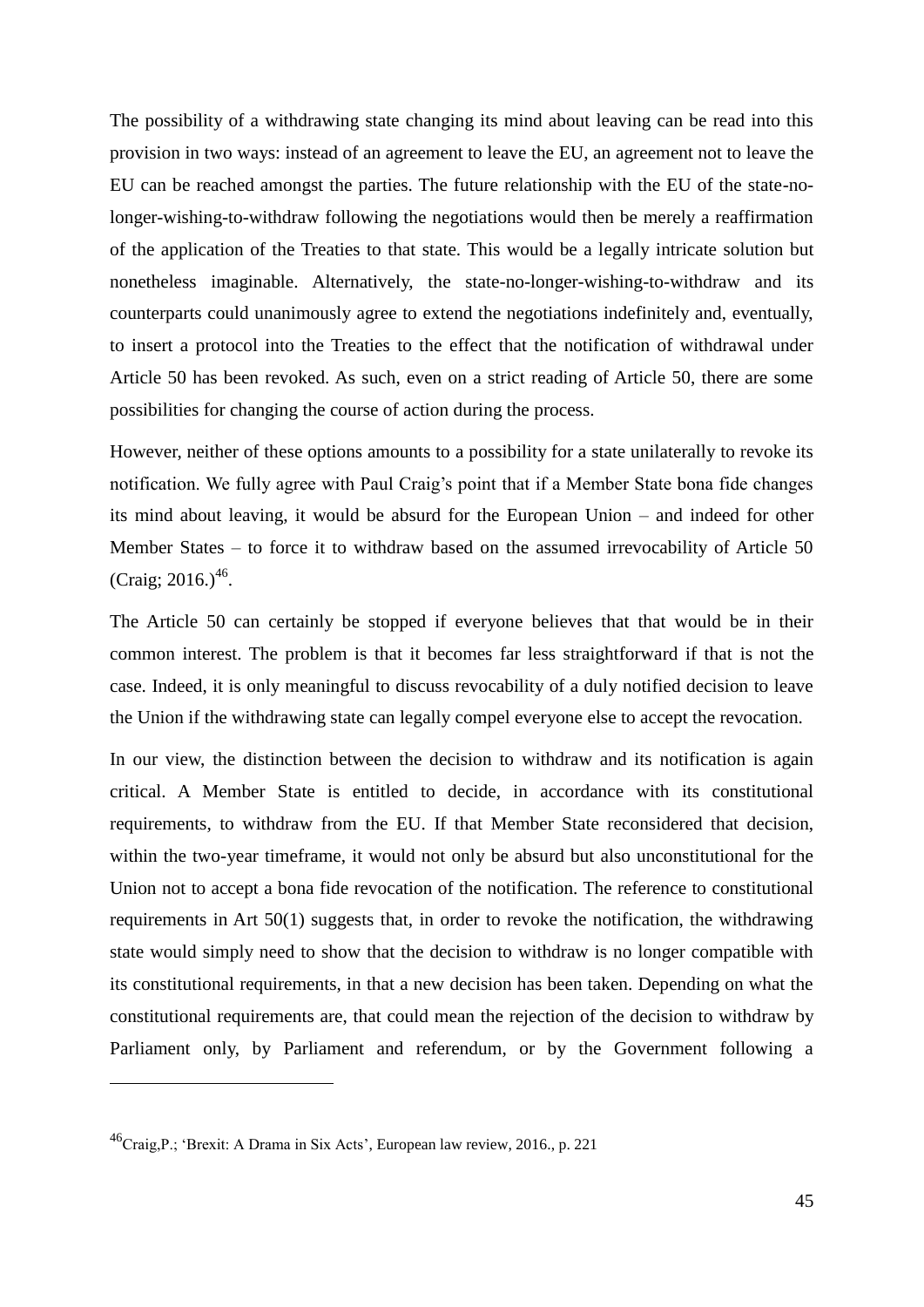<span id="page-53-0"></span>referendum, as the case may be. A vote in the Commons or a second referendum may therefore be required. It must be emphasised, though, that in order for a new decision not to withdraw to reverse the withdrawal process, that decision would need to be about withdrawal altogether and not about the rejection of a specific agreement (Eeckhout; Frantziou; 2017.).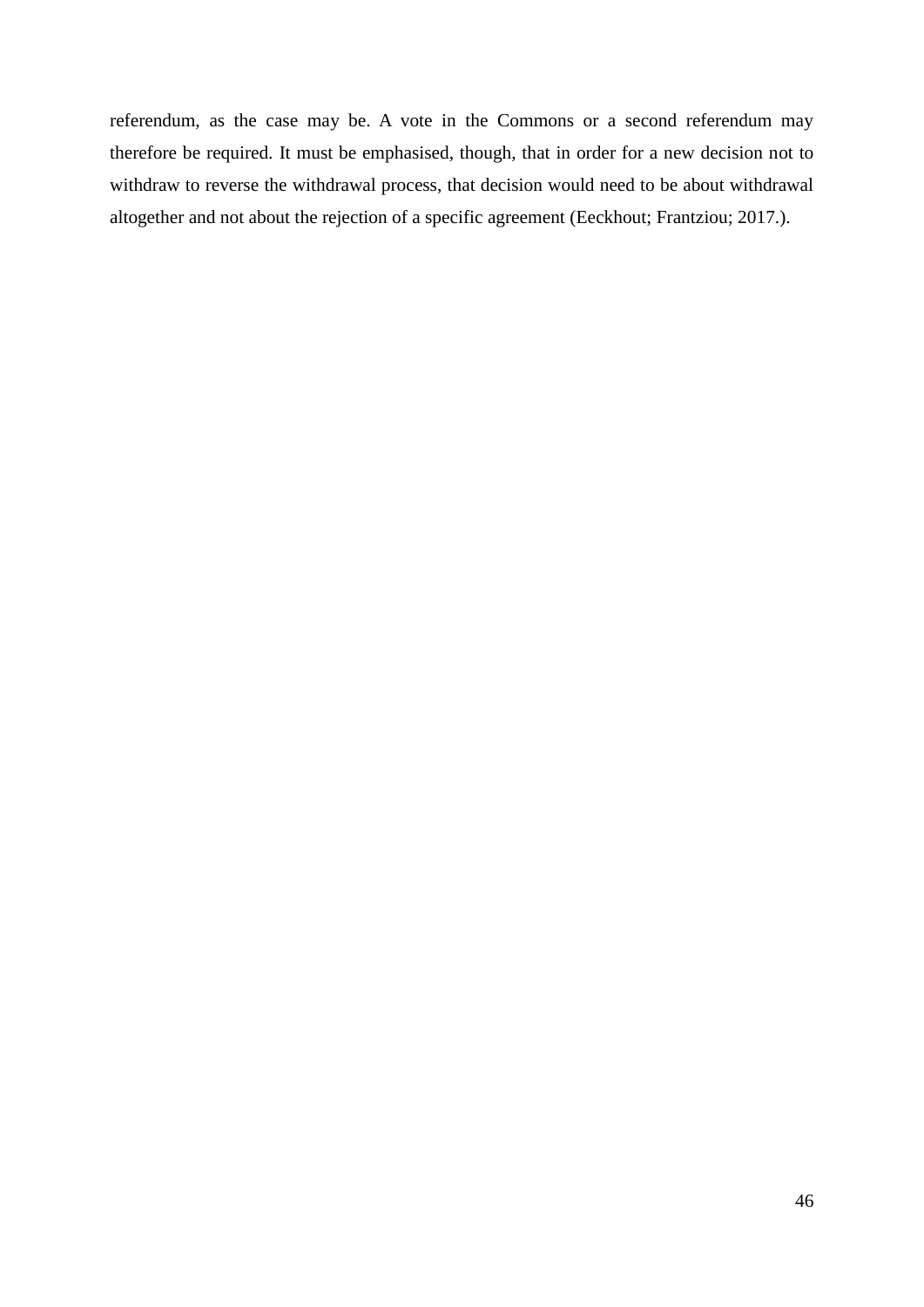# **6. CONCLUSION**

The European Union is an association of member states that have transferred their sovereignty to European institutions in order to make decisions in a common, European interest. By the Lisbon Treaty, the process of adopting joint decisions encompassed three fundamental institutions: the Council of the European Union, the European Commission and the European Parliament. In the European Union, there were still many bodies, agencies or committees, particularly important for the functioning of the Union, primarily the European Council and the European Court of Justice. Five of these institutions seemed to be the core EU institutions. The institutional structure of the European Union (EU) consists of seven institutions. Initially, each of the three Communities had their own executive bodies, jointly with the Assembly of Representatives (later the European Parliament) and the Court of Justice. Only in 1967, on the basis of the merger agreement, the same bodies of the Community were merged. The Lisbon Treaty has brought about substantial changes in the institutional structure.

According to Article 13 of the Treaty on European Union, the institutions of the European Union are:

- The European Parliament,
- European Council,
- The Council,
- The European Commission ("the Commission"),
- The Court of the European Union,
- The European Central Bank,
- Court of Auditors.

There are other bodies and institutions:

• Economic and Social Committee as an advisory body of the EU, composed of 317 members. It has its headquarters in Brussels.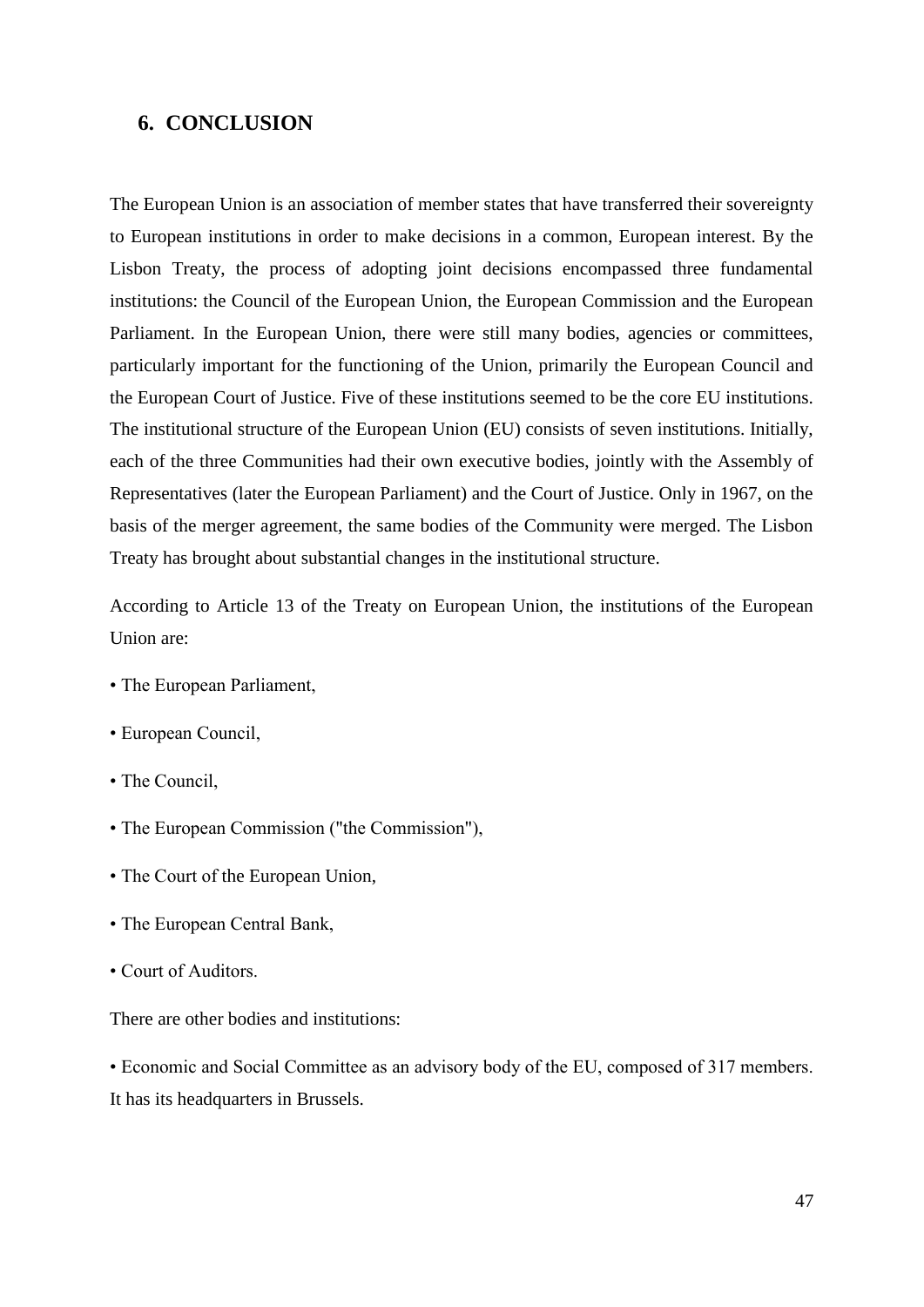• The Committee of the Regions is also an EU advisory body composed of 317 members delegating local and regional authorities of EU states to represent the interests of regions of local self-government units at the Union level. It has its headquarters in Brussels.

• The European Investment Bank is set up by the Treaty of Rome on the Establishment of the EC, with the aim of contributing to the European Community's economic development through economic integration and social cohesion. The Bank provides long-term financing of certain capital projects in the Union and in other countries around the world. It has its headquarters in Luxembourg. The European Bank for Reconstruction and Development was established in 1991 to help the former communist states in their transformation into market economies. The Bank is investing in private companies, either alone or with other partners. The headquarters of the bank are in London. There is also a large number of specialized agencies.

The three most important institutions are involved in the decision-making and decisionmaking process at the European level:

• The European Parliament, representing EU citizens and whose representatives are elected in direct national elections,

• The EU Council, representing the interests of each of the member states individually.

• The European Commission, which represents the interests of the Union and has the role of "guardian of the Founding Treaties".

Deciding and adopting new laws in the EU takes place within three procedures: co-decision, consultancy and assent. In principle, the Commission is proposing new legislative acts, while the Parliament and the Council decide on their acceptance or rejection. Two institutions founded on the Founding Treaties are also key: the European Union Court which ensures and supervises the implementation of European law, and the Court of Auditors, which monitors and verifies the regularity And the transparency of financing Community activities.

In addition to the mentioned institutions, there are a number of other bodies and agencies in the Union that have been assigned specific tasks: the European Council. With the amendments to the founding treaties introduced by the Lisbon Treaty, the European Council was given the status of an institution. The European Council was established in 1974 and brings together the heads of state and member states, with foreign ministers and a member of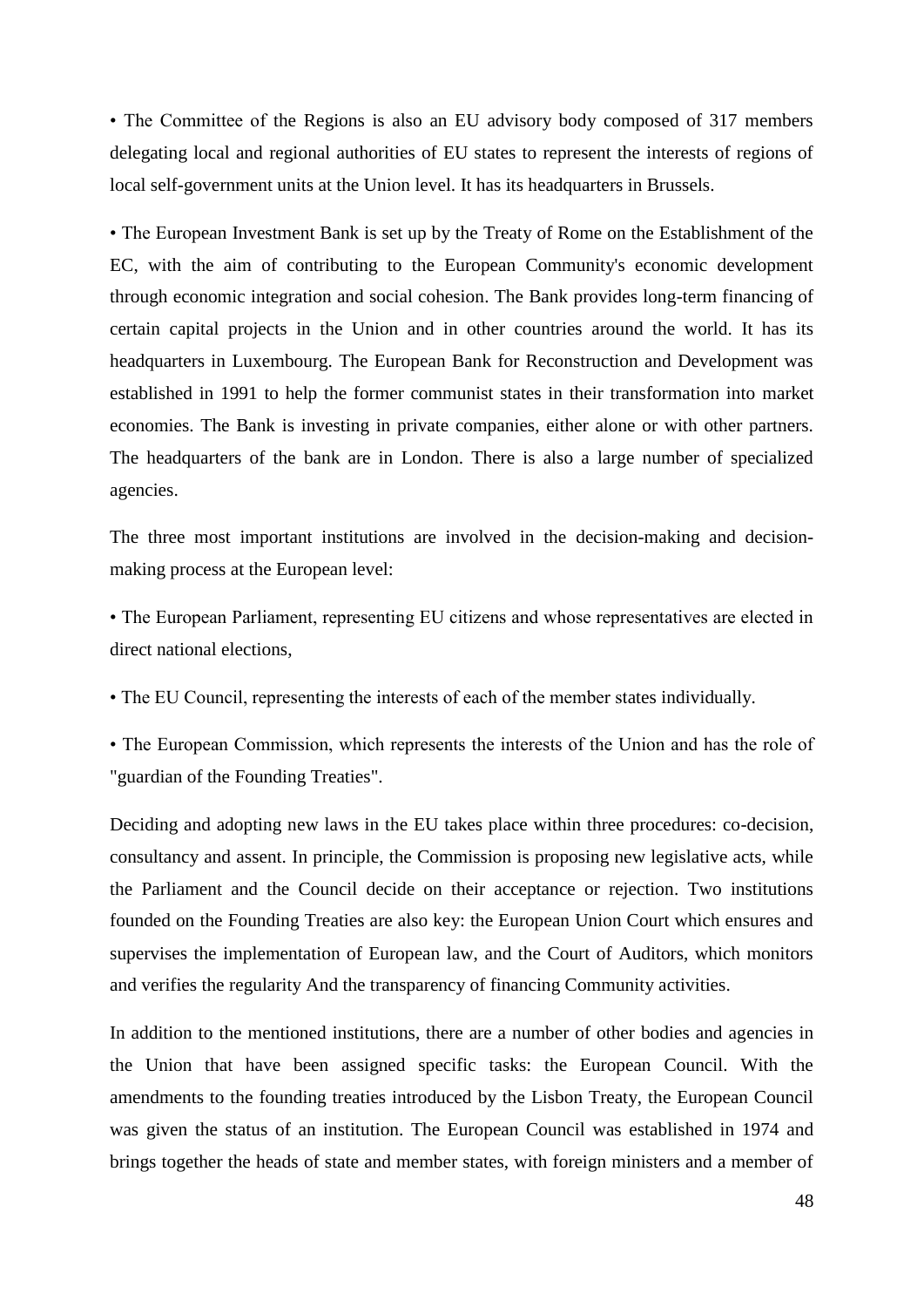the European Commission. The scope of the European Council covers the political issues of major importance in the area of European integration, as well as high-level political discussions in resolving crisis situations, ie to remove disagreements between Member States.

The European Ombudsman is an institution that protects citizens and businesses from possible administrative irregularities in the work of European institutions. European Data Protection Supervisor (EDPS) provides the right to privacy when transferring personal data of Union citizens to the Union institutions or bodies. The European Central Bank is responsible for creating and managing European economic and monetary policy; Manages a single currency with the EU and ensures the functioning of the payment system The European Investment Bank finances EU projects, with the assistance of small businesses through the European Investment Fund. The European Union's financial institutions are subject to certain regulations that adapt to the process of European integration.

Fact that EU development can make indicative returns is proved by the activation od article 50 TEU and consequent Brexit.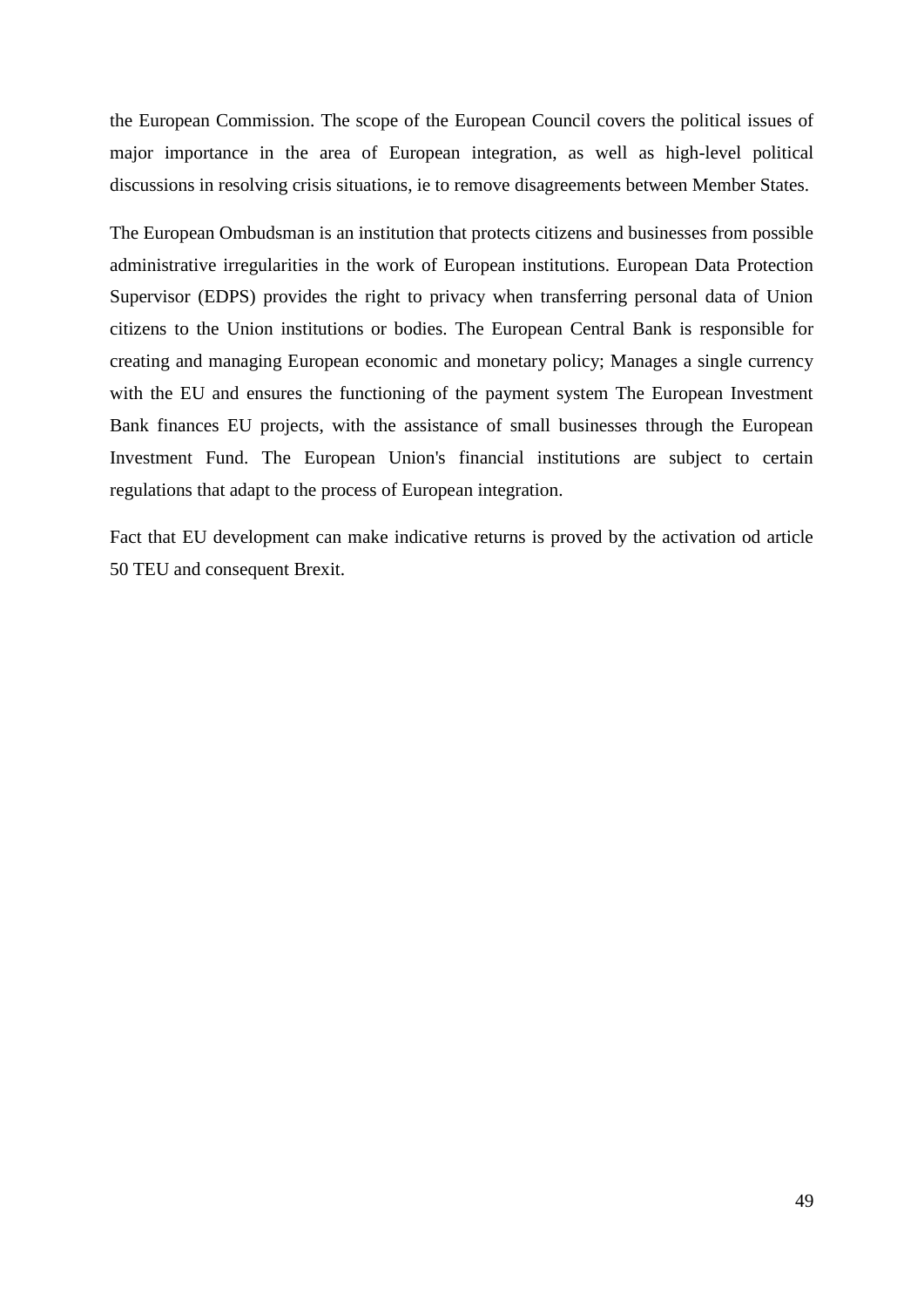### **BIBLIOGRAPHY:**

- Badinter M. Robert, European Convention, "Contribution from M. Robert Badinter, alternate member of the Convention "A European Constitution"", 2002., CONV 317/02.
- Bušić Zdravka, Vijeće Europe i Konvencija o ljudskim pravima, Uvod u Europsku uniju, Zagreb, 2004.
- Constantin Simona, Rethinking subsidiarity and the balance of powers in the EU in light of the lisbon treaty and beyond, Croatian yearbook of European law and policy, Zagreb, 2008., p. 151-177
- Craig, Paul, 'Brexit: A Drama in Six Acts', European law review, 2016., p. 221
- Ćapeta Tamara, Rodin Siniša, Osnove prava Europske unije, Narodne Novine, Zagreb, 2010.
- Dashwood Alen, European Union Law, 2009, Bloomsbury publishing, London
- Eeckhout Piet, Frantziou Eleni, Brexit and Article 50 TEU: A Constitutionalist Reading, London, 2017.
- Follesdal Andreas, Why is There a Democratic Deficit in the EU? A Response to Majone and Moravcsik (2006), Journal of Common Market Studies, Vol. 44, No. 3, pp. 533-534, 2006.
- Habermas,J.; Between Facts and Norms: Contributions to a Discourse Theory of Law and Democracy, Polity Press, 1996.
- Kersbergen, C.J., Verbeek, J.A., The politics of international norms, European Journal of International Relations, No. 13 (2), 2008., p. 217-238
- Kiiver Phillip, Sources of Constitutional Law: Selected Provisions from Constitutions and Fundamental Legislation of the United States, France, Germany, the Netherlands and the United Kingdom, Europa Law Publishing, 2008. p. 59-71.
- Koopmans R. et al, Contested citizenship immmigration and cultural diversitiy in Europe, 2005, Amsterdam, p. 208
- Łazowski Leszek.;Unilateral Withdrawal from the EU: Realistic Scenario or a Folly? (2016) Journal of European Public Policy, DOI: 10.1080/13501763.2016.1174529, accessed 1/12/2016, p. 5-7.